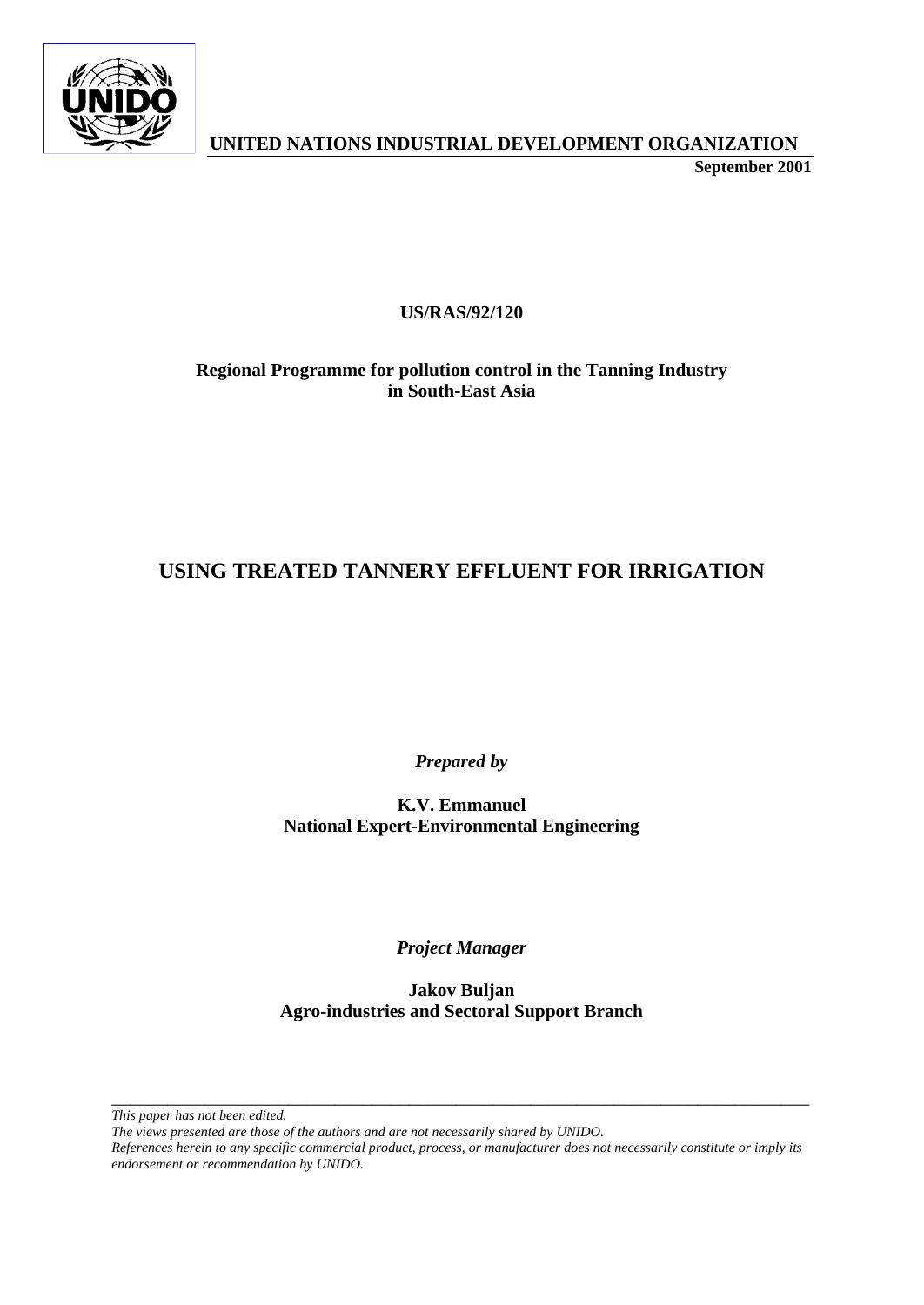## **TABLE OF CONTENTS**

## **Annexures**

| Annex 1 | $\mathbb{R}^{\mathbb{Z}}$ | Baseline data in SIDCO irrigation area                                          |
|---------|---------------------------|---------------------------------------------------------------------------------|
| Annex 2 | $\ddot{\cdot}$            | Chronology of project implementation                                            |
| Annex 3 | $\mathcal{L}$             | Cost-benefit calculations for Acacia mangium in $1600 \text{ m}^2$ experimental |
|         |                           | plot at CETP-SIDCO, Ranipet                                                     |
| Annex 4 | $\mathcal{L}$             | Mass balance in CETP-SIDCO Irrigation area                                      |
| Annex 5 | $\mathcal{L}$             | Sampling points of soil & ground water.                                         |
|         |                           |                                                                                 |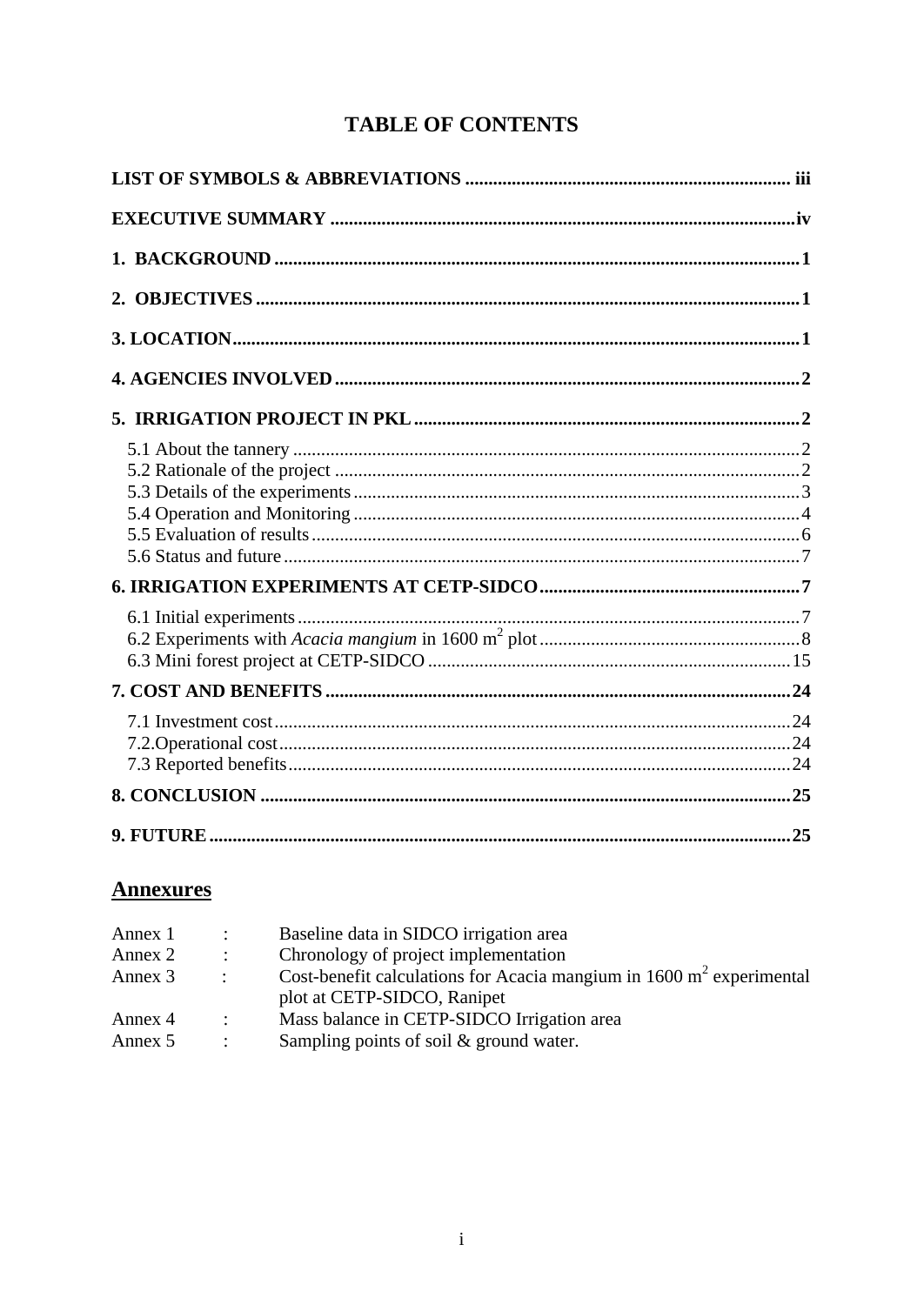## **Project Team**

- 1. Jakov Buljan, Project Manager
- 2. A. Sahasranaman, Programme Coordinator
- 3. Michel Aloy, CTC, France
- 4. Valentin Post, UNIDO Consultant (till January 1999)
- 5. K.V. Emmanuel, National Expert
- 6. Niaz Ahmad, PKL, Kannivakkam
- 7. Rajamurthy, PKL, Kannivakkam
- 8. R. Shanmugavadivu, CETP-SIDCO, Ranipet
- 9. P.R. Kavitha, CETP-SIDCO, Ranipet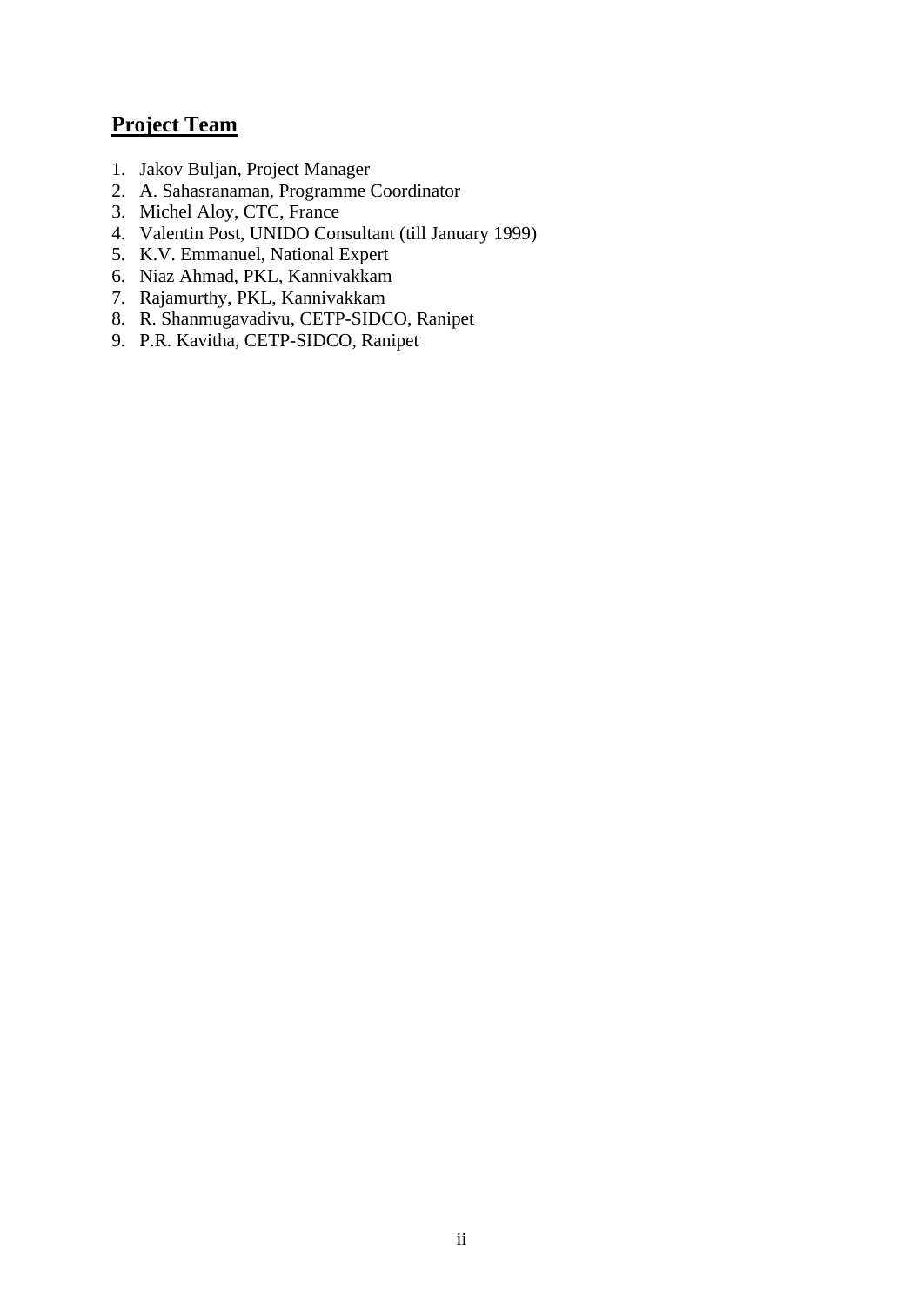# <span id="page-3-0"></span>**LIST OF SYMBOLS & ABBREVIATIONS**

| <b>BDL</b>       | <b>Below Detectable Limit</b>                      |
|------------------|----------------------------------------------------|
| BOD <sub>5</sub> | Biochemical Oxygen Demand, 5 days                  |
| $\rm ^{o}C$      | Degree Celsius                                     |
| <b>CETP</b>      | <b>Common Effluent Treatment Plant</b>             |
| Cl               | Chlorides                                          |
| cm               | Centimeter                                         |
| <b>COD</b>       | <b>Chemical Oxygen Demand</b>                      |
| D <sub>O</sub>   | Dissolved Oxygen                                   |
| $\mathbf d$      | Day                                                |
| dia              | Diameter                                           |
| EC               | <b>Electrical Conductivity</b>                     |
| h                | Hour(s)                                            |
| ha               | Hectare                                            |
| HD               | High density                                       |
| HP               | Horse power                                        |
| <b>ILIFO</b>     | Indian Leather Industry Foundation                 |
| <b>INR</b>       | <b>Indian Rupees</b>                               |
| kg               | Kilogram                                           |
| kg/ac            | Kilogram per acre                                  |
| kW               | KiloWatt                                           |
| 1                | Litre                                              |
| 1/s              | Litres per second                                  |
| m                | Meter                                              |
| m <sup>2</sup>   | Square meter                                       |
| m <sup>3</sup>   | Cubic meter (1000 litres)                          |
| mg/1             | Milligrams per litre                               |
| no.              | Number                                             |
| pH               | Negative logarithm of hydrogen ion concentration   |
| <b>PVC</b>       | Poly Vinyl Chloride                                |
| S                | Seconds                                            |
| <b>SIDCO</b>     | <b>Small Industries Development Corporation</b>    |
| t                | Tonne $(1000 \text{ kg})$                          |
| <b>TOC</b>       | <b>Total Organic Carbon</b>                        |
| <b>TDS</b>       | Total dissolved solids                             |
| <b>TSS</b>       | Total suspended solids                             |
| <b>UNIDO</b>     | United Nations Industrial Development Organisation |
| V                | Volt                                               |
| W                | Watt                                               |
| W/W              | Weight/ weight                                     |
| μ                | Micron                                             |
|                  |                                                    |

(Rate of exchange: 1 US  $\$ = \text{Rs. } 46.80$ )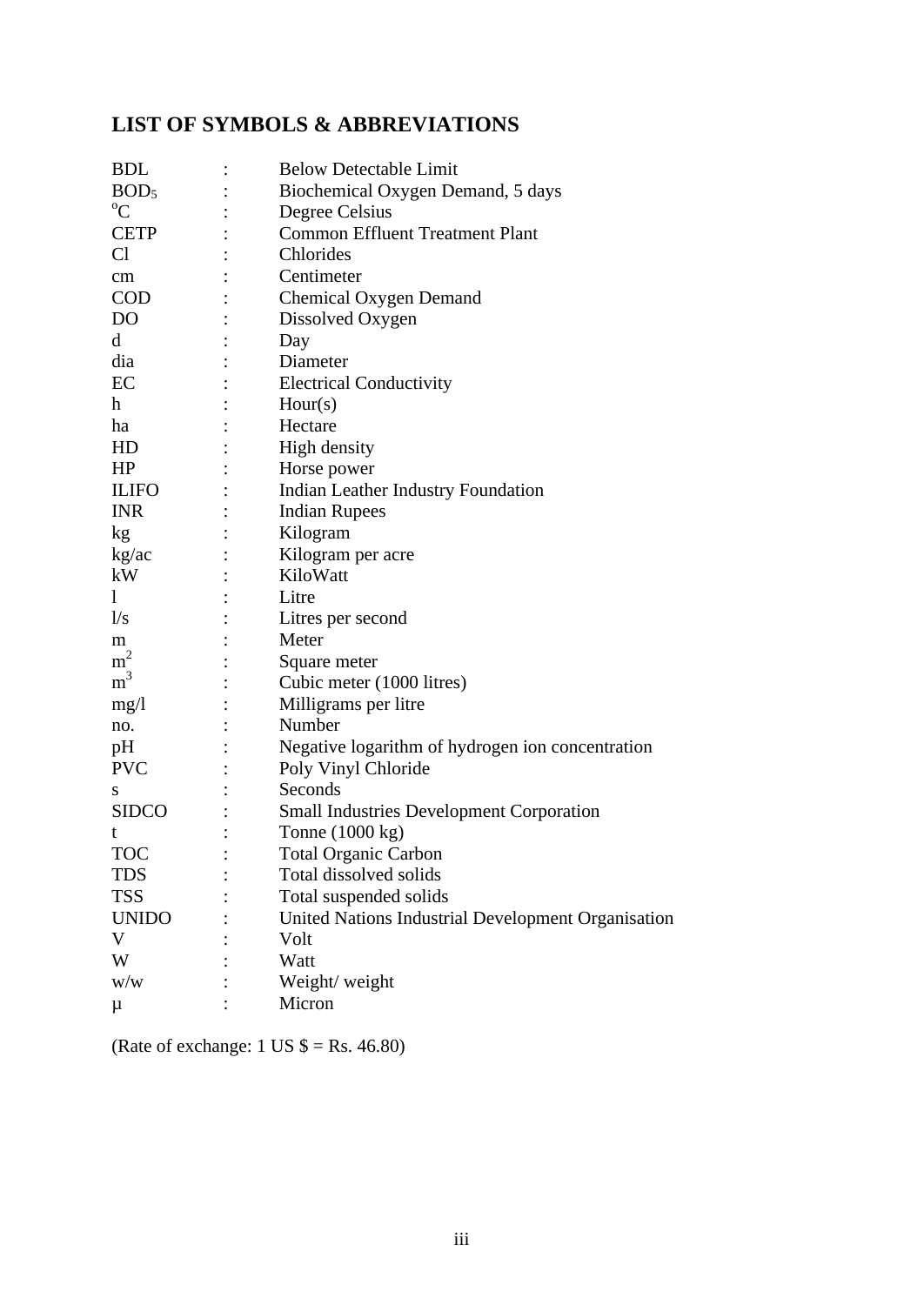## **EXECUTIVE SUMMARY**

<span id="page-4-0"></span>In arid areas even treated effluent is a valuable resource. Responding to the request of the management of a private sector tannery and of a CETP in Tamil Nadu, India, UNIDO provided technical assistance to two large scale demonstration projects in Tamil Nadu to evaluate the feasibility of using treated tannery effluent for irrigation purposes, under its Regional Programme for pollution control in the tanning industry in South East Asia.

The dual objectives of these projects were to:

- identify saline resistant plants and assess their growth properties; and
- monitor the impact that the continuous application of treated effluent had on the soil and ground water.

As trials of irrigation by a CETP using tannery effluent, high in salinity, with over 12000 mg/l of TDS, had resulted in poor plant growth and adverse impact on soil and ground water, the private tannery and the CETP working with UNIDO confined their irrigation trials to the use of treated tannery effluent with TDS not exceeding 5000 mg/l and chlorides not exceeding 900 mg/l. Generally, levels of TDS and chlorides in the effluent emanating from tanneries processing semi-finished hides and skins to finished leather meet with these requirements.

Presidency Kid Leather (P) Ltd (PKL), Kannivakkam, Tamilnadu, processing semi processed goat skins and cow hides to finished leather, generates about  $120 \text{ m}^3/\text{d}$  of effluent. PKL has secured the permission of TNPCB to use its treated effluent for irrigation. TDS and chlorides of its treated effluent are generally below 4500 mg/l and 900 mg/l respectively. PKL started using its treated effluent for irrigation in 1995. In an area of about 4.5 hectares, PKL has developed a large plantation of casaurina trees in the past over five years. Monitoring of ground water and soil began only after UNIDO started giving technical assistance to this project in 1997. Quality of ground water at 3 m depth is analysed, once in a quarter, for pH, BOD, TDS, COD, Cr, Cl and  $SO_4^2$ . There are four sampling points within and one outside (control) the irrigation plot. Soil samples from 0.5 m and 1 m depth, taken from three spots (two inside and one outside the irrigation plot), tested once in six months, have been analysed for pH, soil organic matter, Cr, TDS and N. All data has been meticulously maintained and reviewed by UNIDO from time to time.

CETP-SIDCO, Ranipet, treats effluent discharged by 86 tanneries, all processing semi finished hides and skins to finished leather. The treated effluent of this CETP contains TDS of <4500 mg/l and chlorides of <900 mg/l. This CETP has established a mini forest in a degraded plot of land, about 3.55 ha, with technical assistance and support of UNIDO where eight varieties of inedible plants have been grown. The mini forest was set up in January 1999 and about 800  $m^3/d$  of treated effluent has been applied for irrigation of this plot. Growth of plants, soil and ground water have been monitored regularly. The quality of treated effluent is tested daily for pH, BOD, TDS, Cl,  $SO_4^2$ , EC and weekly for total chromium, percent sodium, TKN,  $NO_3$  and  $PO_4$ . Soil is tested, once in three months, for pH, N kg/ac,  $P<sub>s</sub>O<sub>5</sub>$  kg/ac, K<sub>2</sub>O kg/ac from the surface, 0.3 m and 0.6 m depth, from six points in the mini forest. Ground water is tested twice a month, at 6' and 40'depth, from four points for pH, TDS, Cl,  $SO_4^2$ , BOD, total chromium and percent sodium. All data has been meticulously recorded and interpreted.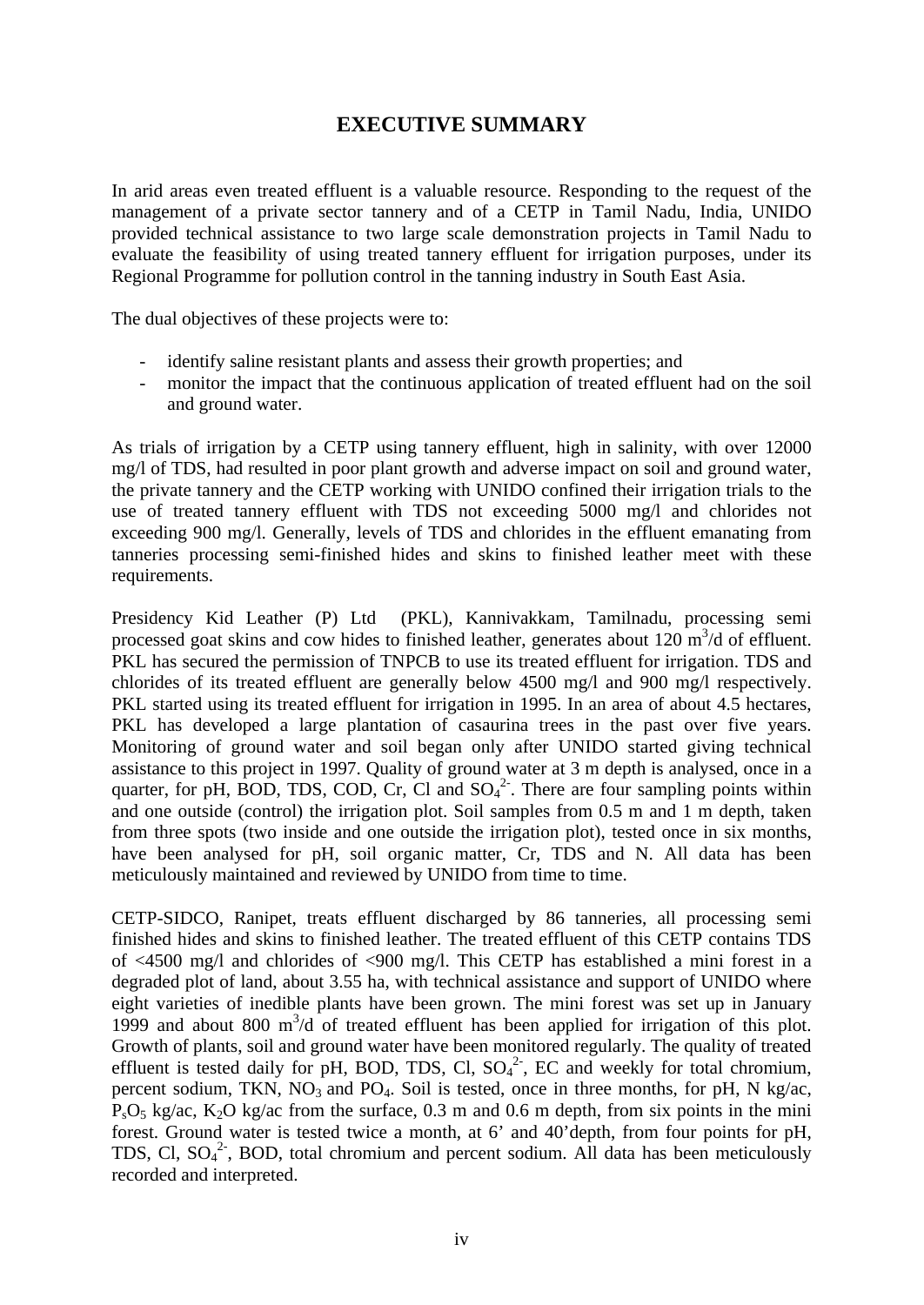A mass balance report has been prepared of TDS, chlorides and sulphates discharged into the irrigation plot in the mini forest. Based on the data collected, the report has tentatively concluded that in the given area of 3.7 hectares, about 550  $\text{m}^3/\text{d}$  of treated effluent of the characteristics specified in the report could be applied for irrigation without causing any adverse impact on soil or ground water, based on the rainfall in the past two years. The plant density is about 2500 per acre of mixed plantation.

A thorough analysis and interpretation of the mass of data collected lead to the following tentative conclusions:

- 1. That effluent containing TDS [up to 5000 mg/l] and chloride [up to 900 mg/l] can be used to irrigate inedible crops.
- 2. Saline-resistant species have been found to include *Casuarina equisetifolia*, *Acacia mangium, Eucalyptus tereticornis* and *Azadirachta indica*. Other species such as *Tectona grandis*, *Terminalia arjuna* and *Pongamia pinnata* survive, but at a slow rate of growth.
- 3. Continued use of treated tannery effluent, conforming to characteristics indicated in the report, has not resulted in any significant adverse impact on soil and ground water until now.
- 4. The total extent of environmental damage is contained by confining effluent discharge to a limited area where a certain amount of pollution can be absorbed by the plants.
- 5. Using their own effluent treatment plants, many tanneries can achieve zero-discharge status, provided that: (a) the effluent contains TDS at <5000 mg/l and chlorides at <900 mg/l; and, (b) they have enough land at their disposal to justify using treated effluent for irrigation purposes.

However, it is recommended that the project sites should be monitored for a longer period before any definite conclusions can be drawn.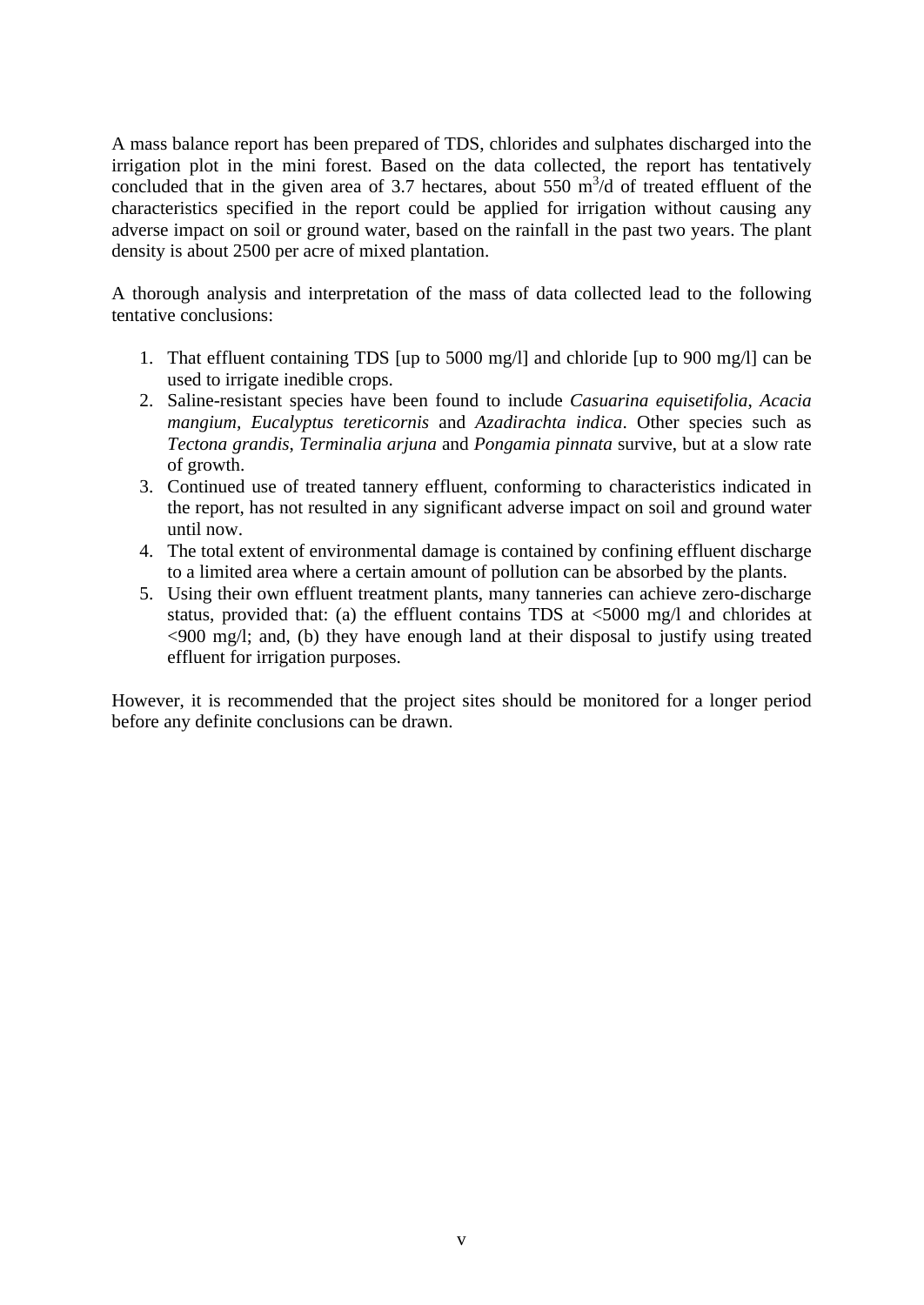## <span id="page-6-0"></span>**1. BACKGROUND**

In arid areas, even treated effluent can be a valuable resource. In order to ascertain the viability of using treated effluent for irrigation, UNIDO, under its Regional Programme for Pollution Control in the Tanning Industry in South East Asia, took up pilot and demonstration projects in close cooperation with some tanneries and CETPs. One rather small experimental plot in the premises of CETP, Ranitec, Ranipet, implemented jointly by Tamilnadu Agricultural University, Coimbatore and the CETP management, under the aegis of AISHTMA, monitored for sometime by UNIDO's RePO, Chennai, attempted to use treated effluent high in TDS (>12000 mg/l). The growth of plants was not impressive. Build up of chlorides in soil and ground water was also posing a serious concern. Unlike other components and salts contributing to TDS, chlorides (the major component in the effluent from tanneries processing raw hides/skins to finished leather) cannot be disintegrated in irrigation systems. A chloride build up in soil and ground water will render these vital resources useless. UNIDO, therefore, took up pilot and demonstration projects with effluent containing comparatively lower TDS (<5000 mg/l), emanating from tanneries processing semi processed hides and skins to leather and continuously monitored the plant growth and impact on soil and ground water for more than 2 years.

## <span id="page-6-1"></span>**2. OBJECTIVES**

The primary objectives of the pilot and demonstration facilities, developed by a tannery and a CETP management, with the technical assistance of UNIDO's Regional Programme, are:

- To identify saline resistant varieties of inedible plants with commercial potential.
- To develop a mini forest using treated effluent emanating from tanneries processing semi processed to finished leather with <5000 mg/l TDS and <900 mg/l of chlorides; and, to carefully monitor the ground water, soil and growth of plants.
- To prepare mass balance of TDS applied through irrigation and based thereon, calculating area and number of plants/acre for absorbing  $100 \text{ m}^3$  of effluent per day, without any adverse impact on soil or ground water.
- To disseminate the results to the industry and pollution control authorities for appropriate application.

## <span id="page-6-2"></span>**3. LOCATION**

Presidency Kid Leather (PKL), Kannivakkam, Tamilnadu, India has a tannery which processes semi processed hides and skins to finished leather. It has an ETP of its own and UNIDO assisted the tannery in modernization of this ETP. This tannery started using the treated effluent for irrigation sometime in 1995. About 4.85 hectares of land have been planted with *Casuarina* and a small experimental plot with *Acacia* mangium and flowering plants. UNIDO has assisted the tannery in monitoring the ground water and soil over a period of more than 4 years.

Another major pilot and demonstration afforestation project, using treated effluent for irrigation, has been implemented by the management of CETP-SIDCO, Ranipet, Tamilnadu, India, with the technical assistance of UNIDO. This CETP, with 86 member tanners, processes effluent from tanneries processing semi finished hides and skins to finished leather. The effluent received contains TDS of <5000 mg/l, much of it being contributed by sulphates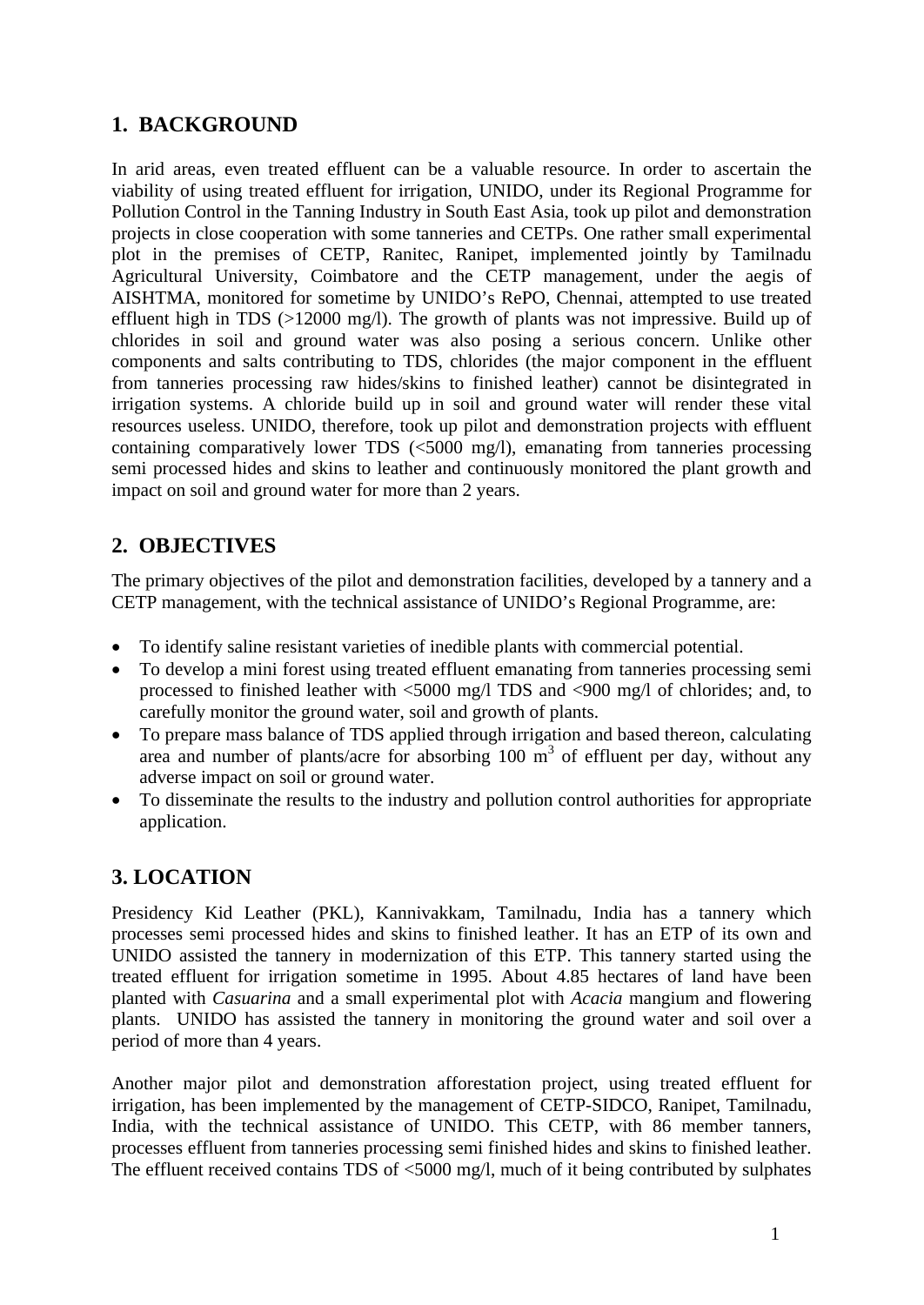and chlorides generally remaining below 900 mg/l. This large scale afforestation project, in an area of 35600 m<sup>2</sup> indeed followed two smaller experiments in plots of 800 m<sup>2</sup> and 1600  $m<sup>2</sup>$  carried out by the CETP on its own to ascertain the varieties of plants that could survive and grow in saline effluent. Very close monitoring of plant growth, soil and ground water has been carried out over a period of more than 2 years.

## <span id="page-7-0"></span>**4. AGENCIES INVOLVED**

UNIDO provided technical assistance to the following agencies in implementation and monitoring of these project:

- Presidency Kid Leathers Ltd, Kannivakkam, Chennai, India.
- □ Indian Leather Industry Foundation (ILIFO), Chennai.
- Ranipet SIDCO Finished Leather Effluent Treatment Co. Ltd.

## <span id="page-7-1"></span>**5. IRRIGATION PROJECT IN PKL**

#### <span id="page-7-2"></span>**5.1 About the tannery**

The tannery processes kid leather from wet blue to finished stage. Approximately 100-120 m<sup>3</sup>/d of effluent is generated from the process, which at present is treated partially in the tannery's own ETP. A reed bed system, installed by the tannery in cooperation with UNIDO, is operational at the tannery (from August 1997) where some volume (40-45%) of effluent is treated. Treated effluent from both sections is used for irrigation.

The treated effluent of PKL generally contains TDS at a level of  $<$  4500 mg/l and chlorides, at < 900 mg/l. Originally, TNPCB had prescribed the same tolerance limits as applicable to inland surface water discharge to this ETP too. Later, based on an application by the tannery and the suggestion of UNIDO, TNPCB gave consent to the tannery to use the treated effluent for irrigation and discharge standards as applicable for the use of treated effluent for irrigation were applied. Though the current level of TDS and chlorides are somewhat higher than those prescribed by the TNPCB for irrigation (2100 mg/l TDS and 600 mg/l chlorides), based on the request of PKL and UNIDO, TNPCB has permitted the tannery to evaluate the feasibility of utilising such effluent for irrigation of inedible plants.

#### <span id="page-7-3"></span>**5.2 Rationale of the project**

The idea of utilizing the treated effluent for irrigation came up, mainly due to the geographical constraints faced by the tannery such as absence of an appropriate recipient for the effluent discharged. Further, plenty of vacant land was available with the tannery. After the permission of TNPCB was obtained, the tannery started using treated effluent for irrigation. *Casuarina* was selected because:

- a) It is saline resistant
- b) It is inedible
- c) Its uptake of water is high.

These experiments were started in February 1995.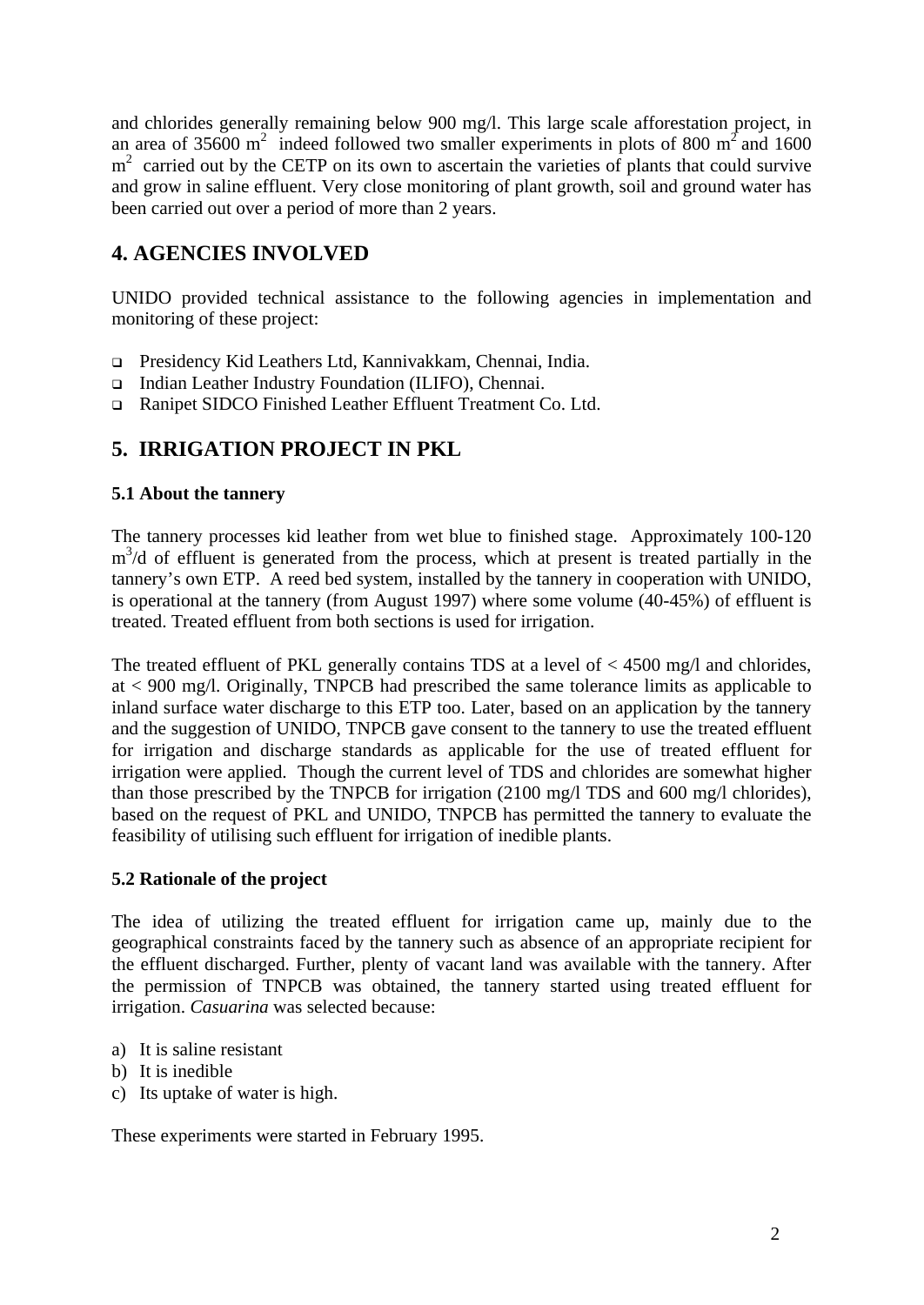#### <span id="page-8-0"></span>**5.3 Details of the experiments**

#### *5.3.1 Main irrigation experiment*

PKL utilizes all its treated effluent in their irrigation plot where C*asuarina* has been planted. The treated effluent is conveyed to the plot measuring approximately 4.85 hectares (12 acres) through main PVC pipeline of 90 mm diameter and 13 branch lines of 63 mm, spreading through the entire area. All branch lines are provided with control valves of 63 mm OD. The total length of the pipeline including branch lines is 700 m. Treated effluent, collected in a sump is pumped through these pipelines to irrigate the entire area.

The C*asuarina* saplings were planted with a gap of 0.6 m through out the rectangular shaped plot.



*Pic. 1: View of Casuarina plantation at PKL (June 2000)*

#### **5.3.2 Associated experiments**

At the suggestion of UNIDO, PKL started two experimental plots of irrigation, one of flowering plants, the monitoring of which was done by Tamil Nadu Agricultural University, Coimbatore and the other, of *Acacia mangium*. The plot of flowering plant was trifurcated and three separate modes of irrigation (fresh water, 100% treated effluent and treated effluent and fresh water in the ratio 50:50) were maintained. Unfortunately, no concrete conclusions from the monitoring could be obtained from TNAU. The second experiment was concerning plantation of *Acacia mangium* supplied by a private company. The plants had grown to a height of  $> 8$  m within two years and the survival rate was around 85%.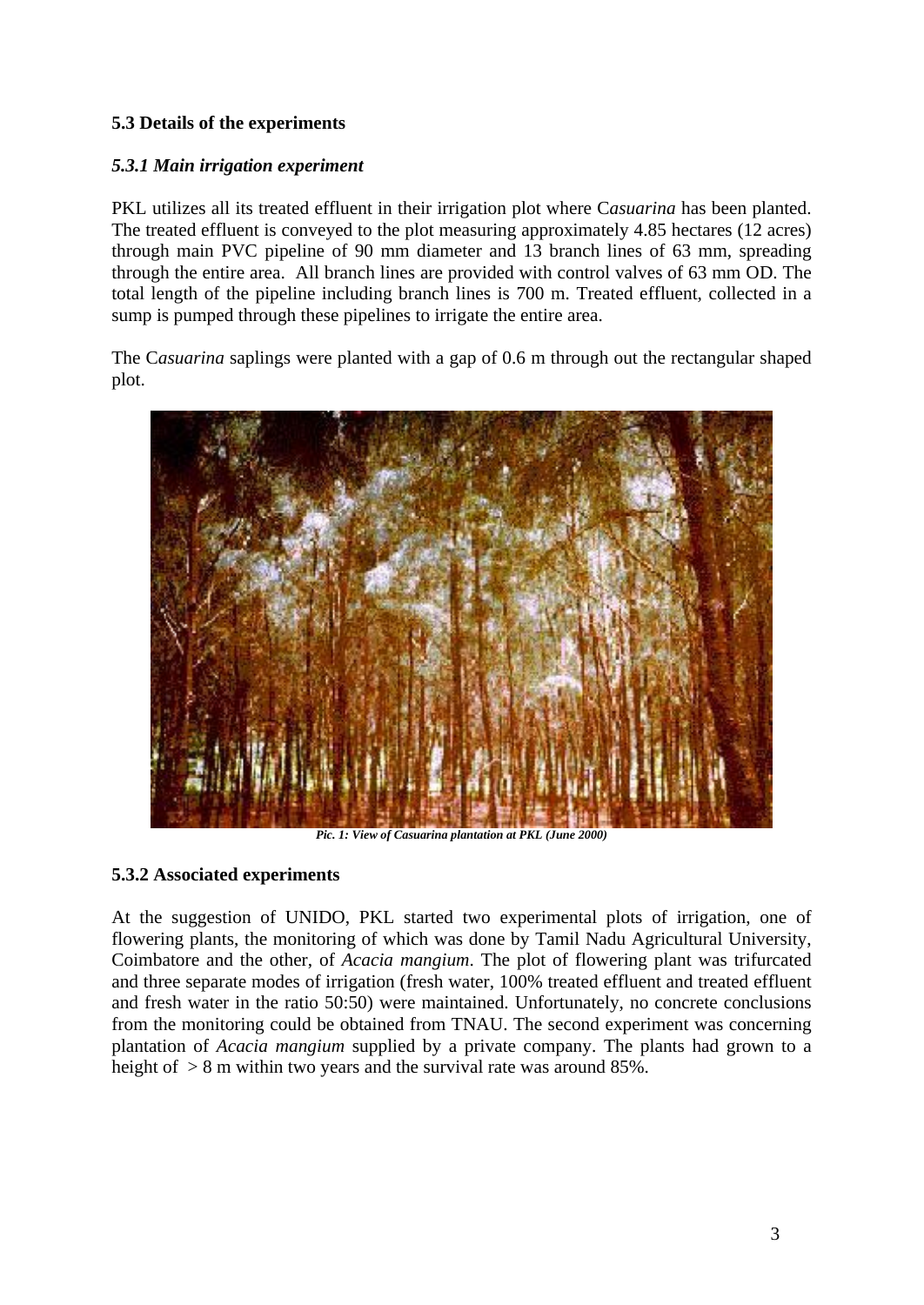

*Pic.2: Experiment with flowering plants Pic.3 Experiment with Acacia mangium*



#### <span id="page-9-0"></span>**5.4 Operation and Monitoring**

#### *5.4.1 Plant growth*

No organized monitoring of plant growth was done in the beginning. Later when such monitoring was started, the trees had grown very tall and further monitoring of height could not be done. However to assess the growth rate of trees vis-à-vis those grown using ground water, two plots were selected in 1997; and one was planted with 60 and the other with 40 saplings of *Casuarina*. The plot with 60 saplings was irrigated by treated effluent and the one with 40 by ground water, with TDS around 600 mg/l.

The average growth of trees in both plots (two sections in the area irrigated with effluent and one in that with ground water) can be seen in the figures  $1 \& 2$ :



#### *5.4.2. Ground water*

PKL at UNIDO's suggestion had installed piezometers to collect samples from a depth of 3m in 1997 to initiate ground water sampling.

The characteristics of effluent used for irrigation is checked every day and ground water analysis is done once in three months. Ground water sample is taken at 5 points at 10 feet depth, four within the irrigated area and one control (outside the factory compound). The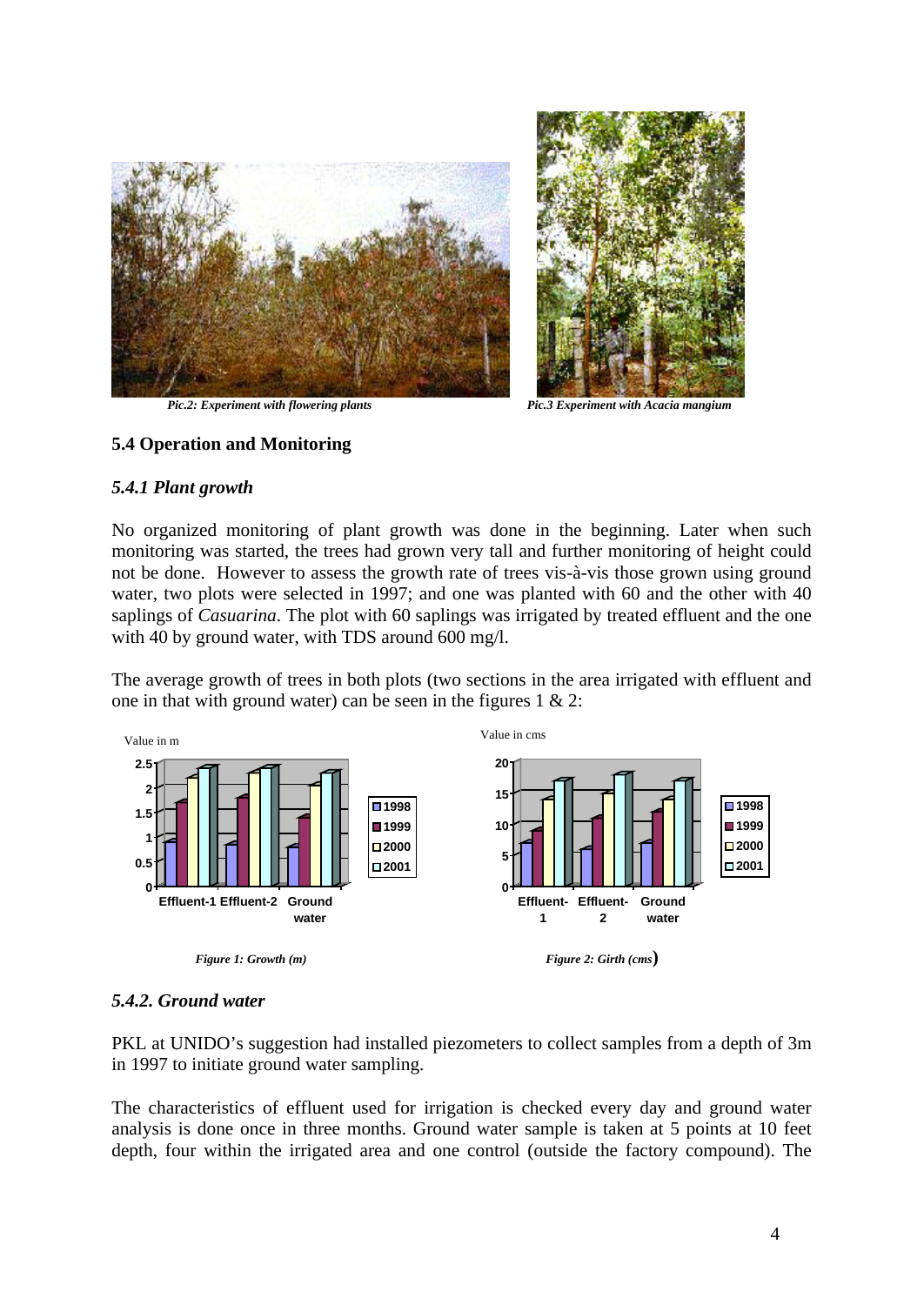average values of analysis reports of effluent for the last three years (average of 12 sets of sample) and the ground water sample (Feb, 2001) are given in table 1 below.

| Sampling point | pH   | <b>TDS</b> | <b>COD</b> | Chromium  | Chlorides | Sulphates |
|----------------|------|------------|------------|-----------|-----------|-----------|
| Effluent       | 7.3  | 7110       | 550        | 0.7       | 1220      | 2540      |
| $P-1*$         | 6.9  | 1620       | 4          | <b>ND</b> | 515       | 430       |
| $P-2*$         | 6.95 | 1735       | 6          | <b>ND</b> | 540       | 485       |
| $P-3*$         | 7.0  | 1765       | 6          | <b>ND</b> | 575       | 510       |
| $P-4*$         | 6.9  | 1820       |            | <b>ND</b> | 545       | 425       |
| $Control*$     | 6.8  | 1710       |            | <b>ND</b> | 480       | 410       |

**Table 1: Analysis of effluent and ground water samples**

*Note: All analyses done in PKL laboratory. ND: Not detected (the detection limit is 0.5 mg/l) \* Ground water samples (February 2001)*

The variation in TDS in these samples (as half yearly averages) over the last four years is given in figure 3.



*Figure 3: Variation in TDS in samples (as half yearly averages) over the last four years* 

#### *5.4.3. Soil characteristics*

Soil samples were collected once in six months from two depths,  $0.5$  m and  $1.0$  m, in three locations, two inside and one outside the irrigation plot. Average of values from six sets of soil samples is given table 2 below:

|  |  | Table 2: Soil analysis report |  |
|--|--|-------------------------------|--|
|--|--|-------------------------------|--|

| Location             | Collection            | <b>PH</b> | Soil    | Chromium  | TDS ppm | Nitrogen |
|----------------------|-----------------------|-----------|---------|-----------|---------|----------|
|                      | point                 |           | Organic |           |         | kg/ha    |
|                      |                       |           | matter  |           |         |          |
| Inside the plot $-1$ | $0.5$ m depth         | 6.9       | 0.13%   | <b>ND</b> | 410     | 72       |
|                      | $1.0$ m depth         | 6.95      | 0.21%   | <b>ND</b> | 425     | 65       |
| Inside the plot-2    | $0.5$ m depth         | 6.8       | 0.36%   | <b>ND</b> | 525     | 40       |
|                      | $1.0 \text{ m}$ depth | 6.6       | 0.21%   | <b>ND</b> | 560     | 88       |
| Outside the plot     | $0.5$ m depth         | 7.05      | 0.06%   | <b>ND</b> | 445     | 54       |
|                      | $1.0$ m depth         | 6.95      | 0.12%   | <b>ND</b> | 465     | 66       |

*Note: All analyses done at PKL laboratory, ND: Not detected, detection limit 0.5 mg/l, acid leaching and analysis done for chromium testing.*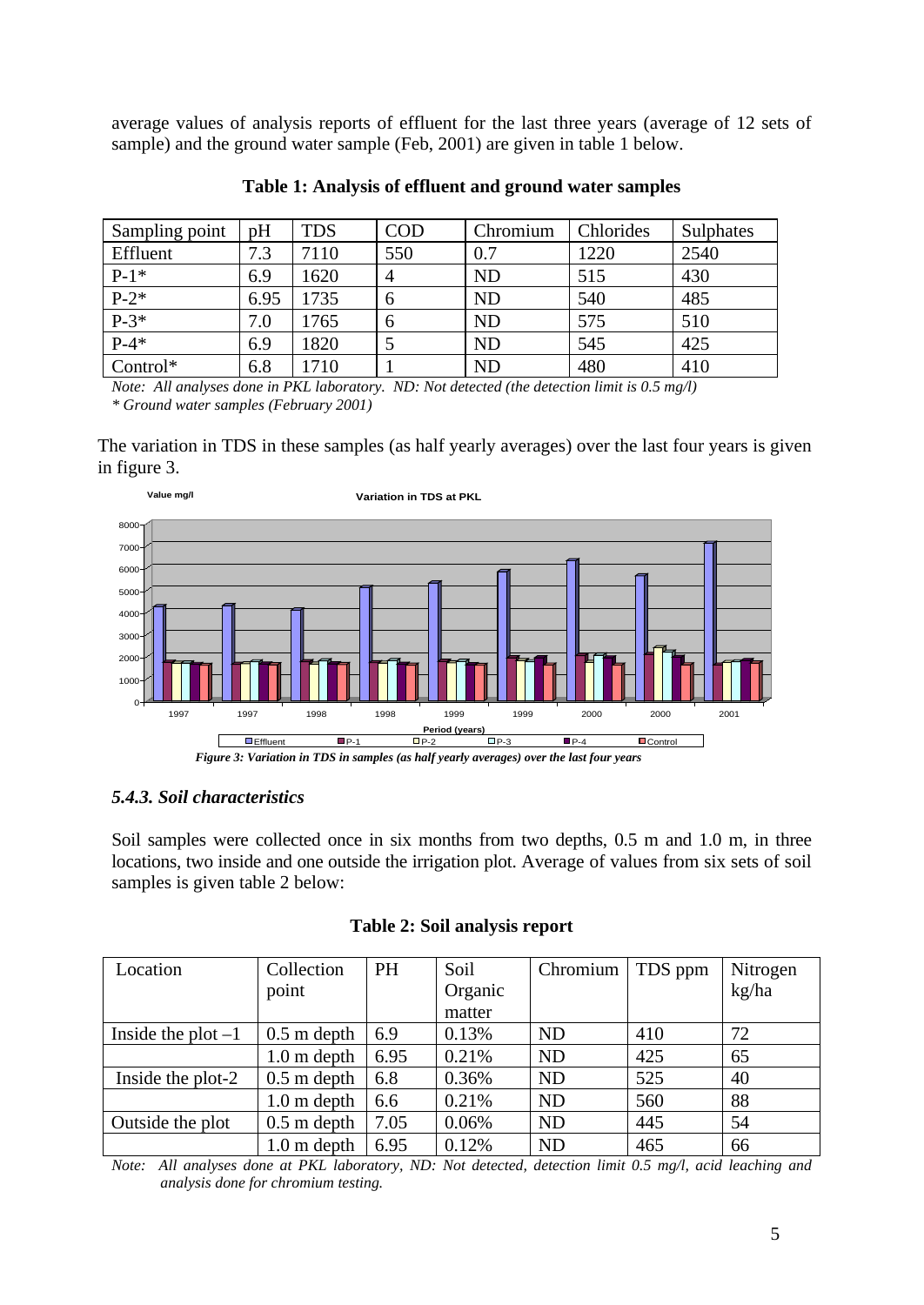Since there was no significant variation in the values obtained during the period 1997-2000, the gradation map is not given.

#### *5.4.4 Meteorological parameters*



The average rainfall in PKL during the observation period is given in figure 4 below:

#### <span id="page-11-0"></span>**5.5 Evaluation of results**

#### **5.5.1 General observations**

After about 6 years of continued irrigation using treated effluent in the project site, the following inferences may be drawn:

- \* The growth of plants in the main plot could not be measured because the same had grown very tall (well above 6 m) by 1997. These appeared quite healthy indicating that there was no adverse effect on their growth due to continued irrigation by the treated effluent.
- $\cdot$  In the experiment relating to growth rate of plants irrigated by fresh water and treated effluent, it was found that height of trees irrigated by effluent was certainly more than that irrigated by fresh water. In terms girth, however, both seemed to be doing equally well.
- \* The variation of ground water characteristics over the period 1998-1999 indicated that no notable accretion to contaminants in ground water had occurred due to continuous irrigation by treated effluent. However, as can be seen from the graph, the TDS values started very marginally increasing for the period 1999-2000. It has been noted that there is a considerable increase in TDS in the treated effluent too in this period and the rainfall during the year was scanty. Trend in the coming months will give a clearer picture.
- Practically no change in the soil characteristics was observed. However, the soil inside the irrigation area seemed to be distinctly acidic compared to the control plot. Similarly the soil organics also seemed to be more in the area irrigated by treated effluent.

#### *5.5.2 Mass balance*

It has been noted that during the last three years a total of 450.7 t of TDS, which included 71.44 t of chlorides and 179.9 t of sulphates, was admitted into the irrigation area (average 98 m<sup>3</sup>/d, 88200 m<sup>3</sup> for three years, assuming 300 working days in an year), which works out to a feed rate of 9.27 kg of TDS per  $m^2$  (the loading rate of chlorides and sulphates were 1.47 kg/m<sup>2</sup> and 3.7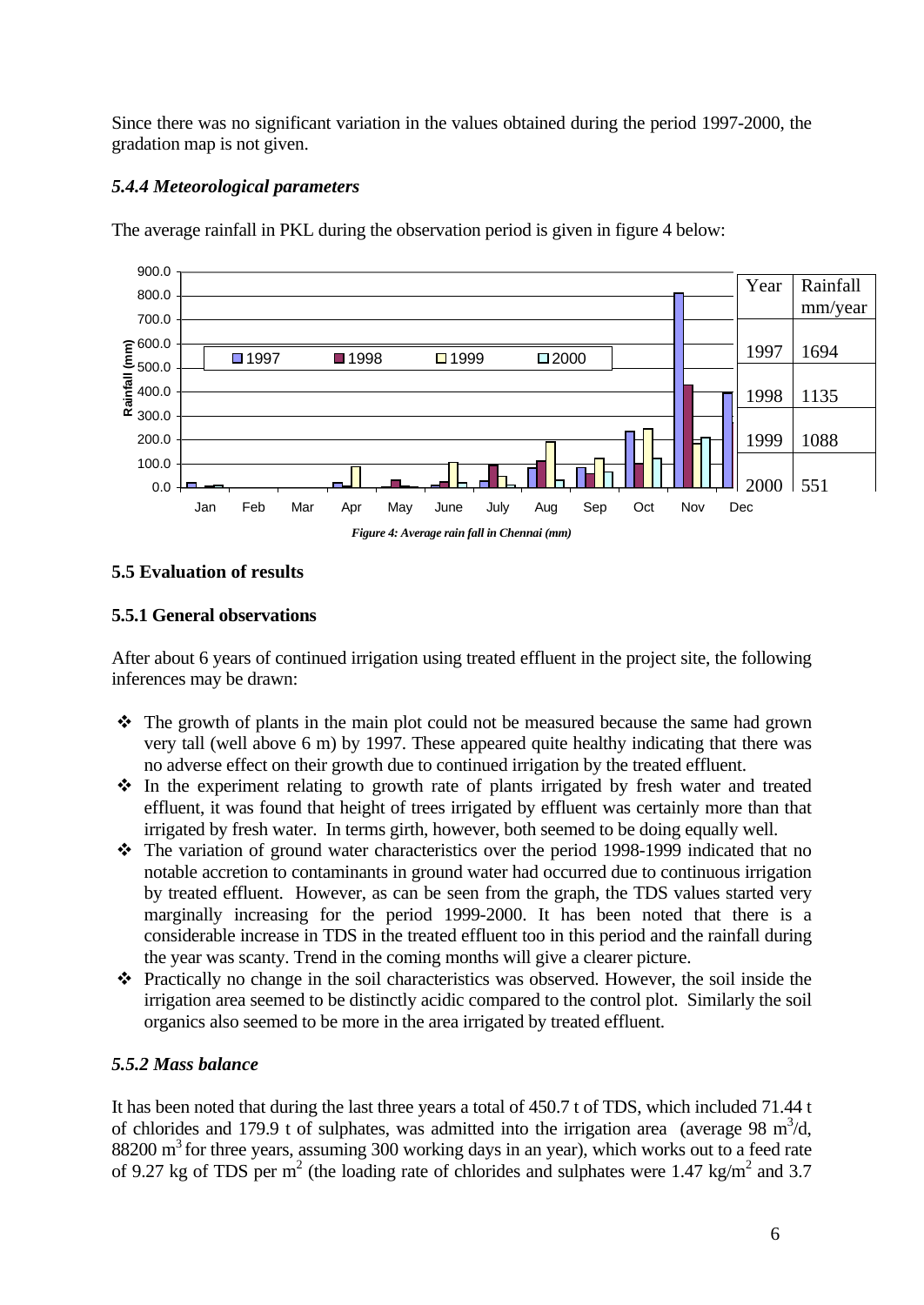$kg/m<sup>2</sup>$  respectively). Though this loading is not very high, absorption of this quantity of TDS needs to be explained. Assuming that the sulphate salt which forms the bulk of the total TDS may have, hypothetically speaking, undergone some microbial degradation by soil microbes and by some form or other (possibly elemental sulphur) absorbed by the plants, the disappearance of the chlorides needs an explanation. And the explanation is that the average rainfall in the area (700-1200 mm/year) is more than sufficient to dilute the effluent to keep the TDS, chlorides and sulphates in the same level of concentration.

Continuous monitoring by the tannery management is still ongoing.

## <span id="page-12-0"></span>**5.6 Status and future**

#### *5.6.1 Present status*

In the context of the original specific objectives, the current status is as follows:

| Specific objectives                        | Present status                                  |
|--------------------------------------------|-------------------------------------------------|
| Test and confirm the survival of the       | The survival and growth of the selected plant   |
| selected plant species (Casuarina)         | have been confirmed.                            |
| irrigated by the treated tannery effluent. |                                                 |
| To test and confirm the absence of or the  | Data collected so far has established the trend |
| extent of ground water and soil            | over the past four years and relatively         |
| contamination due to continuous irrigation | insignificant level of contamination of ground  |
| by treated tannery effluent.               | water. This is explained by low rainfall in the |
|                                            | latter year. However, continued monitoring for  |
|                                            | a longer period is recommended.                 |
| Preparation of mass balance of TDS         | required<br>Mass balance prepared with          |
|                                            | information.                                    |
| To achieve zero discharge status for the   | Achieved.                                       |
| tannery.                                   |                                                 |

#### *5.6.2 Future*

Continued monitoring will be done by the management.

## <span id="page-12-1"></span>**6. IRRIGATION EXPERIMENTS AT CETP-SIDCO**

#### <span id="page-12-2"></span>**6.1 Initial experiments**

The CETP-SIDCO treats effluent from 86 tanneries in the Sipcot industrial area of Ranipet. These tanneries process semi processed hides and skins to finished leather.

The treated effluent of CETP-SIDCO generally contains TDS at a level of < 4500 mg/l and chlorides, < 900 mg/l. Though these levels are higher than those prescribed by the TNPCB for irrigation (2100 mg/l TDS and 600 mg/l chlorides), with the concurrence of the Board, it was decided by UNIDO to evaluate the feasibility of utilising such effluent for irrigation of inedible plants.

The reason why CETP-SIDCO was selected as the location for these experiments was that, besides the relatively lower TDS in the effluent, some experiments along these lines had already started in the CETP. These experiments were done by the CETP attempting irrigation of many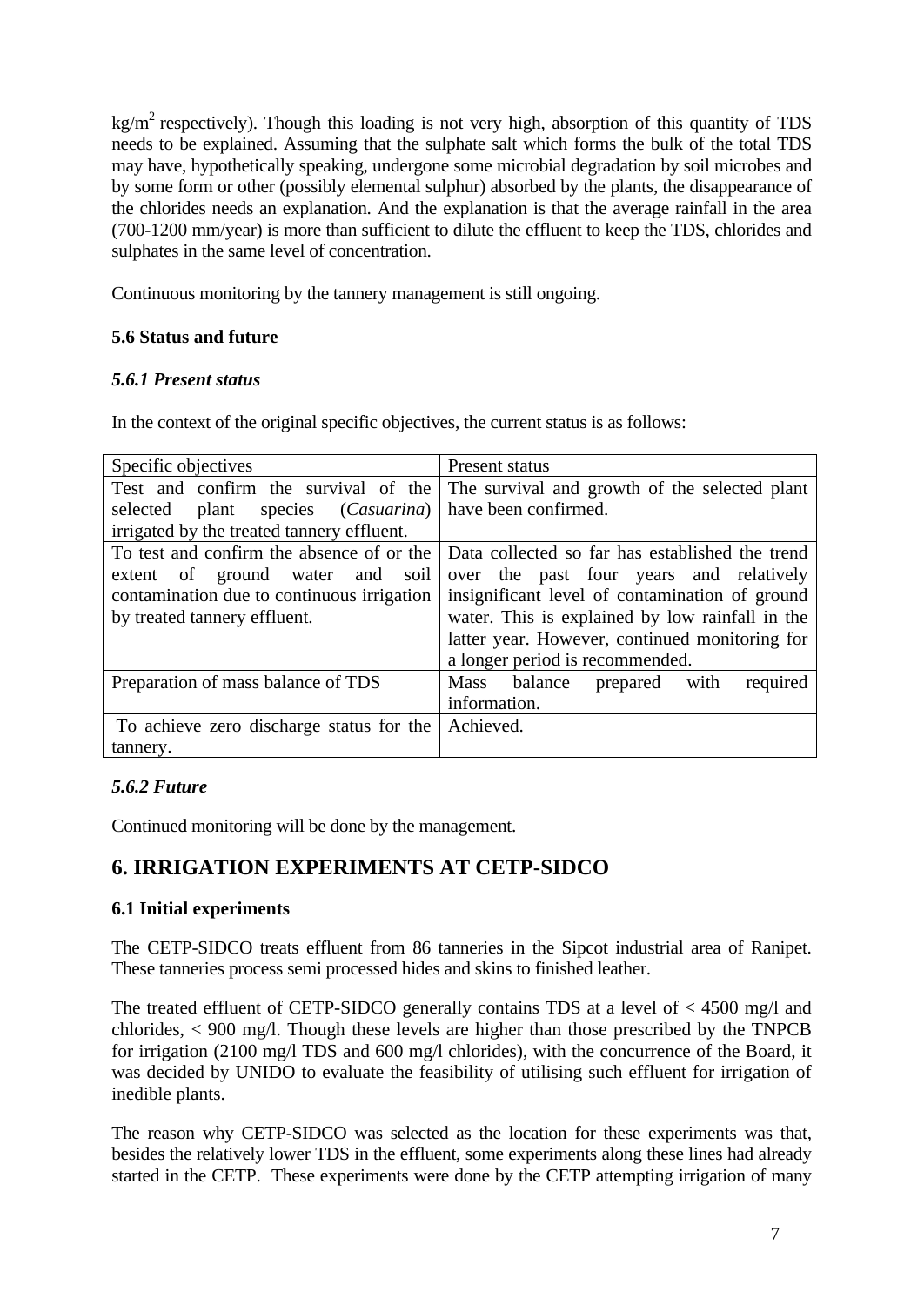varieties of plants using the treated effluent. However, this project lacked any concrete monitoring plan and UNIDO decided to carry out these experiments in a proper manner with adequate monitoring to study the build up, if any, of pollutants in ground water or soil. Further, the initial experiments involved some edible crops too, which were discontinued under the experiments carried out with the technical assistance of UNIDO.

Accordingly, experiments were planned in CETP-SIDCO in a methodical manner and it was decided in the beginning that the project would have adequate time for studying ill effects, if any, on soil and ground water. It was also decided that UNIDO would be involved in the project only if the results from initial experiments were satisfactory.

Initially a trial plot of 400  $m^2$  was developed in April 1997, just to assess the survival of different plants in the saline treated effluent. This experiment established that the treated effluent did not affect the survival or growth of selected plants. On the contrary, it seemed to help. The trees grown included *silk cotton*, e*ucalyptus* and *casuarina*.

Following encouraging results from this experiment, another experiment was implemented in a larger plot of 800  $m<sup>2</sup>$  area in which eight varieties of plants were tried. Here, the major objective was to identify the different varieties that could sustain and grow when irrigated by treated effluent and also to test various combinations of feeding. The plants grown in this experiment included *1. Pongamia pinnata (Pongam), 2. Azadirachta indica (Neem),3. Casuarina equisetifolia (Casuarina),4.Tectona grandis (Teek), 5. Acacia arabica (Karuvel), 6. Eucalyptus tereticornis (Eucalyptus), 7.Dendrocalamus strictus (Bamboo) and 8. Acacia mangium (Mangium).* Also various combinations of feeding pattern including 100% treated effluent, treated effluent and ground water in the ratio of 50:50, ground water alone, treated effluent with sludge, fresh water with composted sludge etc. were tested. The results established the feasibility of using treated effluent for irrigation. The growth of trees was impressive.

#### <span id="page-13-0"></span>**6.2 Experiments with** *Acacia mangium* **in a 1600 m<sup>2</sup> plot**

#### *6.2.1 Further experiments*

As mentioned above, the early experiments were mainly to establish the survival of plants when irrigated by saline effluent and were not monitored for other parameters. Based on the experience gained, a third experiment with the support of Indian Leather Industry Foundation (ILIFO) and technical guidance of UNIDO was taken up. In this project, *Acacia mangium,* which was growing very well in the treated effluent as observed in the earlier experiment, was selected for plantation. An area of  $1600 \text{ m}^2$  behind the CETP, adjacent to the experimental plot No. 2 (800 m<sup>2</sup> area), was chosen.

The major specific objectives of this project were:

- \* to test and confirm the survival and growth of the selected variety *(Acacia mangium)* irrigated by the treated tannery effluent.
- $\cdot$  to test and verify the volume of effluent admissible to the field with respect to density of tree plantation.
- $\cdot \cdot$  to test and confirm the extent of ground water and soil contamination due to continuous irrigation by treated tannery effluent.
- $\cdot \cdot$  to compare two popular modes of irrigation (flood irrigation versus ridges and furrows) with respect to water uptake, ground water contamination etc.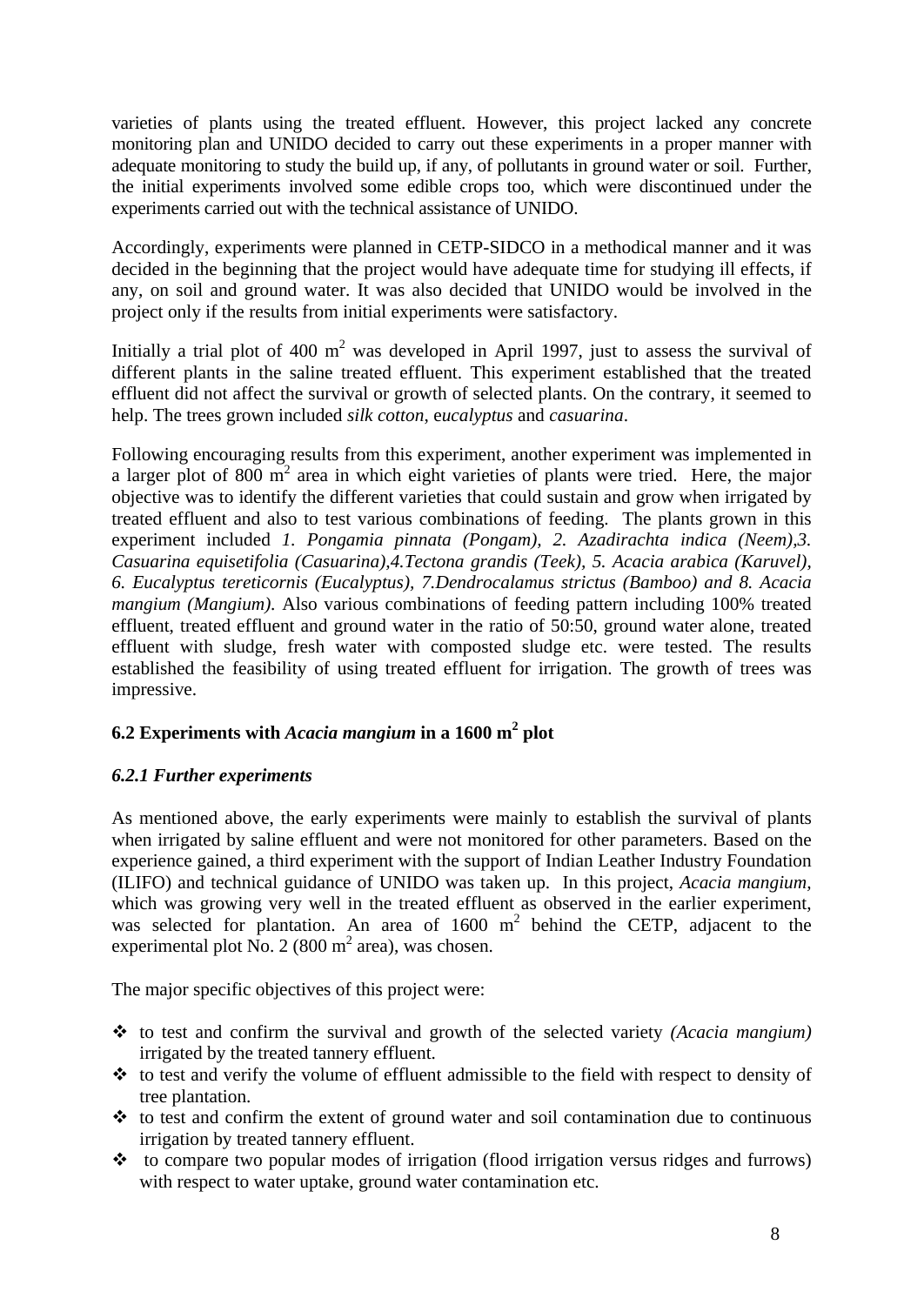#### *6.2.2 Implementation*

The land available for the experiment was an irregular shaped plot of  $1600 \text{ m}^2$ . The experiment commenced in July, 98. Plantation and collection of baseline data were done. The monitoring started on 25 August 1998. The reason for this delay in monitoring was that the earthwork levelling and formation of ridges and furrow required flooding the area over a considerable period of time before the ground was adequately softened to allow civil works.

The area before development and its latest view now are below





*Pic. 4: Barren land before development Pic.5: Acacia mangium plantation in December 2000*

This project has a multi-partite arrangement with its implementation done jointly by CETP-SIDCO and M/s Archana Agrotech Pvt. Ltd. Financial assistance had been provided by the Indian Leather Industry Foundation (ILIFO). UNIDO's Regional Programme Office provided technical assistance to this project and prescribed the monitoring schedule.

Separately ILIFO had engaged the services of Ms. Shanmugavadivu as an agricultural expert to implement the project and monitor it as per the monitoring schedule provided in 6.2.3.

#### *6.2.3 Monitoring*

Piezo meters were installed in various parts of the irrigated plot to sample the ground water quality. The parameters being monitored are given below:

- The treated effluent used for irrigation was checked every day for all the parameters specified by the TNPCB for the CETP viz., pH, Total dissolved solids, Chlorides, Sulphates, EC, BOD, of  $20^{\circ}$ C, COD, (on a daily basis) Total chromium, Percent sodium, Total Kjeldahl Nitrogen, Nitrates as  $NO<sub>3</sub>$  Phosphates as  $PO<sub>4</sub>$  (on a weekly basis)
- $\bullet$  Soil samples inside and outside the irrigation plot for parameters such as pH, N kg/acre,  $P_2O_5$  kg/acre, K<sub>2</sub> O kg/acre and Cr kg/acre. A total of 24 samples (4 samples from inside irrigation plot - 4 samples from outside irrigation plot - 2 at 25 m away (in opposite directions), 1 at 50 m away from the plot and 1 from uncontaminated area) – all were checked at three depths: 0.3 m, 0.6 m and 1.0 m.
- Ground water samples at two depths  $(0.9 \text{ m and } 1.8 \text{ m})$  inside the irrigation plot and at 1.8 m outside the irrigation plot, Number of sampling points: 4 (6 samples). Parameters checked in ground water samples were pH, TDS, Chlorides, Sulphates, BOD<sub>5,</sub> Total chromium and Percent sodium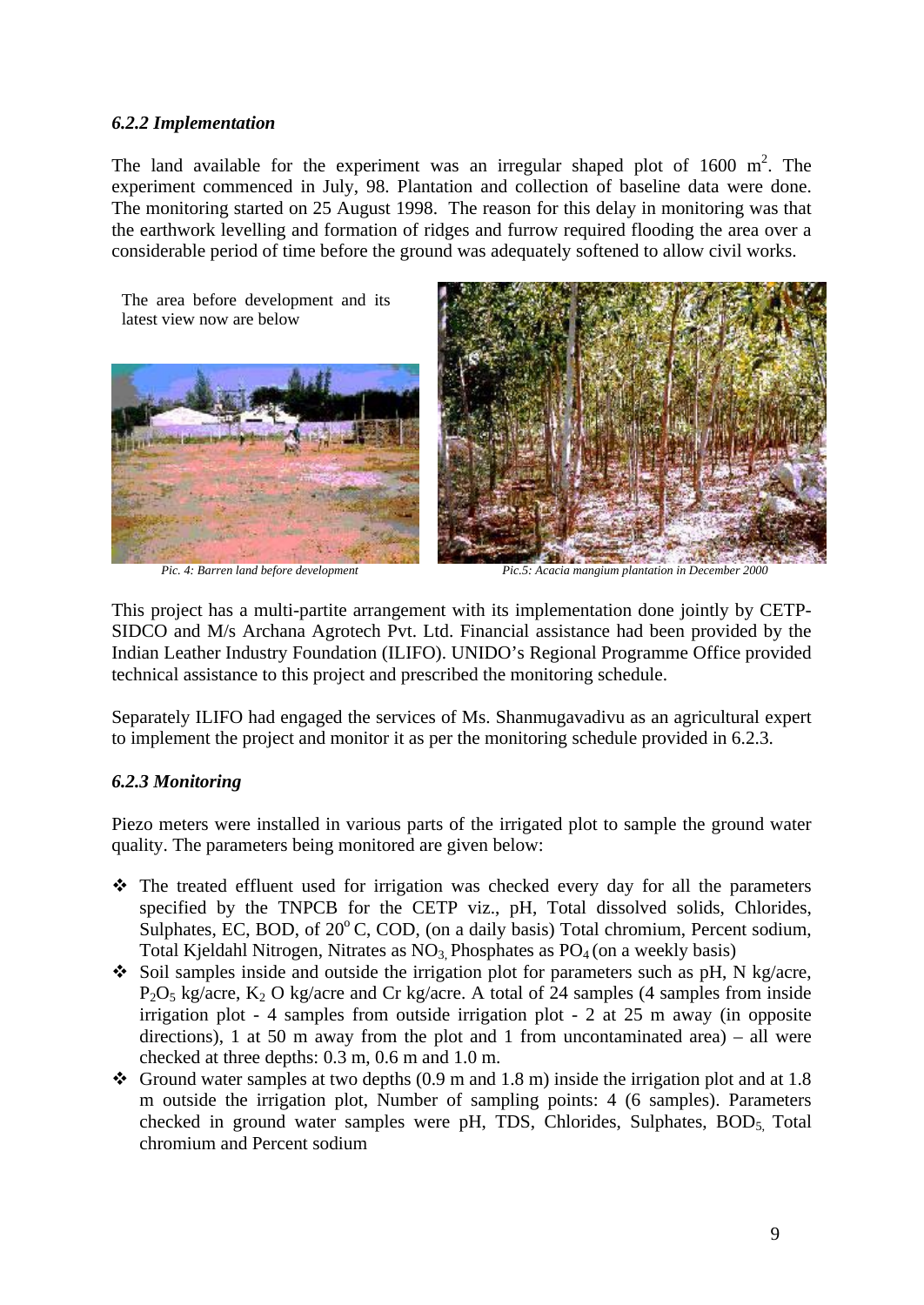Other parameters such as volume of treated effluent admitted into each plot of trees, growth factors such as height and girth of trees, meteorological data such as humidity, rainfall, temperature etc.

The area was divided into two sections, one for flood irrigation and the other into ridges and furrows. These two sections were monitored separately to find out which was better. The data was collected from the start up till December 2000 and thereafter the monitoring was focussed on the miniforest project only.

#### *6.2.4 Baseline data*

To ascertain baseline data before the implementation of the project, samples of soil and ground water were collected from the project area and analysed. The results are given in Tables in Annex 1.

#### *6.2.5. Results obtained*

#### 6.2.5.1. Volume of effluent used for irrigation

The volume of effluent used in the plot for irrigation is given in figure 5 below:



*Figure 5: Volume of effluent used*

#### 6.2.5.2. Plant growth

Certain plants were earmarked both in the flood irrigation area (A1 - A6) as well as the ridges and furrows area (B1 - B6) for monitoring growth. Height of the plants and girth of their stem were measured once a week till January 1999. Later, as the trees had grown quite tall, the measuring of height was discontinued and the girth of stem was measured once a month.

The average growth rate (height) observed may be seen in figure 6 below: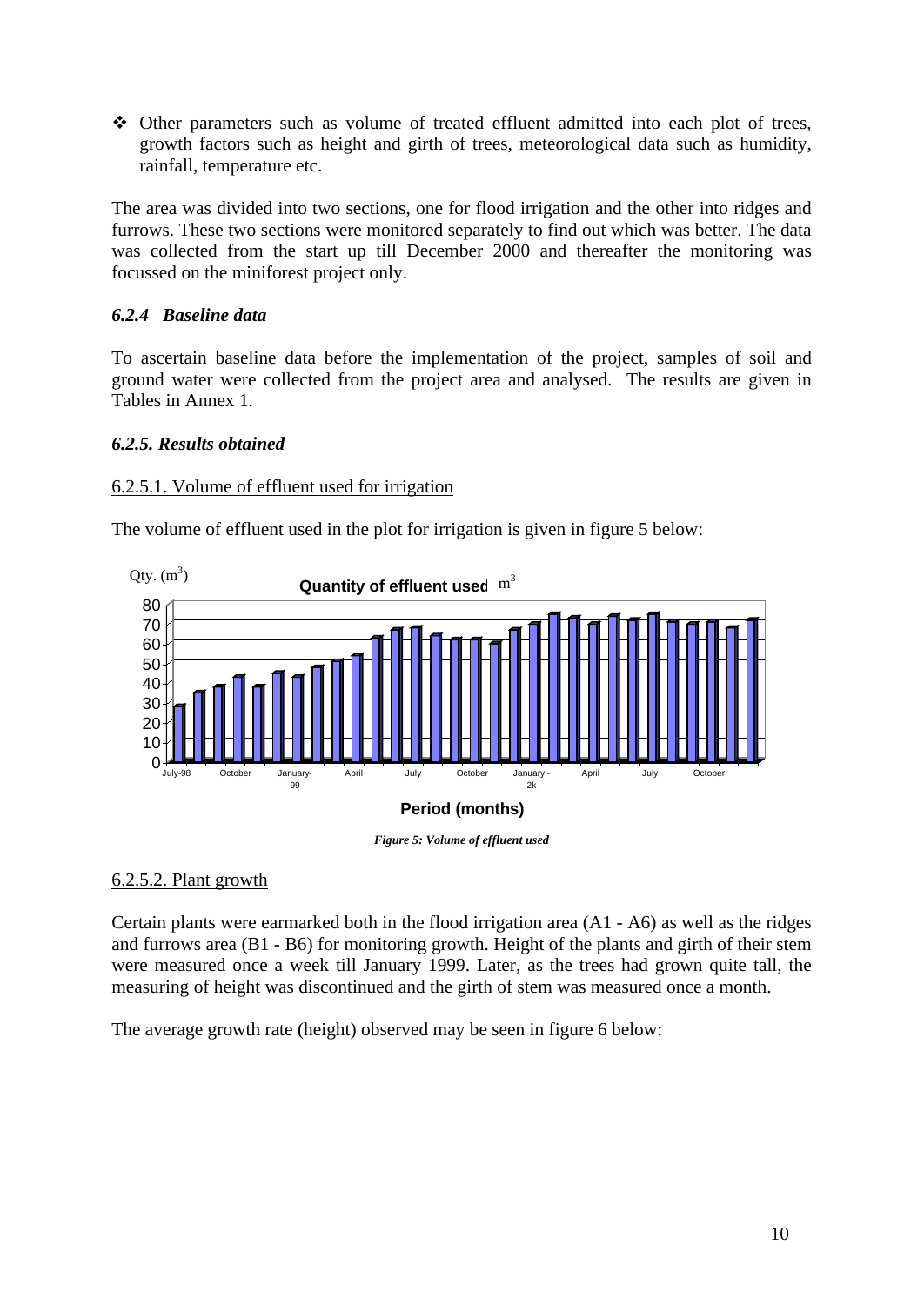

#### 6.2 5.3. Groundwater samples

Ground water samples were collected from the following points and analysed in the CETP laboratory every month:

(1) Near secondary clarifier at 1.8 m depth; (2) SIPCOT land bore (1.8 m); (3) Flood irrigation site (0.9 m); (4) Flood irrigation site (1.8 m); (5) Ridges and furrows area (0.9 m); (6) Ridges and furrows area (1.8 m)

The variations in the levels of TDS, chlorides and sulphates observed in the project site are given in the tables  $3 - 5$  given below:

|           | Near<br>Secondary<br>Clarifier<br>(1.8m) | Sipcot Land<br>(100 m outside<br>the plot) Bore<br>$(1.8 \text{ m})$ | Flood<br>Irrigation<br>$(1.8 \text{ m})$ | Flood<br>Irrigation<br>$(0.9 \text{ m})$ | Ridges &<br><b>Furrows</b><br>Irrigation<br>$(0.9 \text{ m})$ | Ridges $&$<br><b>Furrows</b><br>Irrigation<br>$(1.8 \; \text{m})$ |
|-----------|------------------------------------------|----------------------------------------------------------------------|------------------------------------------|------------------------------------------|---------------------------------------------------------------|-------------------------------------------------------------------|
| Jul-98    |                                          | 1920                                                                 | 1900                                     | 2320                                     | 4900                                                          | 5000                                                              |
| August    | 2220                                     | 3040                                                                 | 3000                                     | 4580                                     | 2440                                                          | 4600                                                              |
| September | 1900                                     | 2460                                                                 | 1860                                     | 2040                                     | 1182                                                          | 3720                                                              |
| October   | 1515                                     | 3390                                                                 | 2987                                     | 3070                                     | 2655                                                          | 3725                                                              |
| Feb-99    |                                          | 1800                                                                 | 3860                                     |                                          | 4700                                                          | 5600                                                              |
| March     | 4960                                     | 2840                                                                 | 2960                                     |                                          | 4680                                                          | 6200                                                              |
| April     |                                          | 3520                                                                 | 3540                                     |                                          | 4400                                                          | 5940                                                              |
| June      | 5720                                     | 4020                                                                 | 5200                                     | 6000                                     | 5020                                                          |                                                                   |
| July      | 5800                                     | 4520                                                                 | 4760                                     |                                          | 4580                                                          |                                                                   |
| August    |                                          | 3835                                                                 | 4316                                     |                                          | 3146                                                          | 4316                                                              |
| September |                                          | 4128                                                                 | 4836                                     | 5791                                     | 3855                                                          | 3348                                                              |
| October   | 2678                                     | 3569                                                                 | 4264                                     | 6337                                     | 1585                                                          | 4465                                                              |
| November  | 2873                                     | 4147                                                                 | 4140                                     | 4836                                     | 1820                                                          | 4673                                                              |
| December  | 3224                                     | 4264                                                                 | 5063                                     |                                          | 1794                                                          | 4686                                                              |
| $Jan-00$  | 3100                                     | 3861                                                                 | 4387                                     | 3295                                     | 3776                                                          | 3176                                                              |

#### **Table 3: Variations in average TDS levels**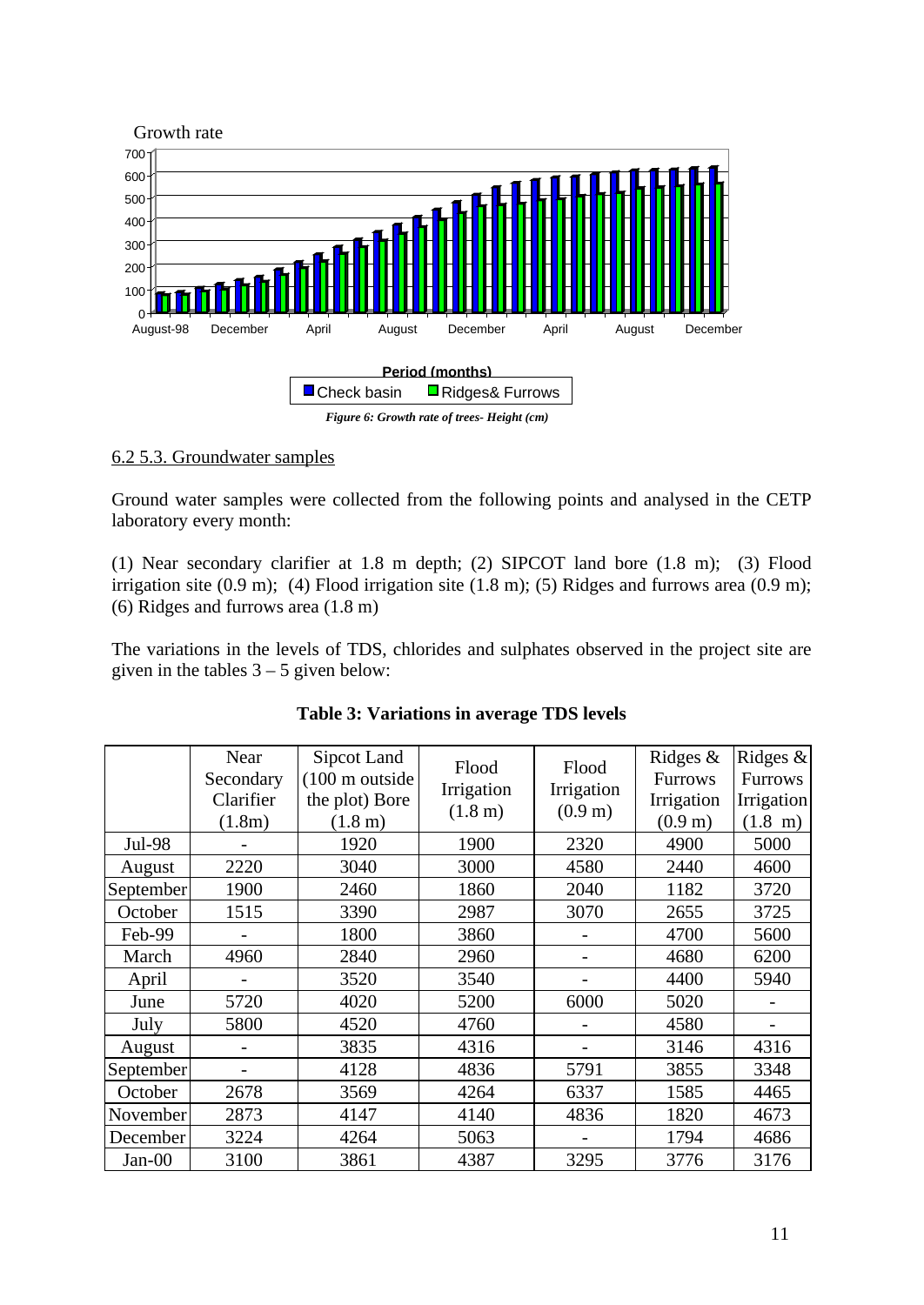| February  | 3997                     |      |      | 3217 | 3919                     | 4602 |
|-----------|--------------------------|------|------|------|--------------------------|------|
| March     |                          | 4017 |      | 3445 | 4407                     | 3965 |
| April     |                          | 4126 |      | 3620 | $\overline{\phantom{a}}$ | 4040 |
| May       | $\overline{\phantom{a}}$ | 5040 | 3800 |      | -                        | 4800 |
| June      | 3088                     | 4089 | 4420 |      | 4544                     | 5629 |
| July      | 2444                     | 4251 | 3867 | 4812 | 4719                     | 3861 |
| August    | 2099                     | 3575 | 4592 | 4192 | 4690                     | 4914 |
| September | 2111                     | 3955 | 4235 | 4555 | 4780                     | 5110 |
| October   | 2235                     | 3650 | 4320 | 4520 | 4230                     | 5330 |
| November  | 2115                     | 3140 | 3890 | 4110 | 3940                     | 5115 |
| December  | 2255                     | 3640 | 4315 | 4115 | 4245                     | 5420 |

# **Table 4: Variations in average Chlorides levels**

|               | Near<br>Secondary<br>Clarifier<br>$(1.8 \text{ m})$ | Sipcot Land<br>(100 m outside<br>the plot) Bore<br>$(1.8 \text{ m})$ | Flood<br>Irrigation<br>$(1.8 \text{ m})$ | Flood<br>Irrigation<br>$(0.9 \text{ m})$ | Ridges $&$<br>Furrows<br>Irrigation<br>$(1.8 \text{ m})$ | Ridges &<br>Furrows<br>Irrigation<br>(0.9 m) |
|---------------|-----------------------------------------------------|----------------------------------------------------------------------|------------------------------------------|------------------------------------------|----------------------------------------------------------|----------------------------------------------|
|               | HS1                                                 | HS <sub>2</sub>                                                      | HS3                                      | HS4                                      | HS5                                                      | HS6                                          |
| <b>Jul-98</b> |                                                     | 384                                                                  | 341                                      | 700                                      | 856                                                      | 887                                          |
| August        | 302                                                 | 579                                                                  | 596                                      | 643                                      | 252                                                      | 689                                          |
| September     | 273                                                 | 621                                                                  | 335                                      | 385                                      | 414                                                      | 703                                          |
| October       | 127                                                 | 559                                                                  | 462                                      | 482                                      | 510                                                      | 649                                          |
| Feb-99        | $\overline{a}$                                      | 455                                                                  | 445                                      | -                                        | 705                                                      | 830                                          |
| March         | 765                                                 | 450                                                                  | 305                                      | $\overline{\phantom{0}}$                 | 780                                                      | 970                                          |
| April         |                                                     | 545                                                                  | 853                                      | $\overline{\phantom{0}}$                 | 625                                                      | 1070                                         |
| June          | 836                                                 | 660                                                                  | 1364                                     | $\overline{\phantom{0}}$                 | 792                                                      | 1054                                         |
| July          | 922                                                 | 826                                                                  | 902                                      |                                          | 936                                                      |                                              |
| August        | $\overline{\phantom{0}}$                            | 828                                                                  | 908                                      |                                          | 804                                                      | 964                                          |
| September     |                                                     | 753                                                                  | 884                                      | 1175                                     | 612                                                      | 730                                          |
| October       | 554                                                 | 744                                                                  | 871                                      | 1193                                     | 680                                                      | 748                                          |
| November      | 472                                                 | 823                                                                  | 770                                      | 963                                      | 350                                                      | 962                                          |
| December      | 501                                                 | 855                                                                  | 789                                      | 971                                      | 364                                                      | 961                                          |
| Jan-00        | 604                                                 | 783                                                                  | 604                                      | 512                                      | 802                                                      | 734                                          |
| February      | 780                                                 | $\overline{a}$                                                       |                                          | 621                                      | 807                                                      | 973                                          |
| March         |                                                     | 709                                                                  |                                          | 928                                      | 602                                                      | 680                                          |
| April         | $\overline{\phantom{0}}$                            | 762                                                                  | $\overline{a}$                           | 910                                      | $\overline{\phantom{a}}$                                 | 720                                          |
| May           |                                                     | 889                                                                  | 981                                      | $\overline{\phantom{0}}$                 |                                                          | 936                                          |
| June          | 505                                                 | 775                                                                  | 815                                      |                                          | 923                                                      | 984                                          |
| July          | 390                                                 | 781                                                                  | 693                                      | 1199                                     | 215                                                      | 919                                          |
| August        | 309                                                 | 626                                                                  | 788                                      | 1043                                     | 383                                                      | 862                                          |
| September     | 310                                                 | 635                                                                  | 765                                      | 1140                                     | 378                                                      | 914                                          |
| October       | 312                                                 | 640                                                                  | 755                                      | 1050                                     | 390                                                      | 925                                          |
| November      | 335                                                 | 610                                                                  | 732                                      | 935                                      | 330                                                      | 812                                          |
| December      | 390                                                 | 695                                                                  | 845                                      | 1312                                     | 490                                                      | 1020                                         |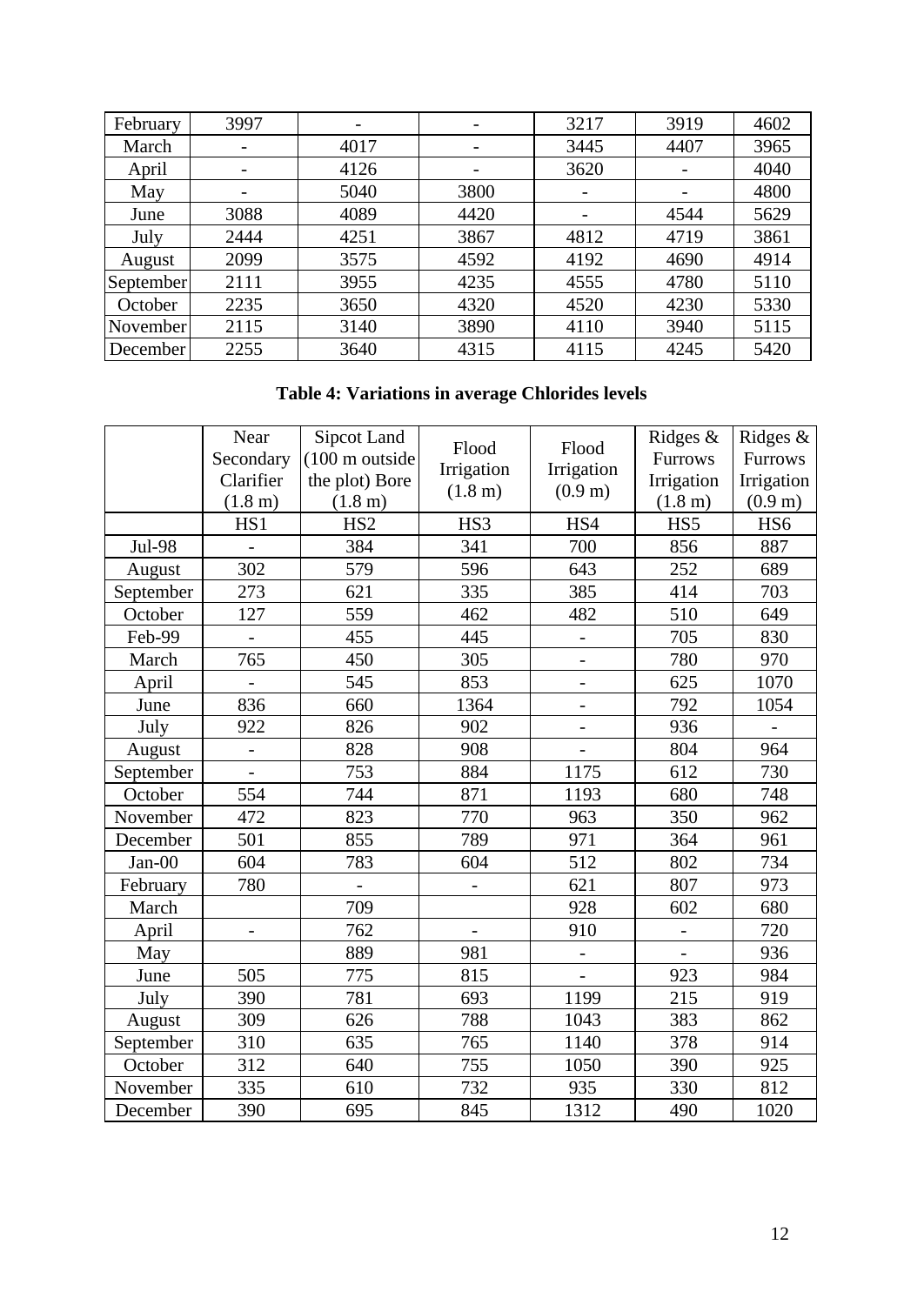|           | Near<br>Secondary<br>Clarifier<br>$(1.8 \text{ m})$ | Sipcot Land<br>(100 m outside<br>the plot) Bore<br>$(1.8 \text{ m})$ | Flood<br>Irrigation<br>$(1.8 \text{ m})$ | Flood<br>Irrigation<br>$(0.9 \text{ m})$ | Ridges $&$<br><b>Furrows</b><br>Irrigation<br>$(1.8 \text{ m})$ | Ridges $&$<br><b>Furrows</b><br>Irrigation<br>$(0.9 \text{ m})$ |
|-----------|-----------------------------------------------------|----------------------------------------------------------------------|------------------------------------------|------------------------------------------|-----------------------------------------------------------------|-----------------------------------------------------------------|
| Aug-98    | 905                                                 | 1004                                                                 | 1382                                     | 1460                                     | 818                                                             | 1798                                                            |
| September | 642                                                 | 720                                                                  | 785                                      | 813                                      | 707                                                             | 962                                                             |
| October   | 407                                                 | 873                                                                  | 700                                      | 896                                      | 935                                                             | 965                                                             |
| Feb-99    |                                                     | 456                                                                  | 931                                      | $\overline{a}$                           | 975                                                             | 1102                                                            |
| March     | 1020                                                | 960                                                                  | 672                                      | $\overline{a}$                           | 1045                                                            | 1059                                                            |
| April     |                                                     | 1004                                                                 | 1020                                     | $\overline{a}$                           | 1045                                                            | 1145                                                            |
| June      | 1139                                                | 913                                                                  | 1176                                     | $\overline{a}$                           | 1082                                                            | 1106                                                            |
| July      | 1149                                                | 995                                                                  | 1028                                     | $\overline{a}$                           | 1036                                                            |                                                                 |
| August    | $\overline{a}$                                      | 1129                                                                 | 956                                      | $\overline{a}$                           | 1106                                                            | 1156                                                            |
| Jan-00    | 984                                                 | 1024                                                                 | 1032                                     | 909                                      | 983                                                             | 901                                                             |
| February  | 1024                                                |                                                                      | $\overline{\phantom{a}}$                 | 909                                      | 1074                                                            | 885                                                             |
| March     | $\overline{a}$                                      | 1246                                                                 | $\blacksquare$                           | 1142                                     | 999                                                             | 867                                                             |
| April     | $\overline{a}$                                      | 1126                                                                 |                                          | 1180                                     | $\overline{\phantom{0}}$                                        | 856                                                             |
| May       | $\overline{a}$                                      | 1133                                                                 | 1588                                     | $\overline{\phantom{0}}$                 | $\overline{\phantom{0}}$                                        | 1152                                                            |
| June      | 1785                                                | 1419                                                                 | 1979                                     | $\overline{\phantom{0}}$                 | 2049                                                            | 2209                                                            |
| July      | -                                                   | $\overline{a}$                                                       | $\overline{\phantom{a}}$                 | -                                        |                                                                 |                                                                 |
| August    |                                                     |                                                                      |                                          |                                          |                                                                 |                                                                 |
| September | 1810                                                | 1145                                                                 | 1625                                     | 1240                                     | 2110                                                            | 1190                                                            |
| October   |                                                     |                                                                      |                                          |                                          |                                                                 |                                                                 |
| November  | 1720                                                | 1012                                                                 | 1245                                     | 1012                                     | 1650                                                            |                                                                 |
| December  |                                                     |                                                                      | 1310                                     |                                          |                                                                 | 1210                                                            |

**Table 5: Variations in average Sulphates levels** 

#### 6.2.5.4 Meteorological data

Rainfall data in the site is given in the figure 7 below. The data was collected from the nearest meteorological station, Vellore (about 30 km from the site) up to 1 Jan 2000. From January 2000 onwards the CETP staff collected the same, till Dec 2000.



*Figure 7 Average rain fall in Ranipet (mm)*

*Note: Since the mass balance preparation of miniforest project was done using data only upto December 2000, the data related to rainwater too was collected only until then.*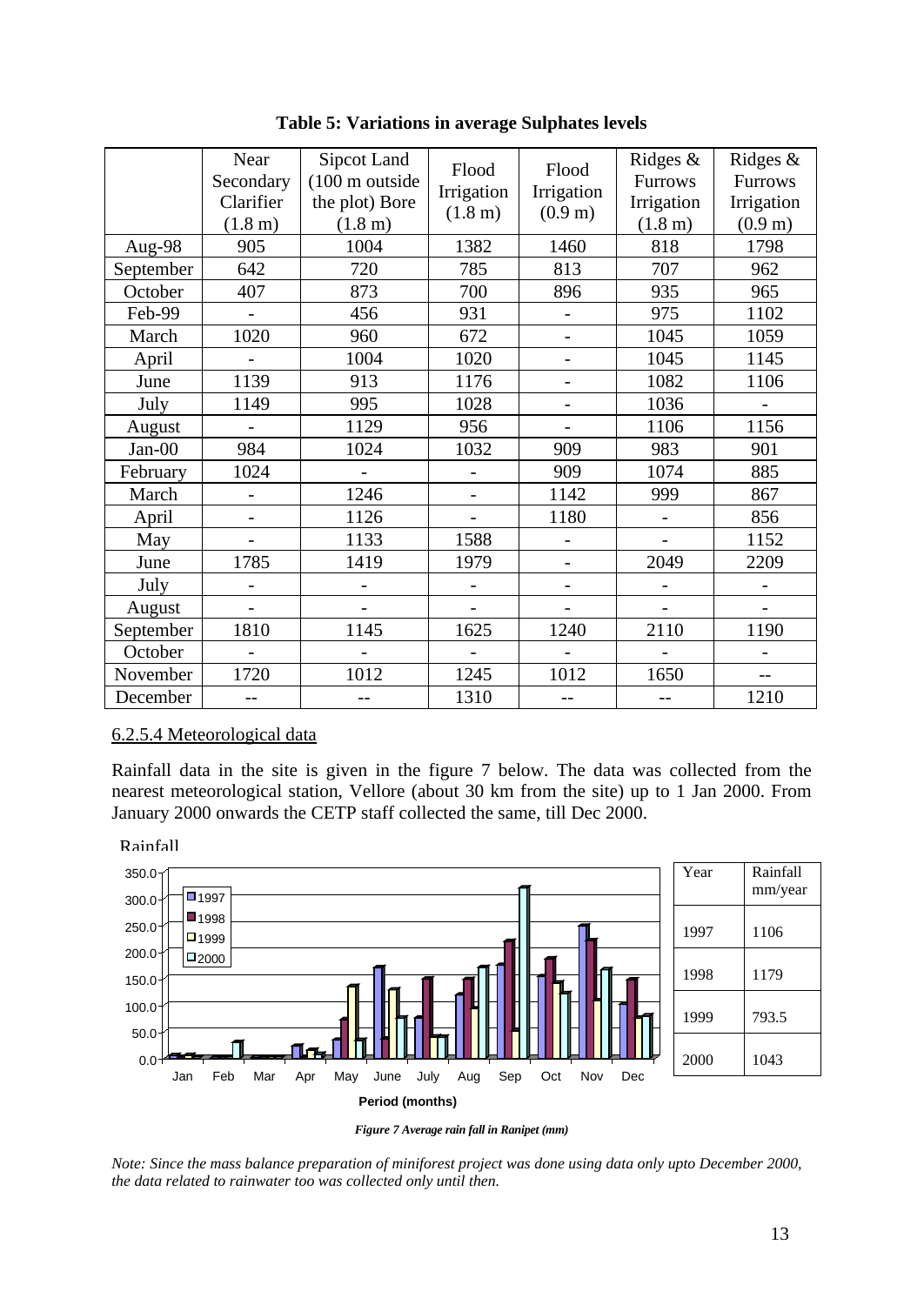#### *6.2.6 Interpretation of results*

#### 6.2.6.1 Growth rate of trees

In general, the growth rate of trees in the flood irrigation plot was a little more than that in the ridges & furrows area. This difference had been mainly explained by the fact that the saplings planted in these locations were of different varieties but of the same species.

The growth rate of *Acacia mangium* in general was better than the normal growth rate reported for the species viz.10-15% as against the normal growth of 8-10% in a month.

The improvement in the girth of the tree was remarkable, doubling in nearly two months between December 1998 & January 1999.

#### 6.2.6.2 Ground water quality

From the analytical reports the following inference could be made:

The ground water contamination with respect to TDS was found to be more in the flood irrigation area than in the ridges and furrows area. While in the flood irrigation area at 1.8 m the TDS increase was due to an increase in sulphates, at 0.3 m the increase in TDS was due to an increase in chlorides.

#### 6.2.6.3 Soil quality

There had been no appreciable change in the quality of soil due to the irrigation by treated effluent.

#### *6.2.7 Status and future*

#### 6.2.7.1 Present status

With reference to the original specific objectives, the current status is as follows:

| Objectives                                           | Present status                                             |
|------------------------------------------------------|------------------------------------------------------------|
| To test and confirm the survival and growth of       | The survival<br>and growth<br>have<br>been                 |
| the selected plant species ( <i>Acacia mangium</i> ) | confirmed.                                                 |
| irrigated by treated tannery effluent.               |                                                            |
| To test and verify the volume of effluent            | This has been tested<br>and the volume                     |
| admissible to the field with respect to density      | verified. (Figure 6)                                       |
| of tree plantation.                                  |                                                            |
| To test and confirm the absence of or the            | Data collected so far established the trend                |
| extent of ground water and soil contamination        | and relatively low level of contamination of               |
| due to continuous irrigation with treated            | ground water and soil. It was observed that                |
| tannery effluent.                                    | soon after rains, the level of TDS, Cl $&$ SO <sub>4</sub> |
|                                                      | declined but started building up in summer                 |
|                                                      | months. However, continued monitoring for                  |
|                                                      | a longer period is desirable.                              |
| To compare the two modes of irrigation               | Based on the data collected, the flood                     |
| (flood irrigation and ridges and furrows) with       | irrigation was found to be better.                         |
| respect to water uptake by the plant and             |                                                            |
| ground water contamination.                          |                                                            |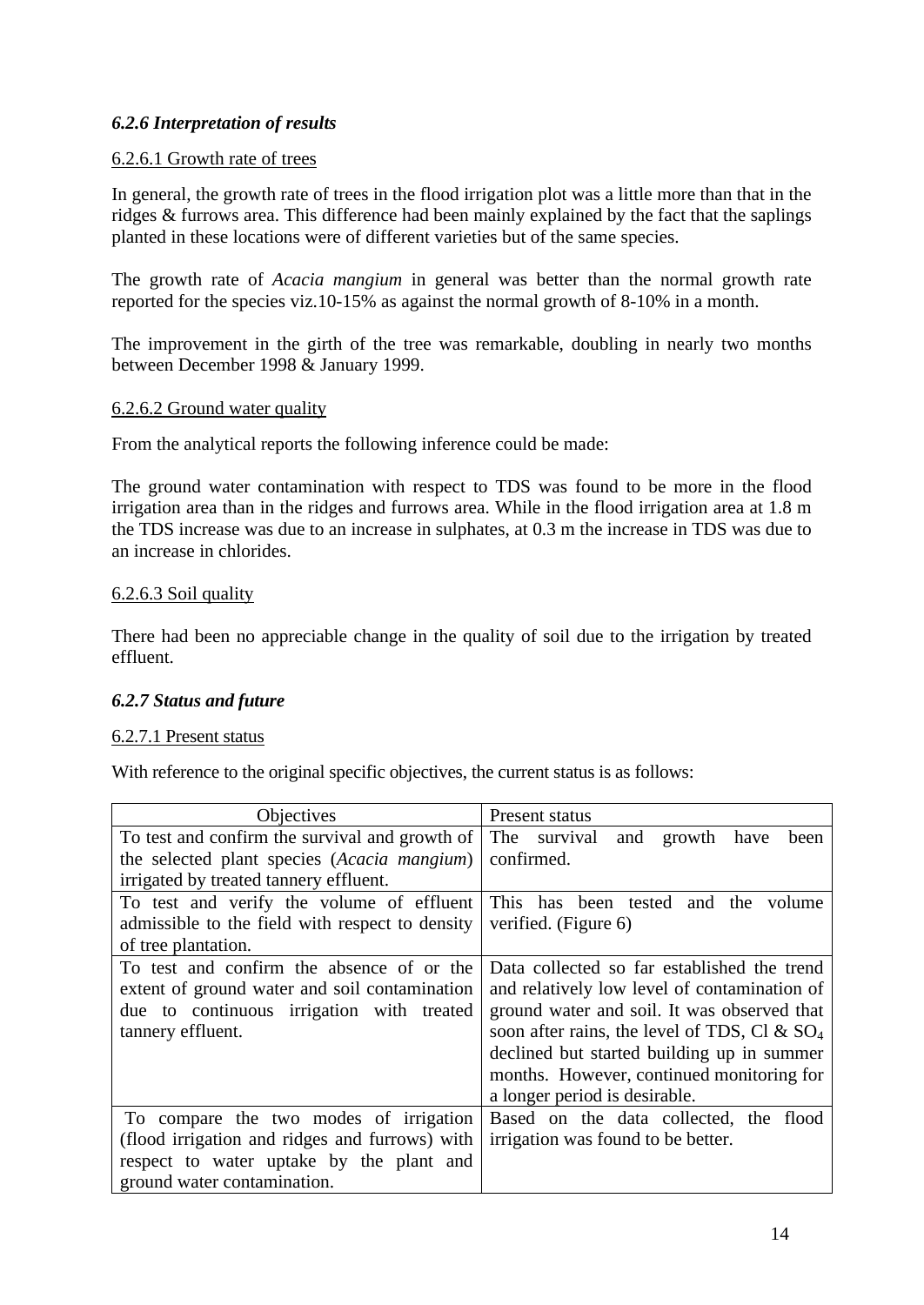#### *6.2.8 Future*

The CETP management continues monitoring this plot. Incidentally, this plot has been now merged in the mini forest described hereafter.

#### <span id="page-20-0"></span>**6.3 Mini forest project at CETP-SIDCO**

#### *6.3.1 Rationale*

Encouraged by the positive results of its two experiments, the CETP-SIDCO sought technical assistance of UNIDO for development of a low lying, degraded land, adjacent to its premises, measuring 3.55 hectares, into a mini forest, using treated effluent for irrigation. SIPCOT, a state government industrial promotion organisation and owner of the land, also expressed its willingness to provide the land, free of rental, for use by the project. UNIDO agreed to join hands with CETP-SIDCO in taking up the project.

Specific objectives of the project are:

- $\div$  To rehabilitate the apparently degraded land by converting it into a mini forest.
- $\cdot$  To utilise the treated effluent as much as possible to minimise environmental impact outside the irrigated plot.
- To test and confirm the survival of the different varieties of plants irrigated by the treated tannery effluent and compare their growth rates.
- $\cdot$  To test and confirm the extent of ground water and soil contamination due to continuous irrigation by treated tannery effluent.
- \* To achieve progressively zero discharge status for the CETP.
- \* To recover revenue from the land considered degraded and unusable.

#### *6.3.2. Events prior to project implementation*

The approval of the Tamil Nadu Pollution control Board for use of treated effluent was obtained during the month of September 1998. Subsequently SIPCOT gave permission by mid October 1998 to use their land for the project. After obtaining these permissions, the CETP-SIDCO approached UNIDO vide its letter dated 28 October 1998 for assistance. Based on a proposal of the CETP management, in accordance with the ToR prepared by its RePO, UNIDO awarded the subcontract for development of a mini forest using treated effluent for irrigation to the management of CETP-SIDCO.

#### *6.3.3. Project design*

M/s. Archana Agrotech Pvt. Ltd, Chennai was entrusted by the CETP with the job of surveying the proposed area and preparing a detailed design for irrigation of the area. After surveying the entire area for contour levels etc. The company made a design of the project site, which included the contour map, scheme of plantation and piping details.

The basic design consisted of dividing the entire plot into 11 sections and planting of different varieties of trees, intermingled. Plantation of different varieties of trees had been planned in such a way that the low-lying areas were planted with those varieties, which could withstand comparatively high salinity. The area was to be developed into ridges and furrows.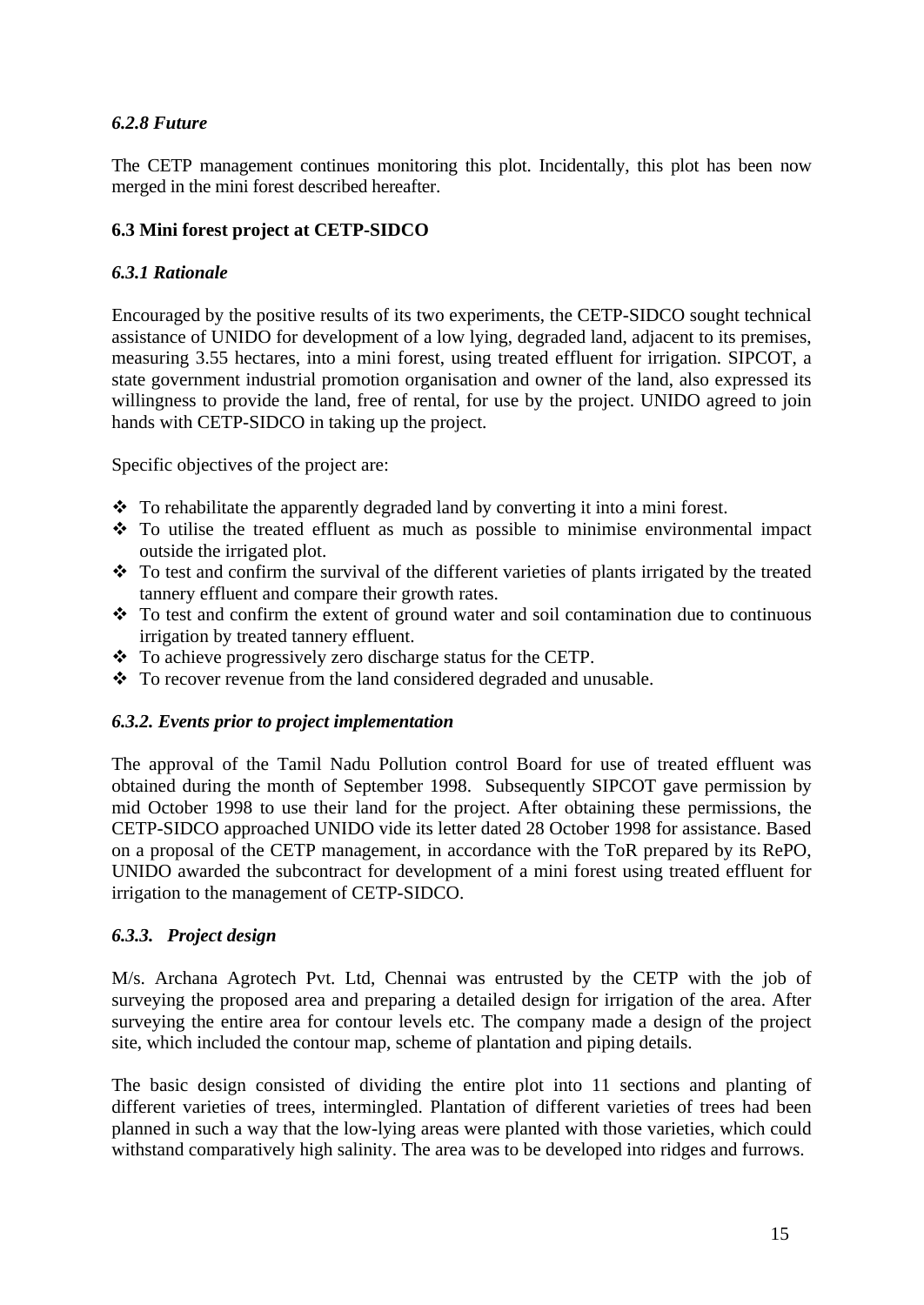In the middle of the site, a central park of about 0.5 acre had been envisaged. This park was to be planted with grass and flowering shrubs.

A pond of about 10 m diameter at the end of the irrigation plot was planned, mainly to collect surface run-offs. Lotus was to be planted in the pond.

A road was to be formed from the entrance till the end of the plot cutting through the forest in the middle. Avenue trees were to be planted on either side of the road.

The condition of the area which is today a mini forest and where the untreated effluent used to accumulate earlier is shown in pic.6. The front side of the mini forest after the development is shown in pic. 7.





*Pic.6: Degraded land Pic.7: A view of the mini forest in June 2001*

The following arrangement was made for transport and distribution of treated effluent:

A collection sump of 5.0 m x 5.0 m x 2.5 m was constructed for collection of treated effluent by gravity. The treated effluent collected was pumped to the irrigation plot using a centrifugal pump of 3.75 kW capacity through 90 mm distribution lines. The collection tank was provided with suitable arrangement to let out the effluent through the normal discharge line, if the collected treated effluent was not needed for irrigation.

The earthwork and levelling was started by the third week of December 1998 and plantation began by the third week of January 1999. Some very low lying areas were filled up with fresh soil.

Regular irrigation of the plants was started in some sections by the beginning of February 1999. Initially around  $250 \text{ m}^3$ /d of treated effluent was utilised for irrigation and the volume was increased steadily as more sections were planted with saplings.

#### *6.3.4. Monitoring*

Before developing the area samples of ground water and soil were collected for obtaining baseline data. Treated effluent was analysed on a daily basis. A detailed monitoring schedule followed by the subcontractor is given below:

 $\div$  The treated effluent used for irrigation was analysed for all the parameters specified by the TNPCB viz., pH, Total dissolved solids, Chlorides, Sulphates, EC, BOD  $@20^{\circ}$ C, COD,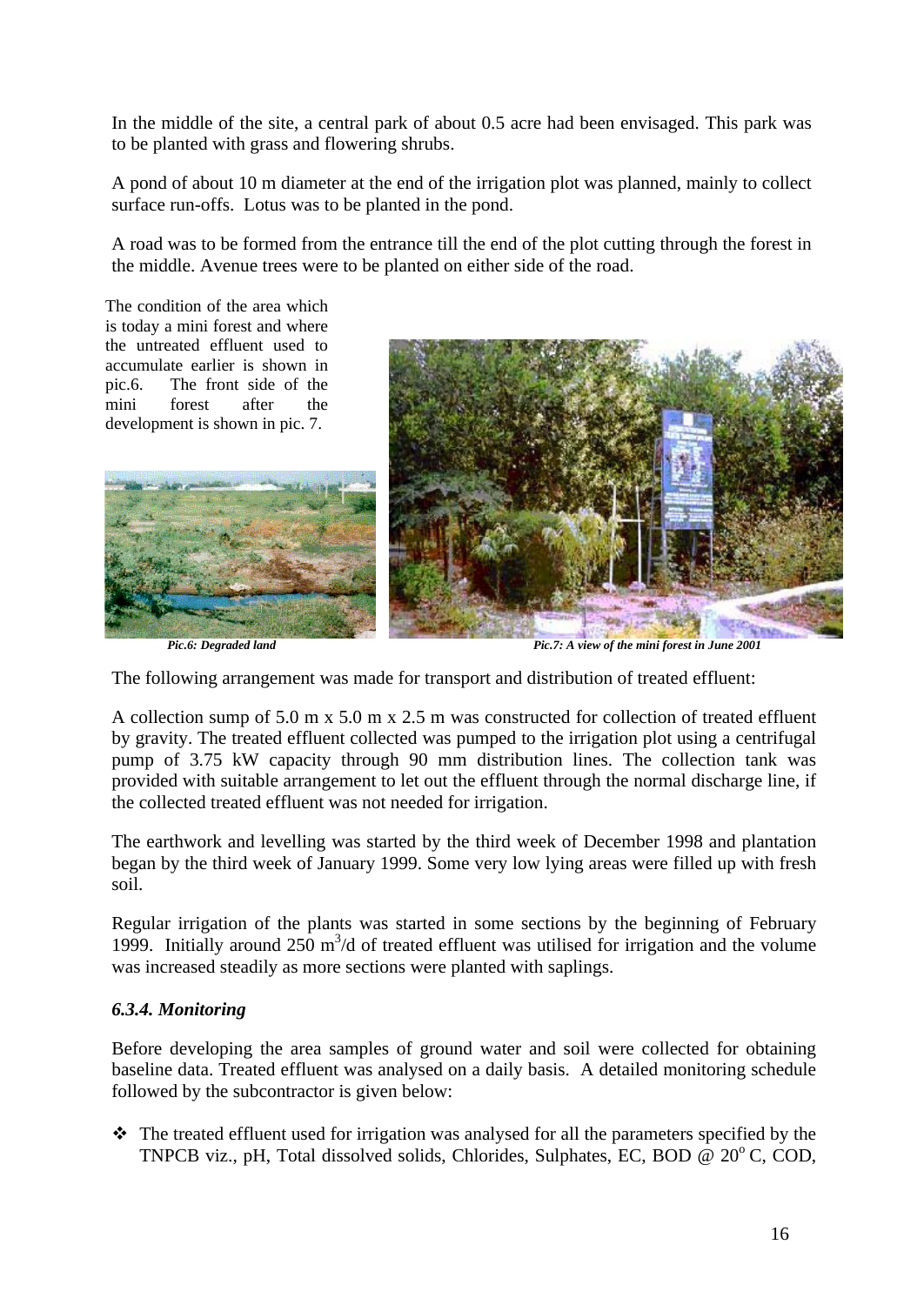(on a daily basis) Total chromium, Percent sodium, Total Kjeldahl Nitrogen, Nitrates as  $NO<sub>3</sub>$  Phosphates as  $PO<sub>4</sub>$  (on a weekly basis)

- $\div$  Soil samples inside and outside the mini forest, once in three months, at 6 points & at the surface,  $0.3$  m &  $0.6$  m in each point, total 18 samples, for parameters such as pH, N kg/ ac,  $P_2O_5$  kg/ac,  $K_2$  O kg/ac and Cr kg/ac.
- Ground water samples, twice a month, at two depths (6 ft and 40 ft, Number of sampling points: 4 – 8 samples). Parameters checked in ground water samples were pH, TDS, Chlorides, Sulphates,  $BOD<sub>5</sub>$  Total chromium and Percent sodium
- Other parameters such as the volume of treated effluent admitted, growth factors such as height and girth of trees, meteorological data such as humidity, rainfall, temperature etc. were regularly monitored & recorded.

The sampling points of soil and ground is shown in Annex 5.

The chronology of project implementation is given in Annex 2.

#### *6.3.5. Number of saplings planted*

As the area available for plantation was less than 3.6 hectares, the distance between saplings was kept low. Altogether around 25,000 saplings were planted in the area.

#### *6. 3.6 Irrigation pattern*

Originally the entire effluent admitted to the mini forest was fed through pumping from the treated effluent collection sump. The valves in the branches were opened to admit treated effluent into each bay for about 45 minutes every day. Control valves were kept open and closed in such a way that any time during the day, at least 35% of the lines were open.

Later, to increase the feed, a separate earthenware pipeline (200 mm) was laid to admit effluent through gravity. This line has been operational since January 2001.

#### *6.3.7 Effluent used for irrigation*

The volume of treated effluent used for irrigation is given in figure 8:



**Volume of effluent used m3/d**

*Fig.8: Volume of effluent used in miniforest m<sup>3</sup> /d*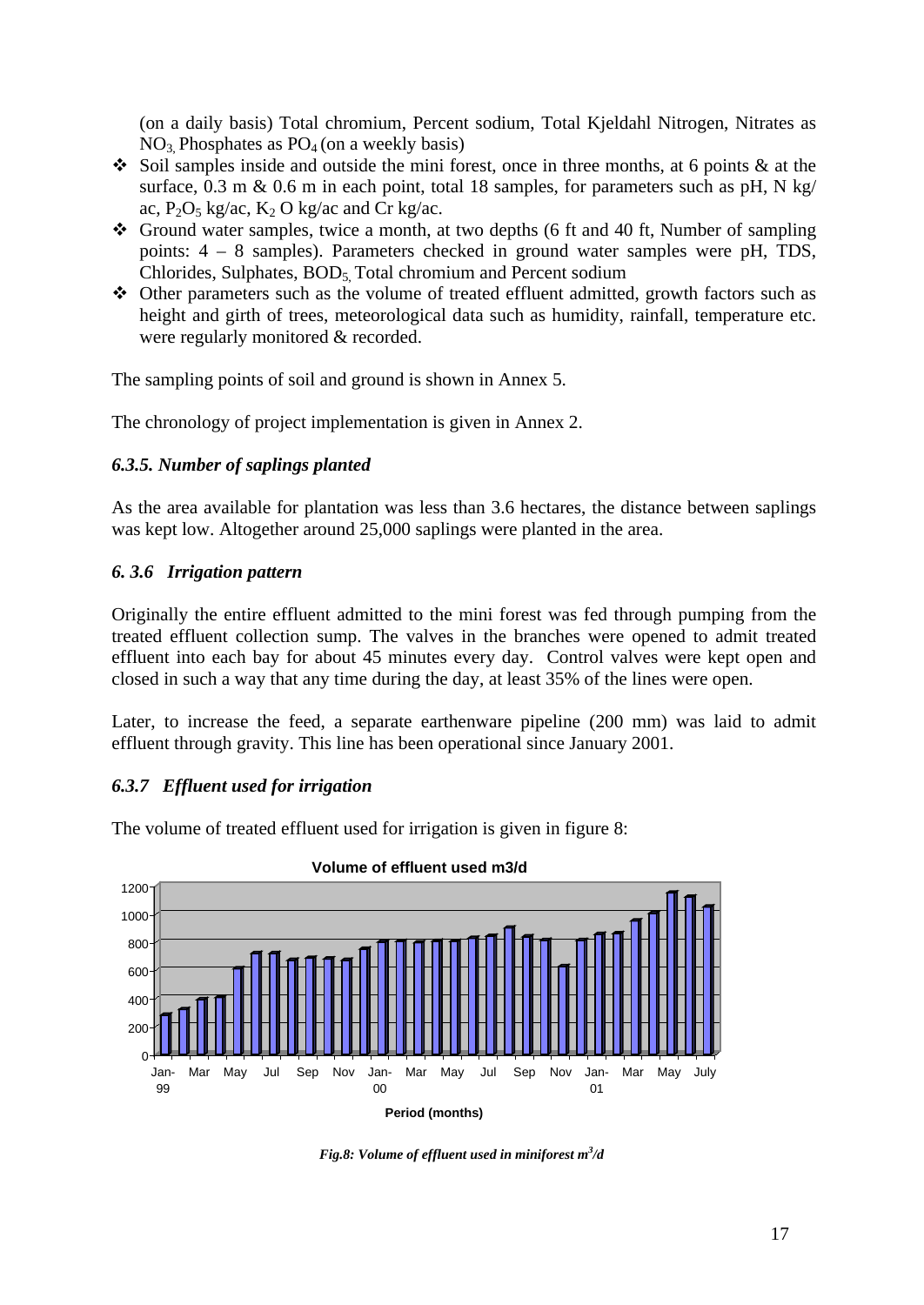#### *6.3.8 Survival of plants*

All plants survived & grew well except for *Eucalyptus* and *Casuarina* in the early stages. This was because these saplings were procured as naked seedlings. Replanting these varieties was carried out with saplings of average height of (30 cms) in poly bags. The survival rate, as of June 2001, is given in Table 6:

| Tree variety      | Nos. originally | Nos. replanted | Nos. survived and grown |  |
|-------------------|-----------------|----------------|-------------------------|--|
|                   | planted         |                | as on 31 June 2001      |  |
| <b>Mangium</b>    | 5914            | 2210           | 5420                    |  |
| Pungam            | 803             | 155            | 710                     |  |
| Neem              | 1200            | 360            | 1025                    |  |
| Casuarina         | 9230            | 6200           | 5825                    |  |
| Eucalyptus        | 5446            | 2200           | 4610                    |  |
| Terminalia arjuna | 500             | 220            | 530                     |  |
| <b>Bamboo</b>     | 1030            | 50             | 894                     |  |
|                   | 24123           | 11395          | 21046                   |  |

#### **Table 6: Survival of plants as of June 2001**

Note: Additionally 504 numbers of teak were planted along the boundary and approximately 420 numbers were replanted and the number of trees surviving as of 1 June 2001 was 705.

#### *6.3.9 Results obtained*

#### 6.3.9.1 Growth of plants

The height (cm) of plants, planted during January 1999, as in June 2001 is given in table 7.

| <b>Months</b> | Mangium | Eucalyptus | Casuarina | Neem | Pungam | Terminalia | <b>Bamboo</b> |
|---------------|---------|------------|-----------|------|--------|------------|---------------|
| Mar-99        | 142     | 72.7       | 41        | 43.3 | 37.9   | 40.3       | 36            |
| April         | 146     | 99         | 53.9      | 68.9 | 56     | 45.6       | 48.5          |
| May           | 153     | 101.4      | 60.9      | 86.2 | 59     | 61.1       | 51            |
| June          | 156     | 108.8      | 65        | 97.3 | 59.8   | 79         | 52            |
| July          | 163     | 122        | 73.3      | 175  | 60.4   | 107        | 71            |
| August        | 173     | 144.9      | 78.7      | 201  | 64.6   | 136        | 109           |
| September     | 184.8   | 157.5      | 102.2     | 211  | 73.7   | 156        | 129           |
| October       | 202     | 167.1      | 129.4     | 216  | 87.9   | 190        | 166           |
| November      | 229     | 184        | 151.8     | 227  | 97     | 198        | 199           |
| December      | 230     | 205        | 162       | 231  | 98.9   | 199        | 208           |
| $Jan-00$      | 238     | 234        | 187       | 233  | 99.2   | 203        | 215           |
| February      | 276     | 298        | 252       | 240  | 100.8  | 211        | 221           |
| March         | 315     | 301        | 317       | 246  | 118    | 218        | 227           |
| April         | 354     | 358        | 384       | 262  | 123    | 232        | 232           |
| May           | 393     | 416        | 443       | 277  | 126    | 246        | 236           |
| June          | 432     | 474        | 512       | 298  | 128    | 259        | 250           |

#### **Table 7: Height (cm) of plants : Mar 1999- June 2001**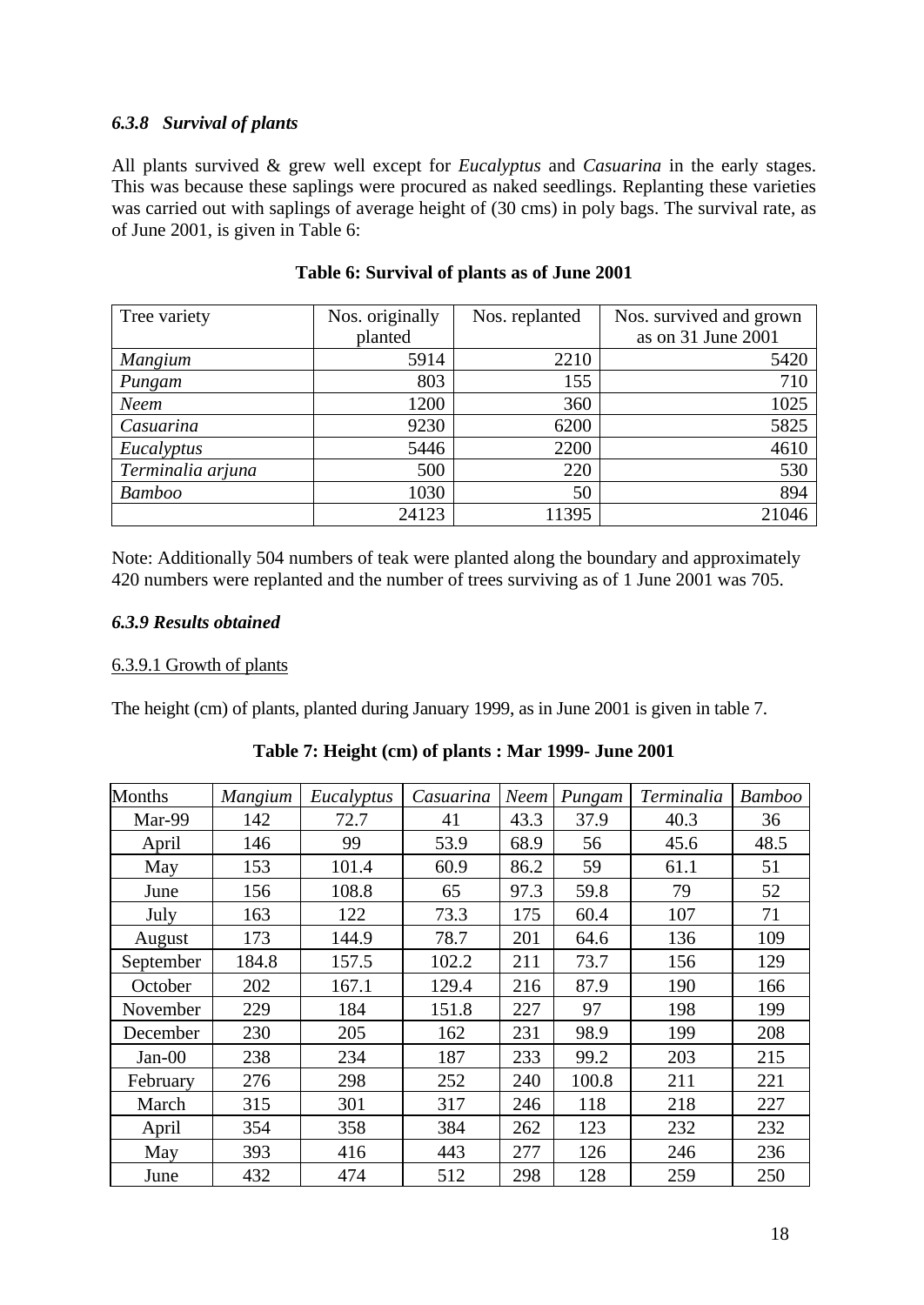| July       | 471 | 531 | 577 | 308 | 130 | 262 | 282 |
|------------|-----|-----|-----|-----|-----|-----|-----|
| August     | 510 | 589 | 600 | 323 | 133 | 274 | 305 |
| September  | 522 | 595 | 612 | 332 | 138 | 275 | 309 |
| October    | 527 | 599 | 618 | 332 | 141 | 282 | 312 |
| November   | 535 | 611 | 632 | 339 | 152 | 294 | 325 |
| December   | 538 | 614 | 639 | 341 | 156 | 299 | 329 |
| January-01 | 541 | 617 | 643 | 345 | 162 | 301 | 333 |
| February   | 544 | 616 | 648 | 348 | 163 | 302 | 336 |
| March      | 546 | 621 | 652 | 349 | 167 | 304 | 334 |
| April      | 547 | 623 | 655 | 355 | 169 | 308 | 337 |
| May        | 552 | 626 | 662 | 352 | 171 | 311 | 338 |
| June       | 558 | 627 | 663 | 358 | 174 | 313 | 341 |

The girth (cms) of these plants in June 2001 is given in Table 8:

## **Table 8: Girth (cm) of plants: Mar 1999- June 2001**

| <b>Months</b> | Mangium        | Eucalyptus | Casuarina      | Neem | Pungam         | Terminalia     | <b>Bamboo</b>  |
|---------------|----------------|------------|----------------|------|----------------|----------------|----------------|
| Mar-99        | 3.2            | 1.8        | 1.2            | 2.7  | $\overline{2}$ | 1.3            | 2.6            |
| April         | 3.3            | 2.8        | 2.1            | 4.3  | 2.6            | 2.7            | 4.3            |
| May           | $\overline{4}$ | 3.1        | 2.4            | 4.4  | $\overline{3}$ | 3.4            | 5 <sup>5</sup> |
| June          | 4.2            | 3.3        | 3.7            | 5.3  | 3.7            | $\overline{4}$ | 7.4            |
| July          | 5.3            | 3.6        | 3.8            | 7.1  | 3.8            | 5.6            | 9.8            |
| August        | 6.5            | 5          | 3.9            | 8.3  | 3.9            | 7.3            | 11             |
| September     | 7.9            | 6.2        | $\overline{4}$ | 9.1  | $\overline{4}$ | 9              | 16             |
| October       | 9.5            | 7.3        | 4.8            | 9.7  | 4.6            | 11.5           | 16.2           |
| November      | 10.9           | 8.3        | 5.6            | 10.1 | 4.9            | 12.2           | 16.5           |
| December      | 12.1           | 9.3        | 6.5            | 11.2 | 5.2            | 12.7           | 18             |
| $Jan-00$      | 13.3           | 10.3       | 7.4            | 11.7 | 5.8            | 13             | 19.5           |
| February      | 14.6           | 12.3       | 8.5            | 12.3 | 6.2            | 13.8           | 20             |
| March         | 15.7           | 12.7       | 9.9            | 14.2 | 6.7            | 14.1           | 22.5           |
| April         | 16.7           | 12.9       | 10.4           | 14.6 | 7.2            | 14.5           | 23             |
| May           | 17.5           | 13.7       | 11             | 14.8 | 7.6            | 15             | 24             |
| June          | 18.2           | 15         | 11.5           | 15.3 | 8              | 15.5           | 25             |
| July          | 18.7           | 15.6       | 12.3           | 16   | 8.4            | 16.4           | 26.5           |
| August        | 19.2           | 15.8       | 13             | 17.5 | 8.8            | 17             | 27.5           |
| September     | 19.8           | 16.1       | 13.2           | 17.9 | 8.9            | 17.3           | 29             |
| October       | 20.4           | 16.9       | 13.6           | 18.3 | 9.1            | 18.4           | 29.8           |
| November      | 21.1           | 17.8       | 14.2           | 19.3 | 9.9            | 19.1           | 30.3           |
| December      | 21.7           | 18.1       | 14.9           | 19.9 | 10.2           | 19.7           | 30.9           |
| January-01    | 21.8           | 18.2       | 14.9           | 19.8 | 10.4           | 19.8           | 31.2           |
| February      | 21.9           | 18.4       | 15.0           | 20.1 | 10.7           | 19.8           | 31.4           |
| March         | 22.1           | 18.7       | 15.1           | 20.2 | 10.8           | 20.2           | 31.4           |
| April         | 22.3           | 18.9       | 15.3           | 20.5 | 11.2           | 20.6           | 31.8           |
| May           | 22.6           | 19.1       | 15.5           | 20.8 | 11.2           | 20.9           | 32.1           |
| June          | 23.4           | 19.3       | 15.7           | 21.3 | 11.2           | 21.3           | 32.3           |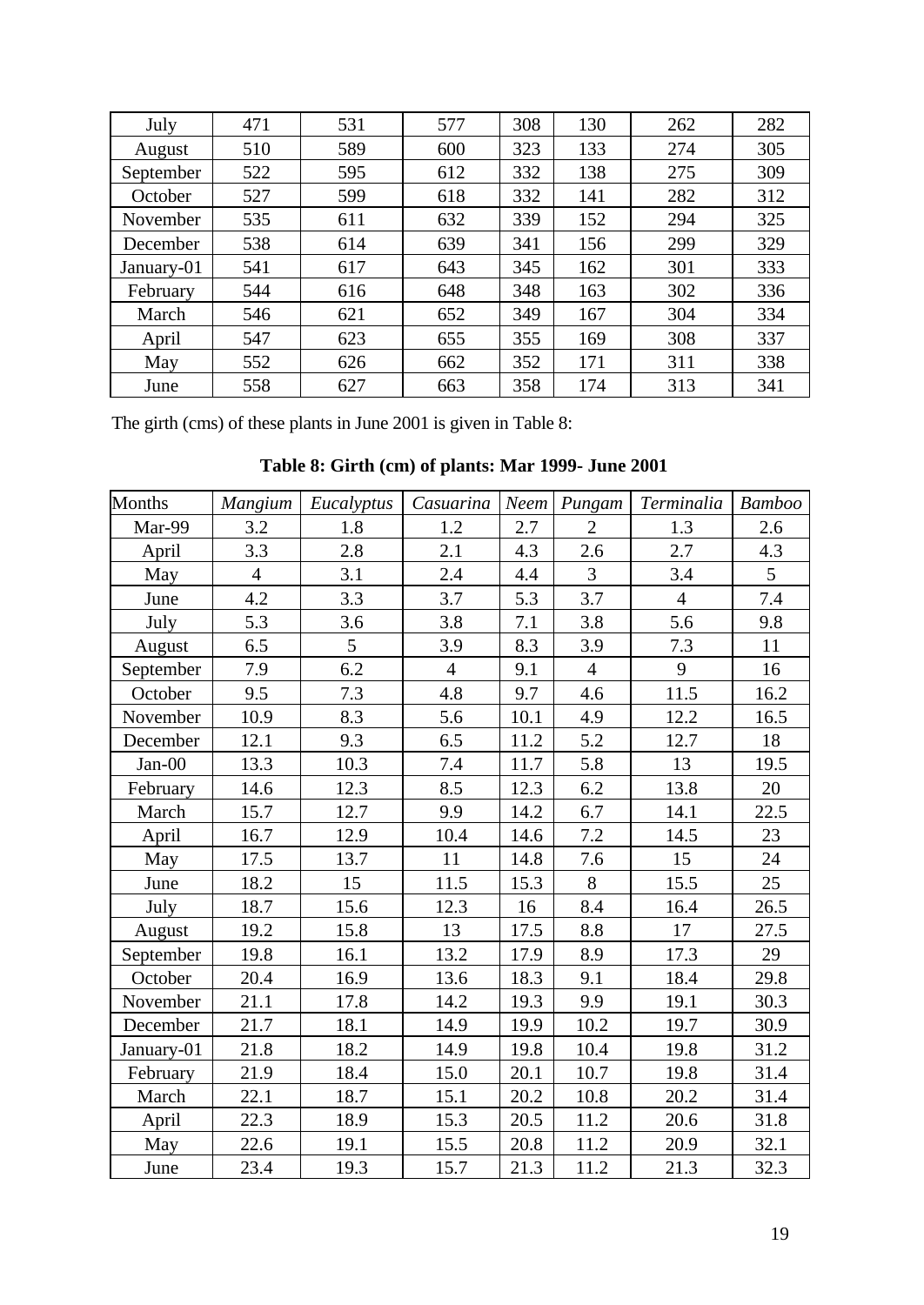The height of plants planted in January 2000 as of June 2001 is in table 9:

| Months     | <b>Mangium</b> | Eucalyptus | Casuarina | Neem | Pungam | Terminalia | <b>Bamboo</b> |
|------------|----------------|------------|-----------|------|--------|------------|---------------|
| April      | 219            | 144        | 254       | 161  | 102    | 172        | 232           |
| May        | 224            | 148        | 265       | 174  | 104    | 176        | 268           |
| June       | 227            | 152        | 275       | 179  | 108    | 183        | 277           |
| July       | 240            | 157        | 284       | 184  | 112    | 190        | 284           |
| August     | 256            | 164        | 296       | 189  | 117    | 195        | 296           |
| September  | 265            | 167        | 301       | 191  | 119    | 199        | 298           |
| October    | 267            | 171        | 302       | 192  | 121    | 201        | 301           |
| November   | 269            | 173        | 303       | 196  | 123    | 204        | 305           |
| December   | 271            | 178        | 311       | 205  | 128    | 212        | 311           |
| January-01 | 273            | 179        | 312       | 206  | 130    | 214        | 315           |
| February   | 275            | 182        | 314       | 211  | 133    | 218        | 319           |
| March      | 277            | 185        | 316       | 215  | 138    | 219        | 324           |
| April      | 282            | 189        | 323       | 218  | 142    | 222        | 326           |
| May        | 289            | 191        | 324       | 221  | 145    | 225        | 331           |
| June       | 291            | 195        | 329       | 223  | 149    | 227        | 336           |

**Table 9: Height (cm) of trees April 2000 – June 2001**

The girth of these plants is in table 10:

|  | Table 10: Girth (cm) of trees April 2000-June 2001 |  |  |  |  |  |
|--|----------------------------------------------------|--|--|--|--|--|
|--|----------------------------------------------------|--|--|--|--|--|

| <b>Months</b> | Mangium | Eucalyptus | Casuarina | Neem | Pungam | Terminalia | <b>Bamboo</b> |
|---------------|---------|------------|-----------|------|--------|------------|---------------|
| April         | 9.5     | 5.9        | 13.7      | 10.4 | 6.5    | 19.9       | 7.2           |
| May           | 9.7     | 6.4        | 14.1      | 11   | 6.9    | 20.3       | 7.6           |
| June          | 10.2    | 6.8        | 15        | 11.5 | 7.2    | 22.1       | 8.2           |
| July          | 11.3    | 7.1        | 16        | 12.2 | 8.4    | 23.5       | 8.6           |
| August        | 11.9    | 7.8        | 16.4      | 12.6 | 9      | 24         | 9             |
| September     | 12.1    | 7.9        | 16.9      | 12.8 | 9.2    | 24.2       | 9.3           |
| October       | 12.3    | 8.1        | 17.4      | 13.5 | 9.9    | 25.3       | 10.1          |
| November      | 12.9    | 8.8        | 17.9      | 14.1 | 10.2   | 25.9       | 10.3          |
| December      | 13.1    | 9          | 18.1      | 14.2 | 10.3   | 26.1       | 10.6          |
| January 01    | 13.4    | 9.2        | 18.2      | 14.3 | 10.7   | 26.2       | 10.7          |
| February      | 13.7    | 9.3        | 18.3      | 14.5 | 11.1   | 26.4       | 10.8          |
| March         | 13.9    | 9.3        | 18.5      | 14.6 | 11.2   | 26.5       | 10.9          |
| April         | 14.1    | 9.5        | 18.7      | 14.9 | 11.3   | 26.9       | 11.1          |
| May           | 14.3    | 9.8        | 18.7      | 15.1 | 11.5   | 27         | 11.2          |
| June          | 15.1    | 9.9        | 18.9      | 15.1 | 11.5   | 27.1       | 11.3          |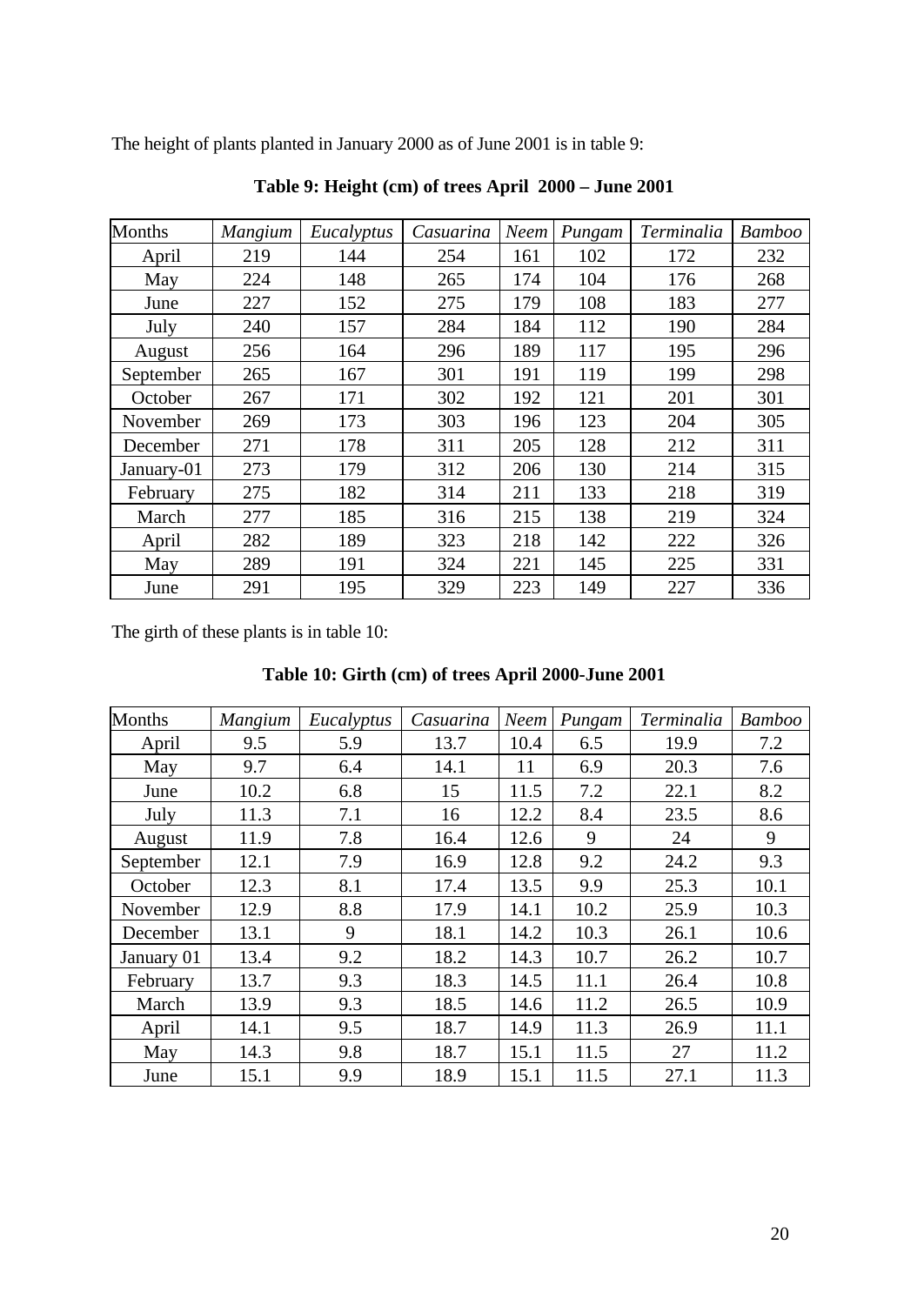#### 6.3.9.2 Ground water analysis

The variation in the values of TDS, chlorides  $\&$  sulphates observed in the ground water in the mini forest project (4 sampling points, at two depths at each point) are presented schematically in the figures 9, 10 & 11:





*Figure 9: TDS variations in the ground water*



**Chlorides (mg/l)**

*Figure 10: Variation of Chlorides in the ground water*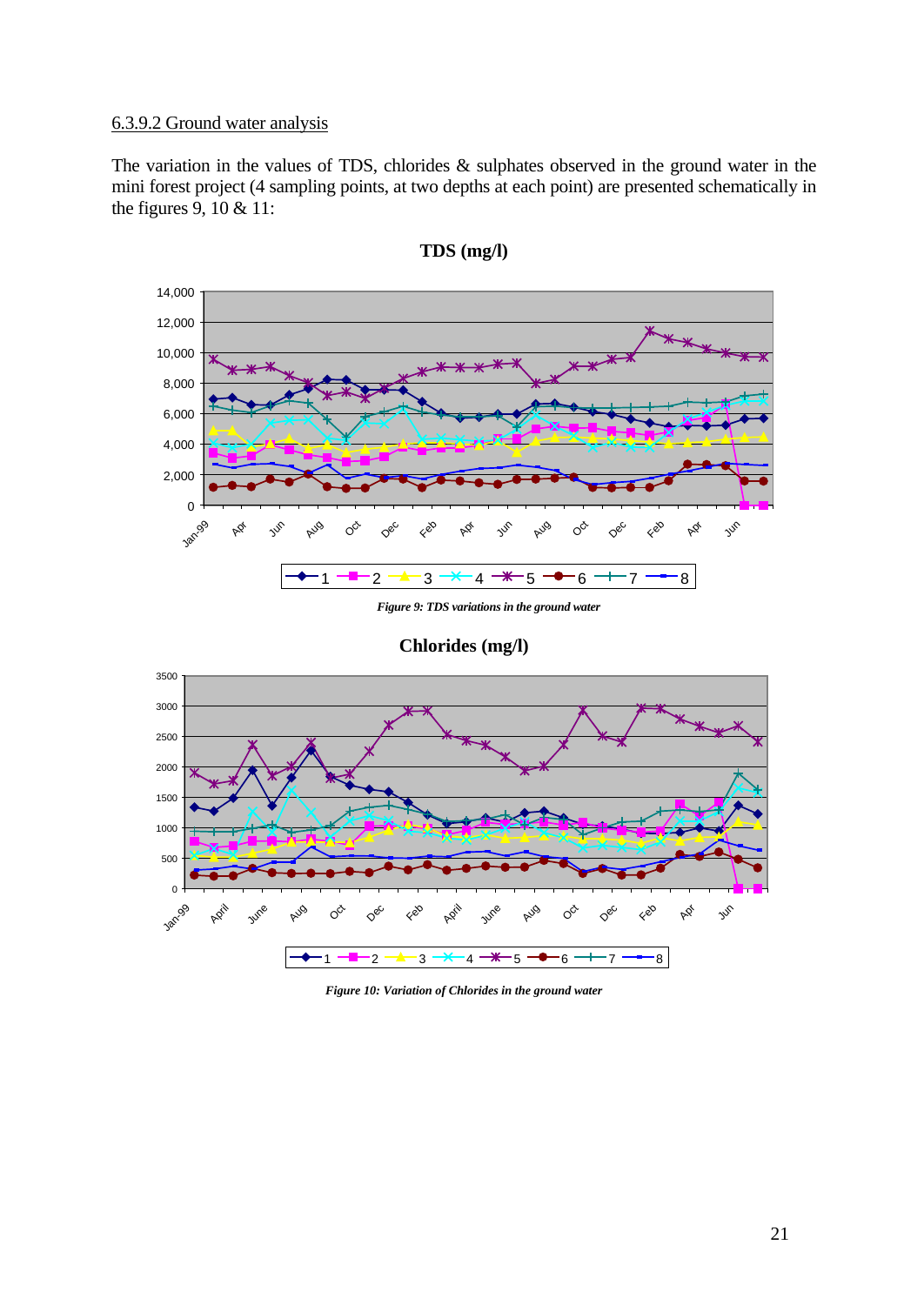



#### 6.3.9.3 Soil analysis

The soil analysis values obtained from various sections of the mini forest during the beginning (Feb 99) and during May 2001 are given in table 11:

| <b>Block</b>                       | February 1999                 |                                                     |                           |         | <b>May 2001</b>                                              |                           |                     |  |
|------------------------------------|-------------------------------|-----------------------------------------------------|---------------------------|---------|--------------------------------------------------------------|---------------------------|---------------------|--|
| (Inside the<br>irrigation<br>plot) | Sample<br>collection<br>point | Electrical<br>conductivity<br>micro-<br>siemens/sec | Soil<br>organic<br>matter | kg/acre | Electrical<br>Nitrogen conductivity<br>micro-<br>siemens/sec | Soil<br>organic<br>matter | Nitrogen<br>kg/acre |  |
| A Block                            | a. Surface                    | 0.98                                                | 0.97%                     | 70      | 0.48                                                         | 0.06%                     | 55                  |  |
|                                    | b. 0.3 m                      | 0.53                                                | 0.09%                     | 126     | 0.52                                                         | 0.19%                     | 108                 |  |
|                                    | c. 0.6 m                      | 0.86                                                | 0.31%                     | 84      | 0.55                                                         | 0.22%                     | 48                  |  |
| <b>B</b> Block                     | a. Surface                    | 0.87                                                | 0.56%                     | 168     | 1.1                                                          | 0.51%                     | 41                  |  |
|                                    | b. 0.3 m                      | 1.08                                                | 0.20%                     | 112     | 0.49                                                         | 0.48%                     | 114                 |  |
|                                    | c. 0.6 m                      | 0.86                                                | 0.26%                     | 98      | 0.67                                                         | 0.29%                     | 59                  |  |
| C Block                            | a. Surface                    | 2.51                                                | 0.67%                     | 224     | 0.98                                                         | 0.38%                     | 61                  |  |
|                                    | b. 0.3 m                      | 0.91                                                | 0.08%                     | 154     | 0.79                                                         | 0.26%                     | 102                 |  |
|                                    | c. 0.6 m                      | 1.65                                                | 0.10%                     | 126     | 0.64                                                         | 0.28%                     | 162                 |  |
| I Block                            | a. Surface                    | 1.07                                                | 0.33%                     | 252     | 1.85                                                         | 0.24%                     | 59                  |  |
|                                    | b. 0.3 m                      | 0.88                                                | 0.44%                     | 196     | 1.16                                                         | 0.08%                     | 104                 |  |
|                                    | c.0.6 <sub>m</sub>            | 1.81                                                | 0.13%                     | 140     | 0.98                                                         | 0.05%                     | 101                 |  |
| Just outside                       | a. Surface                    | 0.35                                                | 0.51%                     | 238     | 0.33                                                         | 0.22%                     | 154                 |  |
| the irrigation                     | b. 0.3 m                      | 0.27                                                | 0.32%                     | 182     | 0.46                                                         | 0.19%                     | 142                 |  |
| plot                               | c. 0.6 m                      | 0.72                                                | 0.24%                     | 140     | 0.48                                                         | 0.17%                     | 99                  |  |
| 50 m away                          | a. Surface                    | 0.45                                                | 0.63%                     | 266     | 0.52                                                         | 0.45%                     | 72                  |  |
| from the plot                      | b. 0.3 m                      | 0.38                                                | 0.13%                     | 196     | 0.43                                                         | 0.11%                     | 125                 |  |
|                                    | c. 0.6 m                      | 0.25                                                | 0.04%                     | 182     | 0.38                                                         | 0.18%                     | 89                  |  |

## **Table 11: Soil analysis value**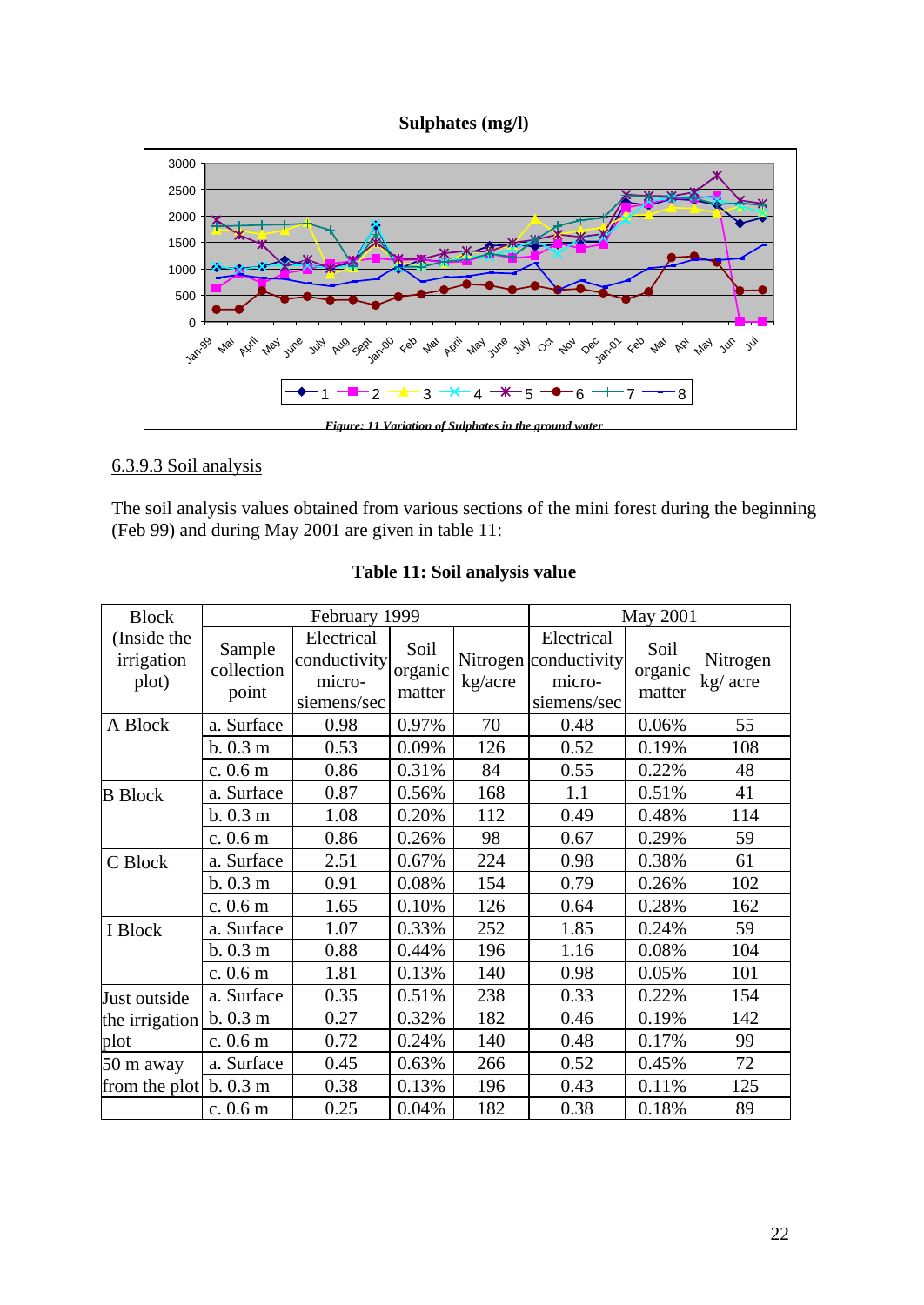#### **Evaluation of results**

#### 6.3.9.4 General observations

During the 2 years of continued monitoring of the mini forest irrigated by treated effluent, the following observations are made:

- $\div$  The growth rate of trees generally seemed to be good indicating that there was no adverse effect on their growth due to irrigation by treated effluent. However, in certain pockets where the soil was in a much degraded state (particularly with respect to soil salinity), the growth rate was not satisfactory.
- The variation of ground water characteristics indicated that no significant addition to contaminants in ground water had occurred during this period. However, continued monitoring is called for.
- No adverse change in the soil characteristics was observed.

#### *6.3.10 Mass balance*

A complete mass balance of the TDS let into the mini forest in terms of TDS, chlorides and sulphates using the data obtained till Dec 2000 is given in Annex 4. As may be seen from this, even when rainfall is below normal, a slight reduction of the volume of effluent let into the mini forest would keep the TDS in the ground water unchanged.

#### *6.3.11 Status and future*

#### Present status

With reference to the original specific objectives, the current status is as follows:

| Specific objectives                        | Present status                                   |  |  |  |  |
|--------------------------------------------|--------------------------------------------------|--|--|--|--|
| To rehabilitate the degraded $\&$ unused   | mini forest has been successfully<br>The         |  |  |  |  |
| land by converting it into a mini forest   | established in the degraded & unused land.       |  |  |  |  |
| To utilise the treated effluent as much as | This objective has been achieved. About 70%      |  |  |  |  |
| possible to minimise environmental         | of the effluent treated by the CETP is used for  |  |  |  |  |
| impacts outside the irrigated plot         | irrigation.                                      |  |  |  |  |
| To test and confirm the survival of the    | The survival and growth of selected inedible     |  |  |  |  |
| various plants irrigated by the treated    | plant species have been confirmed. Reasonably    |  |  |  |  |
| tannery effluent and compare their growth  | reliable figures of rates of growth of different |  |  |  |  |
| rates.                                     | species obtained.                                |  |  |  |  |
| To test and confirm the extent of ground   | Data collected so far indicates no such danger,  |  |  |  |  |
| water and soil contamination due to the    | but to establish the same, continued monitoring  |  |  |  |  |
| irrigation by treated tannery effluent.    | for a longer period is recommended.              |  |  |  |  |
| To recover some revenue from the land      | Though the actual realisation of commercial      |  |  |  |  |
| previously considered as waste land        | benefits is yet to take place, the commercial    |  |  |  |  |
|                                            | potential of the mini forest is well recognized. |  |  |  |  |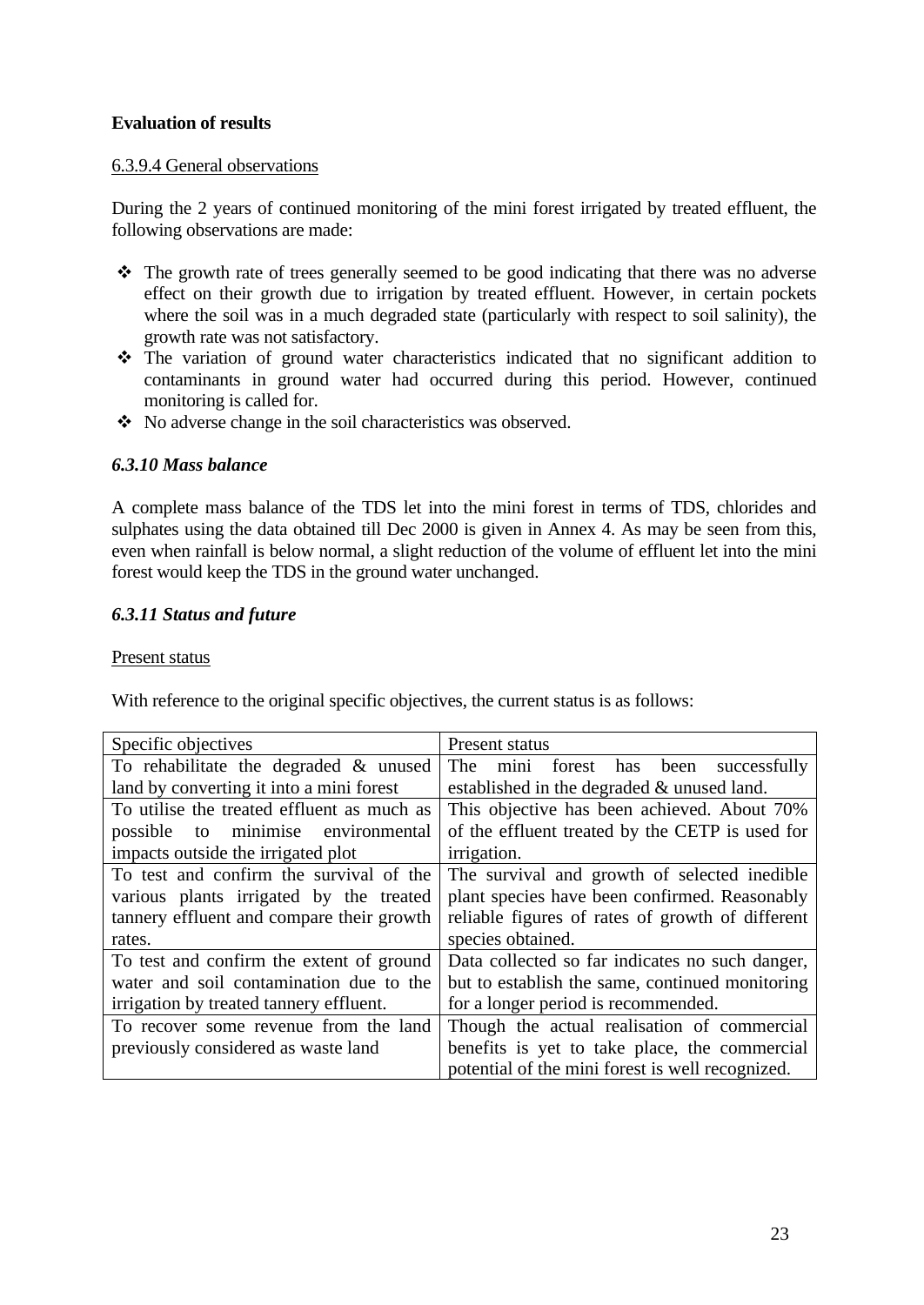#### *6.3.12 Future*

Future action by the CETP management will involve optimising the volume of effluent used for irrigation based on the mass balance and continued monitoring for a longer period.

#### <span id="page-29-0"></span>**7. COST AND BENEFITS**

Since the cost at PKL is not known (no estimation was made during the early stage of the project), cost-benefit analysis of the mini forest project in SIDCO is provided.

#### <span id="page-29-1"></span>**7.1 Investment cost**

The total investment cost of the mini forest project was INR 0.55 million (US \$ 12,500) the break up of which is given below:

| <b>Item</b>                         | Cost (INR) | Cost (US \$) |
|-------------------------------------|------------|--------------|
| Land levelling filling etc.         | 150,000    | 3,409.09     |
| Plantation including cost of plants | 90,000     | 2,045.45     |
| Piping                              | 125,000    | 2,840.91     |
| Collection sump and pump            | 85,000     | 1,931.82     |
| Monitoring instruments              | 100,000    | 2,272.73     |
| Total                               | 550,000    | 12500.00     |

*Note: Land cost excluded* 

#### <span id="page-29-2"></span>**7.2. Operational cost**

| Labour                                   |                                          |  |  |
|------------------------------------------|------------------------------------------|--|--|
| No. of workers employed for<br>the       | -14                                      |  |  |
| maintenance of the mini forest           |                                          |  |  |
| Daily wage provided to the labour        | INR 60/head                              |  |  |
| Total labour cost                        | INR $840/d =$ INR 25,200/month (30 days) |  |  |
| Power                                    |                                          |  |  |
| Total working hours                      | 7 h/d, 26.25 kWh/d                       |  |  |
| Total power cost                         | $26.25$ kWh/day = INR105/d (INR 3150/    |  |  |
|                                          | month)                                   |  |  |
| Others                                   |                                          |  |  |
| Miscellaneous including manure for trees | INR 100/d or INR 3000/month              |  |  |
| Monitoring cost (30 effluent samples, 36 | INR $5,850/$ month                       |  |  |
| ground water samples and 9 soil samples) |                                          |  |  |
| Total cost                               | INR 37,200 / month.                      |  |  |

#### <span id="page-29-3"></span>**7.3 Reported benefits**

#### *7.3.1 Greening of the area*

With over 20000 fairly well grown trees in the area, the CETP premises now appear quite green. This has considerably improved the overall appearance of the CETP and the image of the industry.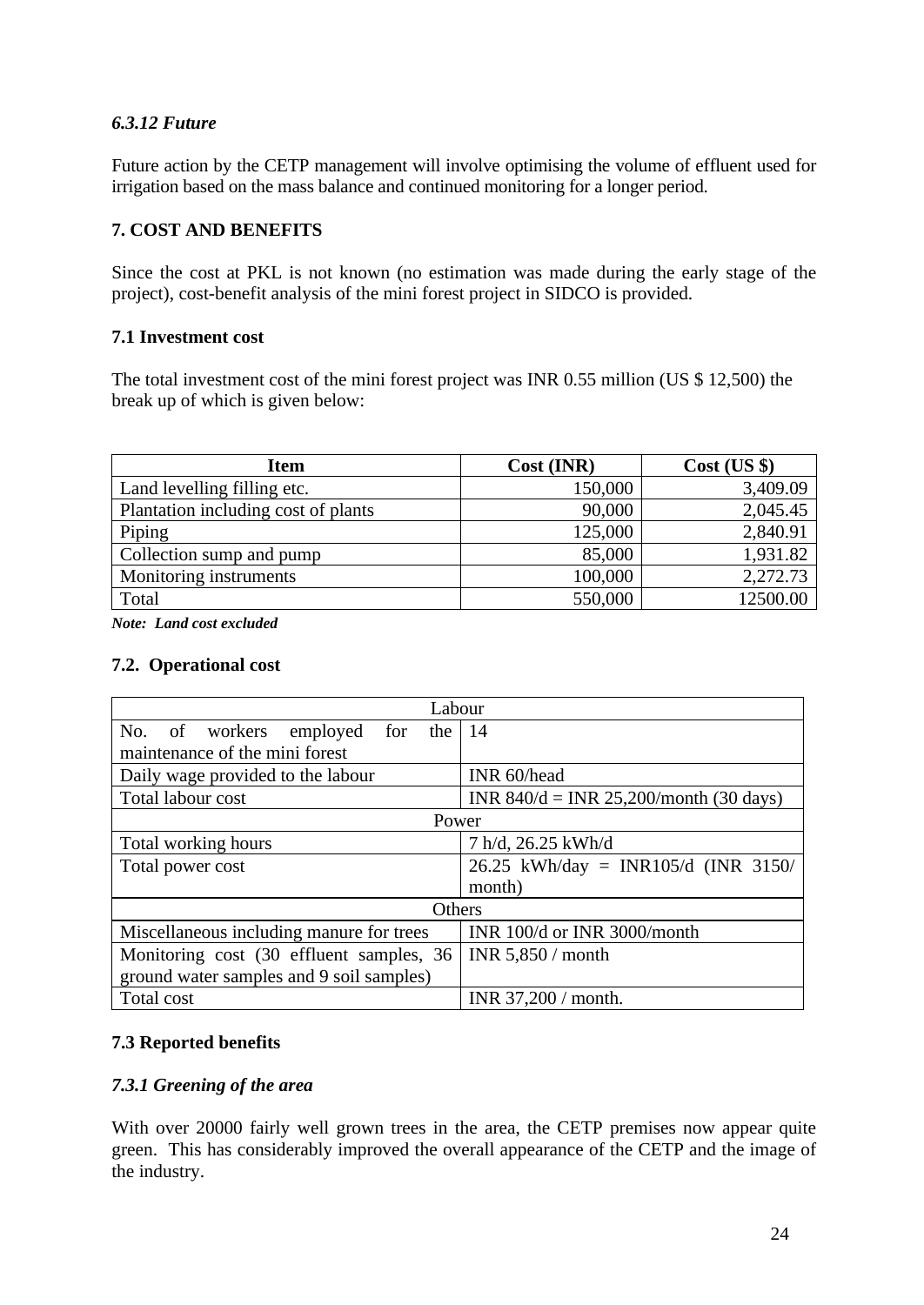#### *7.3.2 Timber value:*

It has been reported that some of the trees, particularly the *Acacia mangium*, have good commercial potential. The assumptions made by the supplier of the mangium saplings for cost-benefit calculations are given in Annex 3.

#### <span id="page-30-0"></span>**8. CONCLUSION**

- The pilot demonstrations at PKL and CETP-SIDCO have clearly established that effluent generated by tanneries processing semi processed hides and skins to finished leather can be profitably used for irrigation of inedible plants with positive results.
- The saline resistant species identified include *1. Pongamia pinnata, 2. Azadirachta indica, 3.Casuarina equisetifolia,, 4. Tectona grandis, 5. Acacia arabica, 6. Eucalyptus tereticornis, 7.Dendrocalamus strictus and 8. Acacia mangium*
- $\triangle$  Even assuming some possible ground water contamination, the project has got its positive attraction, as the total magnitude of environmental damage will be certainly less when the effluent discharge is confined to a limited area with the possibility of getting a substantial amount of pollution absorbed by the plants.
- $\hat{\cdot}$  The possibility to achieve zero discharge in this manner will be important for many tanneries having vacant land.
- $\triangle$  The advantages of the project are: (a) containing ill effects from low saline tannery effluent (b) greening the otherwise arid lands (c) converting the waste water into a valuable resource and thus saving good water normally used for irrigation (d) rehabilitation of degraded land and (e) generating revenue for tanneries and ETP.
- $\triangle$  The obvious limitations are: (a) this practice is currently recommended only for effluent from semi processed to finished leather processing units (b) potential of ground water/soil contamination in case of overloading (c) requirement of sufficient vacant land and (d) inadequate information on optimum feeding rate.
- $\cdot \cdot$  It is yet not possible to conclusively define the volume of wastewater that can be used to irrigate one hectare of land, with a given plant density. However, based on the observations made so far, it may be tentatively stated that with a plant density of 2500 per acre, it is safe to use about 90 m3 per acre for irrigation, without any adverse impact on soil or groundwater. However, it must be stated that continuous monitoring should be done of soil  $\&$  groundwater  $\&$  if any increasing trend in TDS or chlorides were seen, the volume of effluent used for irrigation should be suitably modulated.

## <span id="page-30-1"></span>**9. FUTURE**

The volume of effluent used for irrigating the mini forest in CETP-SIDCO will be progressively increased by the CETP management with strict monitoring of ground water and soil, mainly to find out the threshold limit of absorption. Establishing the maximum volume of effluent that can be used for irrigation, both in hydraulic and pollutant loading, will be of immense value to plan such systems in future for other tanneries.

The rate of irrigation must be modulated, keeping in view the area irrigated, density and variety of plants & total rainfall. If rainfall is low in a year, in that case, the rate of irrigation may be reduced. Annex 4 provides some tentative calculations in this regard.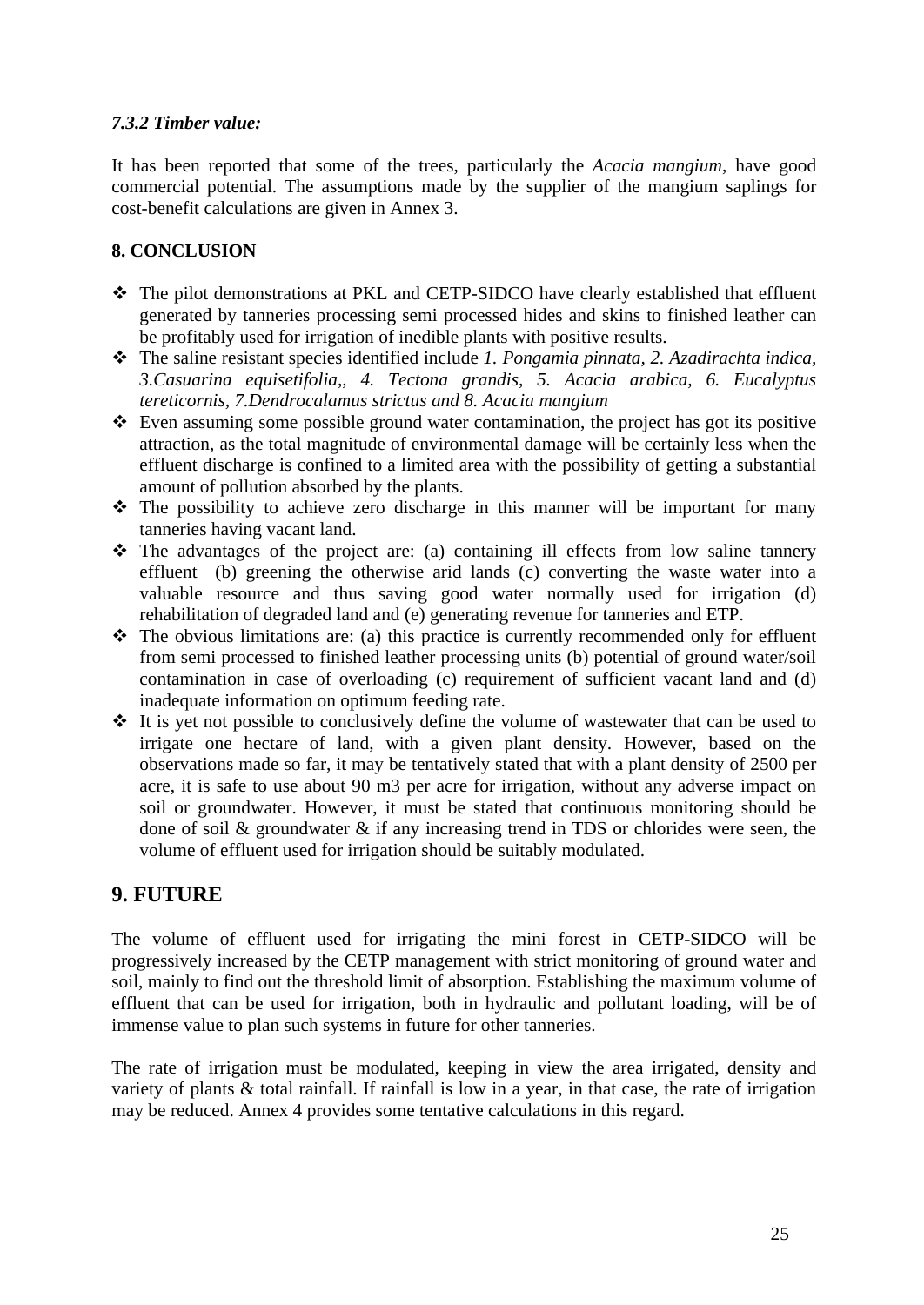## **ACKNOWLEDGEMENTS**

Contributions of the following individuals / organizations to the successful implementation of the project are gratefully acknowledged:

- 1. Mr. Mladen Bosnic, UNIDO, Consultant, C/o. TEH Projekt, Croatia
- 2. Indian Leather Industry Foundation, Chennai
- 3. CETP-SIDCO, Ranipet
- 4. Presidency Kid Leather (P) Ltd., Kannivakkam
- 5. Archana Agrotech Co. Ltd., Chennai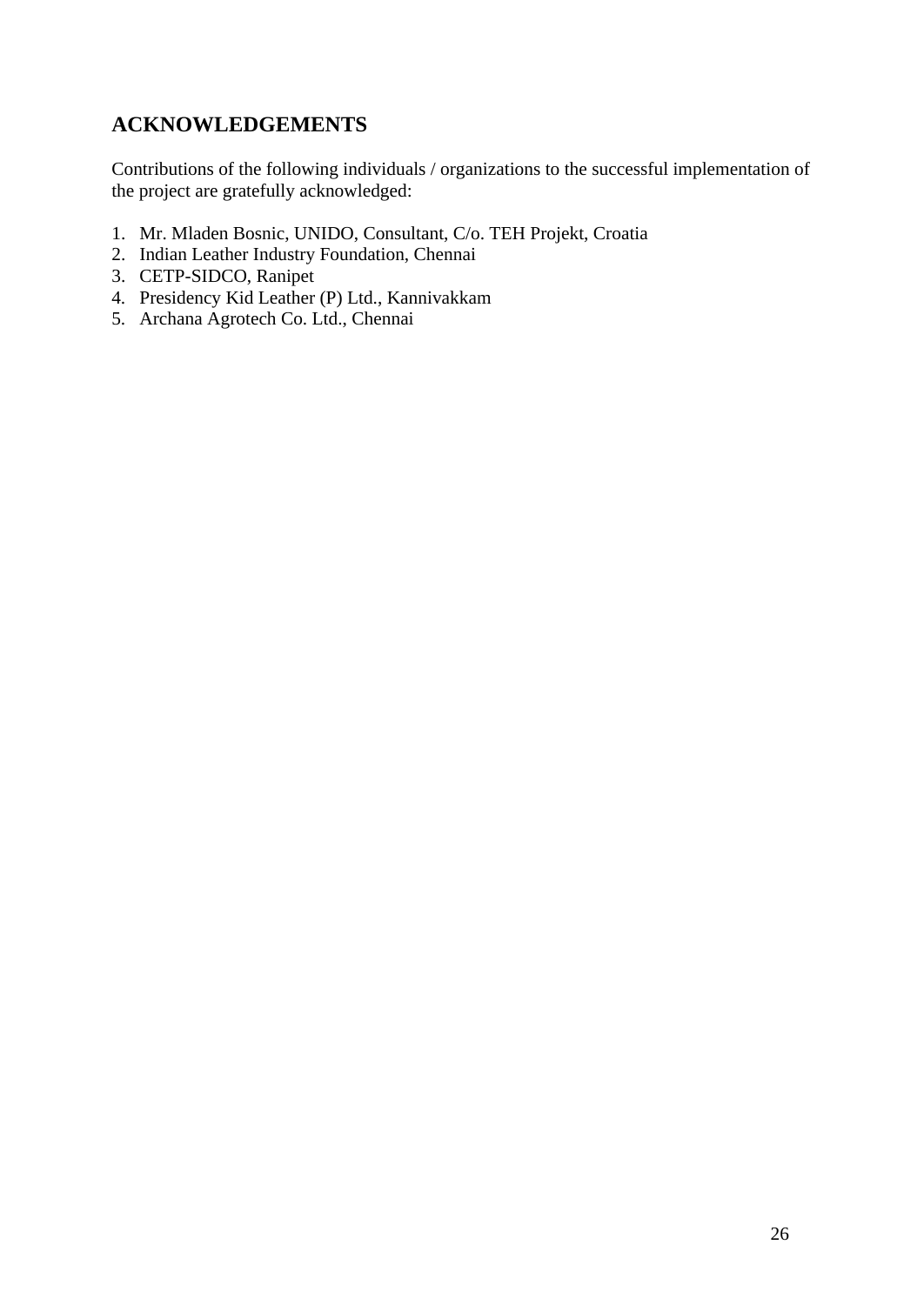#### **Annex 1**

#### **Baseline data in CETP-SIDCO irrigation area**

#### Parameter CETP tank on 13.7.98 **CETP** tap on 13.7.98 Sri Leathers on 9.7.98 Sri Selva Vinayagar on 22.7.98 Sri Laksmi Industries on 22.7.98 Chinnappa Leathers on 23.7.98 pH 7.0 7.0 6.9 7.1 7.1 7.1 TDS | 3240 | 2880 | 7160 | 1180 | 3160 | 2200 Chlorides | 507 | 460 | 1,959 | 118 | 503 | 613 Calcium 1981 481 441 1,046 188 433 480 Magnesium | 58 | 29 | 268 | 24 | 170 | 231 Total hardness 1 201 1101 3710 570 1780 2150 Calcium hardness 960 980 2612 469 1080 1198<br>Magnesium 241 121 1,098 99 701 952 Magnesium hardness 241 | 121 | 1,098 | 99 | 701 | 952

#### **(a) Ground water samples drawn from nearby wells during July 1998**

*All values except pH are expressed in mg/l.*

#### **(b) Ground water samples from experimental plot 27 July 1998**

|                       | <b>SIPCOT</b>    | Flood      | Flood      | Ridges $&$       | Ridges $&$       |
|-----------------------|------------------|------------|------------|------------------|------------------|
| Parameter             | land bore        | irrigation | irrigation | furrows bore     | furrows bore     |
|                       | 1.8 <sub>m</sub> | bore 1.8 m | bore 0.9 m | 1.8 <sub>m</sub> | 0.9 <sub>m</sub> |
| pH                    | 6.81             | 7.47       | 7.41       | 7.87             | 7.89             |
| <b>TDS</b>            | 1920             | 1900       | 2320       | 5000             | 4900             |
| Chlorides             | 384              | 341        | 700        | 887              | 503              |
| Sulphides             | <b>BDL</b>       | <b>BDL</b> | <b>BDL</b> | <b>BDL</b>       | <b>BDL</b>       |
| Calcium               | 325              | 284        | 472        | 405              | 372              |
| Magnesium             | 78               | 119        | 141        | 49               | 29               |
| <b>Total hardness</b> | 1130             | 1200       | 1760       | 1210             | 1050             |
| Calcium hardness      | 811              | 709        | 1178       | 1011             | 929              |
| Magnesium hardness    | 320              | 490        | 582        | 201              | 119              |
| $EC$ ( $\mu$ mhos/cm) | 2.95             | 2.92       | 3.56       | 7.69             | 7.53             |
| Colour                | Clear            | Clear      | Turbid     | Light brown      | Light brown      |
|                       |                  |            | vellow     |                  |                  |

*All values except pH and EC are expressed in mg/l*

#### **(c) Soil characteristics**

| Sample point $+$ depth of sample taken |      | <b>TDS</b> | Chlorides   | Sulphates |
|----------------------------------------|------|------------|-------------|-----------|
|                                        |      | (mg/l)     | (mg/l)      | (mg/l)    |
| Near secondary clarifier 30 cm         | 6.83 | 720        | 124         | 251       |
| Near secondary clarifier 60 cm         | 6.72 | 1440       | 93          | 234       |
| Near secondary clarifier 100 cm        | 6.14 | 820        | 112         | 246       |
| Near sludge drying beds 30 cm          | 6.24 | 1560       | $8^{\circ}$ | 197       |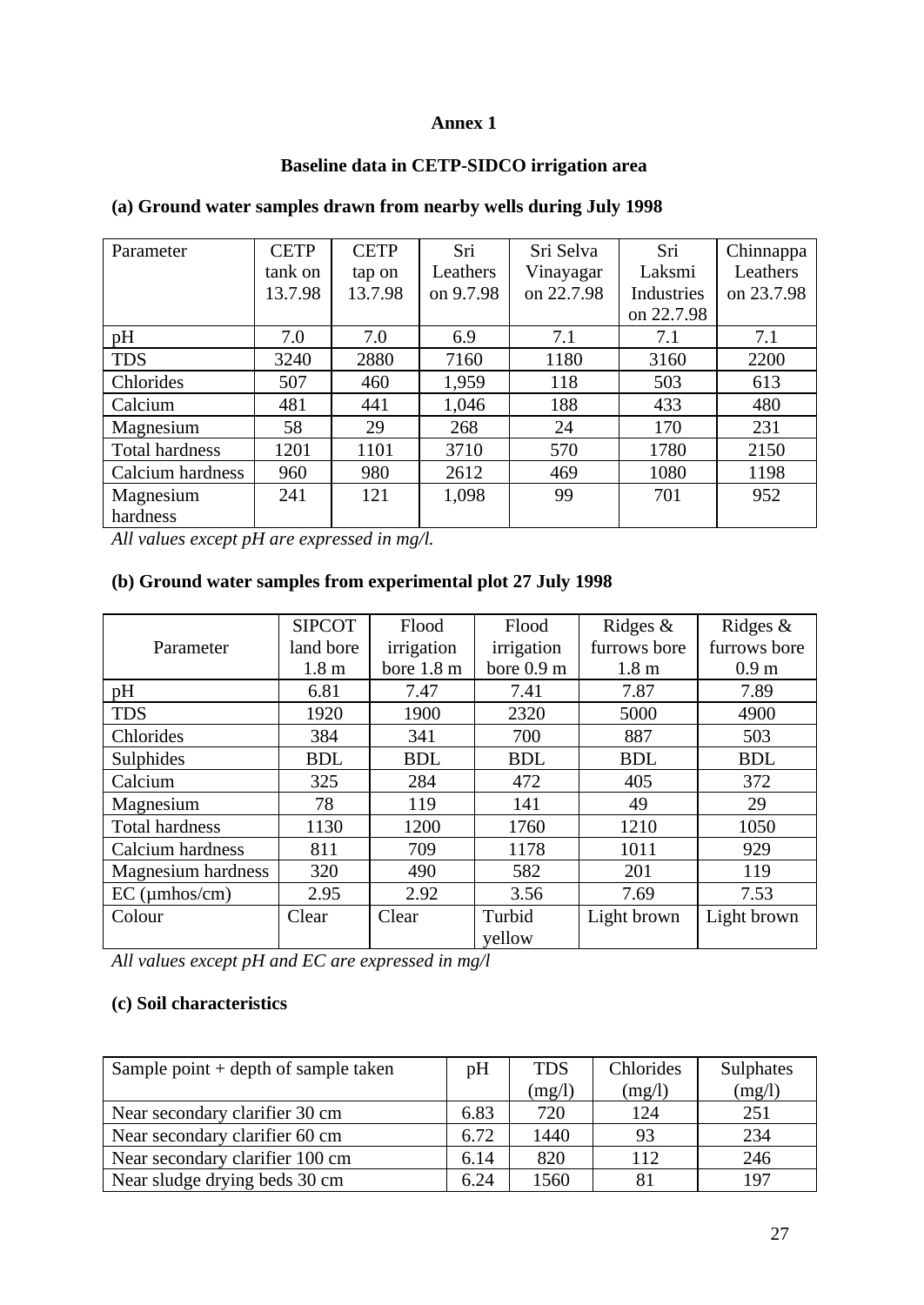| Near sludge drying beds 60 cm          | 6.21 | 1040 | 56  | 226 |
|----------------------------------------|------|------|-----|-----|
| Near sludge drying beds 100 cm         | 6.54 | 1600 | 87  | 222 |
| SIDCO land - near sludge heap 30 cm    | 6.09 | 1640 | 124 | 205 |
| SIDCO land - near sludge heap 60 cm    | 5.92 | 1040 | 112 | 205 |
| SIDCO land - near sludge heap 100 cm   | 5.74 | 1080 | 74  | 242 |
| SIDCO land - middle of the pond 30 cm  | 6.09 | 760  | 105 | 193 |
| SIDCO land - middle of the pond 60 cm  | 6.60 | 1160 | 93  | 214 |
| SIDCO land - middle of the pond 100 cm | 6.72 | 1300 | 136 | 284 |
| Flood irrigation land (Mangium) 30 cm  | 6.14 | 1000 | 112 | 237 |
| Flood irrigation land (Mangium) 60 cm  | 6.23 | 1380 | 93  | 238 |
| Flood irrigation land (Mangium) 100 cm | 6.22 | 1380 | 99  | 230 |
| Ridges & furrows land (Mangium) 30 cm  | 6.99 | 1120 | 99  | 259 |
| Ridges & furrows land (Mangium) 60 cm  | 7.02 | 720  | 81  |     |
| Ridges & furrows land (Mangium) 100 cm | 6.77 | 1360 | 99  |     |
| Land behind fire office 30 cm          | 6.29 | 980  | 99  |     |
| Land behind Fire office 60 cm          | 6.49 | 1040 | 112 |     |
| Land behind fire office 100 cm         | 6.22 | 820  | 99  |     |

*Note 1: Chromium could not be detected using a qualitative test in any sample.*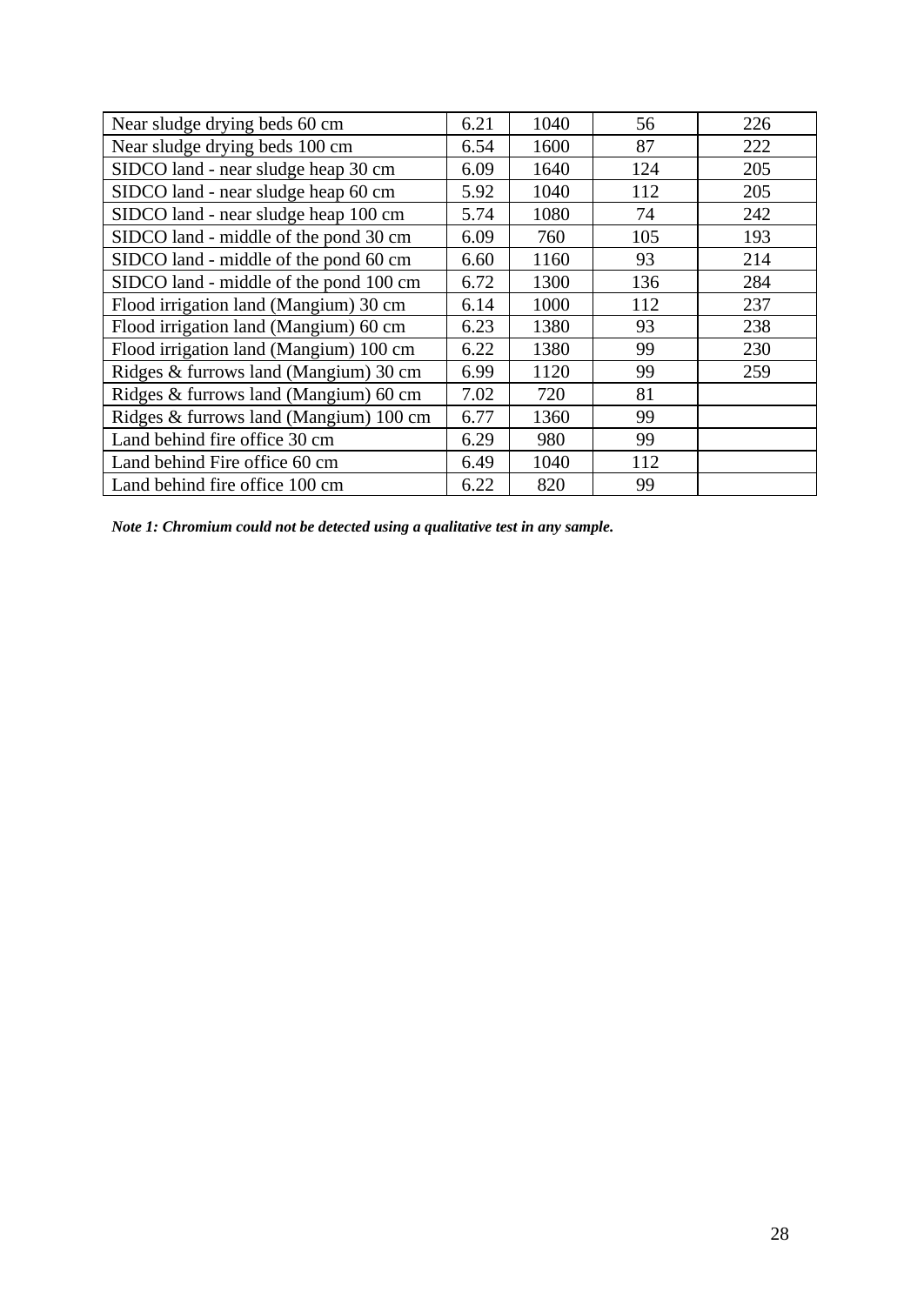## **Annex 2**

## **Chronology implementation of miniforest project at CETP-SIDCO**

| 10 December 98       | Initial meeting was conducted in RePO, UNIDO. The CETP                       |
|----------------------|------------------------------------------------------------------------------|
|                      | representatives were briefed on the terms and conditions of the              |
|                      | contract.                                                                    |
| 15 December 98       | Signing of the contract for the "Mini Forest" Project                        |
| 16 - 19 December 98  | Forming a trench to drain the treated effluent discharged from the           |
|                      | neighbouring area and to prevent the cattle grazing.                         |
| 19 - 21 December 98  | Levelling of A and B Blocks.                                                 |
| 22 - 25 December 98  | Forming of ridges and furrows in A & B Blocks.                               |
| 26 December 98 to 01 | Forming a trench on the other side to prevent cattle grazing.                |
| January 99           |                                                                              |
| 29 & 31 December 98  | Fixing of the peizometers at four different locations.                       |
|                      | i. On the ridges and furrows                                                 |
|                      | ii. Near the trench                                                          |
|                      | iii. Near the park area                                                      |
|                      | iv. Near the pond area                                                       |
|                      | Two different depths (i.e.) 0.9 m and 1.8 m respectively.                    |
| 01 - 02 January 99   | Ploughing and levelling of C, G & H blocks.                                  |
| 04 January 99        | A low lying area on the road had been filled with 5 truck loads of           |
|                      | soil.                                                                        |
| 05 January 99        | Levelling of C, G $&$ H blocks.                                              |
| 06 - 08 January 99   | Levelling of land, J, D & E blocks.                                          |
| 09 - 11 January 99   | Ridges and furrows were taken in G $&$ H blocks, digging of pit for          |
|                      | building sump.                                                               |
| 12 - 13 January 99   | Ridges and furrows were taken in C & D blocks.                               |
| 14 January 99        | No work has been carried out in the field due to rains.                      |
| 15 - 17 January 99   | Holidays due to Pongal festival.                                             |
| 18 January 99        | Building of a sump to store water and pump for the Mini Forest               |
|                      | area.                                                                        |
| 19 - 20 January 99   | Levelling of K block and pulling out reeds in the F block.                   |
| 21 - 23 January 99   | Laying of pipelines.                                                         |
| 24 - 25 January 99   | Laying of roads.                                                             |
| 26 - 27 January 99   | Closing the pipeline trenches.                                               |
| 28 - 29 January 99   | Planting of G, H & I blocks.                                                 |
| 30 - 31 January 99   | Planting of C & D blocks.                                                    |
| 01 - 03 February 99  | Planting of <i>Casuarina</i> and <i>Eucalyptus</i> in A, B, C, G & H blocks. |
| 04 & 05 February 99  | "A" block planting                                                           |
| 08 & 09 February 99  | Replanting of dried up plants.                                               |
| 10 - 13 February 99  | Planting in E block after forming ridges and furrows.                        |
| 15 - 16 February 99  |                                                                              |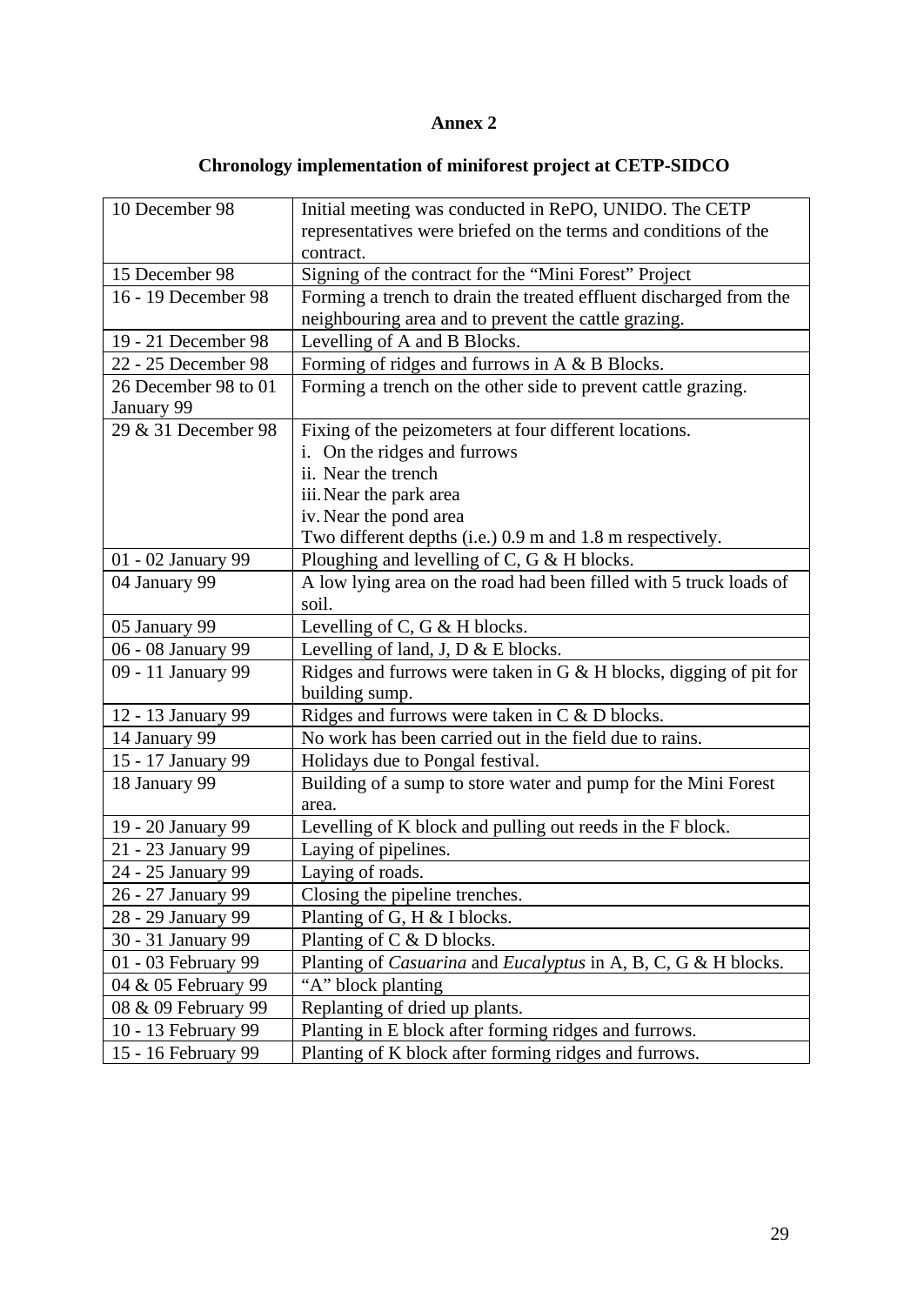#### **Annex 3**

#### **Cost-benefit calculations for** *Acacia mangium in* **1600 m2 experimental plot at CETP-SIDCO, Ranipet**

#### **1. Cost of operation**

No. of labours deployed in the  $1600 \text{ m}^2$  plot: 1 Labour cost @ INR 60/d: INR 1800 (30 days) per month. Power cost: INR 600 per month. Miscellaneous including manure and monitoring charges: INR 600 per month Total cost: INR 3000 per month

Cumulative cost for 10 years: INR 360,000.

#### **2. Benefits**

This can be divided into two parts: Number of trees planted 835, cost of each sapling INR 9. Based on extrapolation of growth rates of *Acacia mangium* at CETP-SIDCO the following values have been given by M/s Archana under the condition that: Tree density is 1.5 m x 1.5 m; and the number of pits equals the number of trees (835) with each pit size 0.6 m x 0.6 m.

The assumption is that thinning (removal of weakest trees starts at the end of year 2) will be done between year 2 and year 6. M/s Archana consider the values indicated below as conservative compared with current market price for timber. Also the specific gravity of *Acacia mangium* as a 14 year old tree is 0.55 to 0.6 at 10 % moisture, the weight is around 550 kg per  $\text{m}^3$  of timber (35 ft<sup>3</sup>), however in the calculation only 25 ft<sup>3</sup> has been considered.

| Age of<br>the plant | Height<br>(m) | Weight<br>(kg) | <b>Girth</b><br>$(cm)$ | <b>Timber</b><br>$(m^3)$ | Rate (INR)/<br>$m^{\circ}$     | <b>Total price</b><br>per tree |
|---------------------|---------------|----------------|------------------------|--------------------------|--------------------------------|--------------------------------|
| (years)             |               |                |                        |                          |                                |                                |
| $\overline{2}$      | $3.6 - 4.5$   | 25 to 30       |                        | <b>Not</b>               | $\text{Rs.3}/\text{kg}$ (Pulp) | <b>INR 75</b>                  |
|                     |               |                |                        | yielding                 |                                |                                |
|                     |               |                |                        | any timber               |                                |                                |
| 3                   | 6.1           | 50             | 50                     | <b>Not</b>               | $\text{Rs.3}/\text{kg}$ (Pulp) | <b>INR 150</b>                 |
|                     |               |                |                        | yielding                 |                                |                                |
|                     |               |                |                        | any timber               |                                |                                |
| $\overline{4}$      | 7.6           | 80 to 100      | 60                     | 0.03                     | $\text{Rs.3}/\text{kg}$ (Pulp) | INR $240/$ tree                |
|                     |               |                |                        |                          | or INR                         | or INR                         |
|                     |               |                |                        |                          | $7000/m^3$                     | $225$ /tree                    |
|                     |               |                |                        |                          | (timber)                       |                                |
| 5                   | 9.1           | $120$ to       | 80                     | 0.08                     | Rs.3/kg (Pulp)                 | INR 360/tree                   |
|                     |               | 150            |                        |                          | or INR $7/m^3$                 | or INR 750 /                   |
|                     |               |                |                        |                          | (timber)                       | tree                           |
| 6                   | $10.6 -$      | $200$ to       | 88 to                  | 0.17                     | INR 275/tree                   | <b>INR</b> 1650/tree           |
|                     | 12            | 210            | 100                    |                          |                                |                                |
| $\overline{7}$      | $10.6 -$      | $220$ to       | 100                    | 0.22                     | INR 300/tree                   | <b>INR 2400/tree</b>           |
|                     | 12            | 230            |                        |                          |                                |                                |
| 8                   | 12.2          | $280$ to       | 100                    | 0.34                     | INR $9200/m^3$                 | INR 3900/tree                  |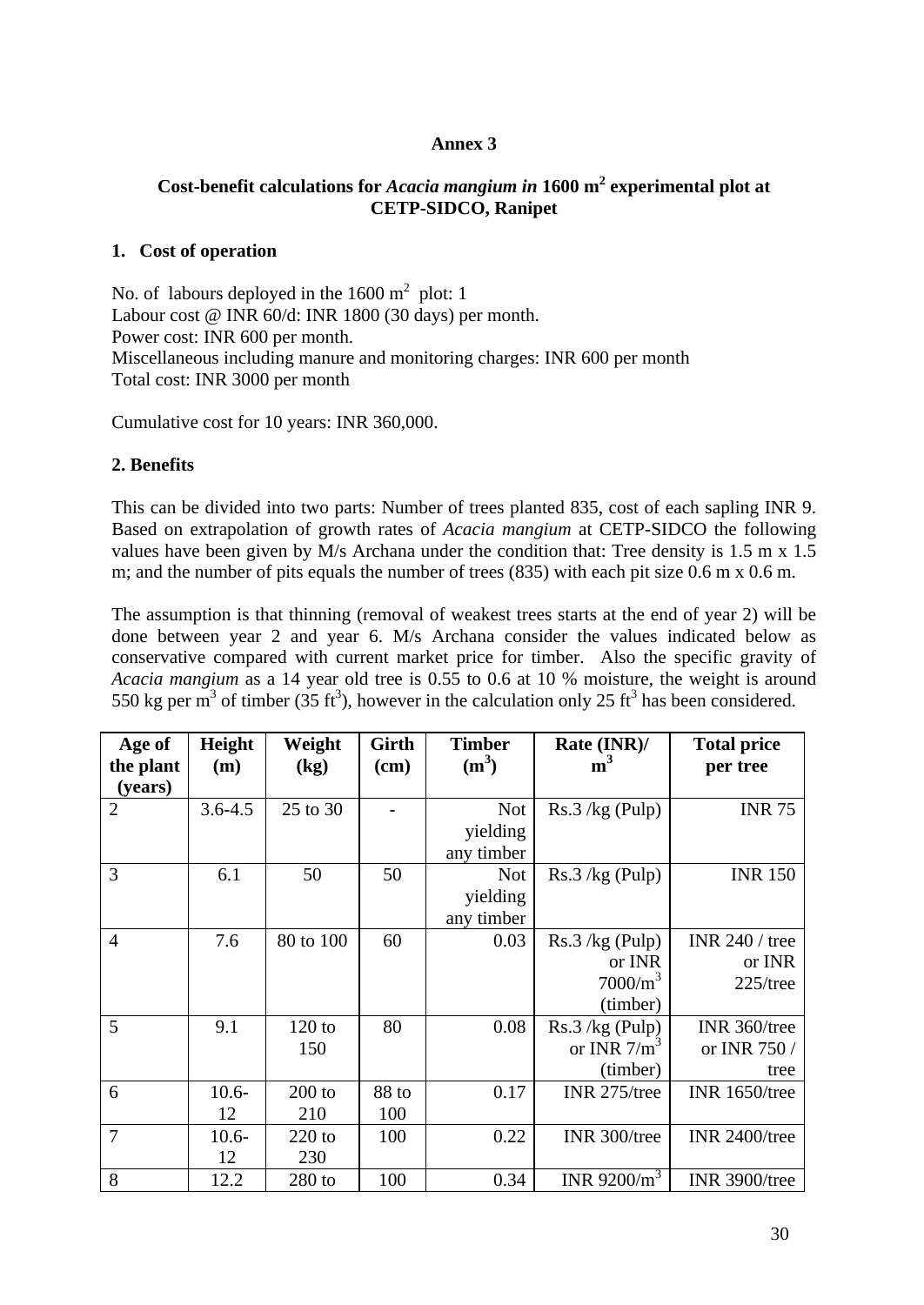|    |      | 300      |     |      |                |                       |
|----|------|----------|-----|------|----------------|-----------------------|
|    | 13.7 | $300$ to | 110 | 0.34 | INR $9900/m3$  | <b>INR 4200/tree</b>  |
|    |      | 350      |     |      |                |                       |
|    | 15.2 | 350      | 120 | 0.42 | INR $17000/m3$ | INR 9000/tree         |
| 14 | 18.3 | $400$ to | 120 | 0.71 | INR $17000/m3$ | <b>INR</b> 15000/tree |
|    |      | 420      |     |      |                |                       |

Calculated income after 2 years is  $83$  trees x INR  $75$  = INR  $6,225$ Calculated income after 3 years is 83 trees x INR 150  $=$  INR 12,450 Calculated income after 4 years is 83 trees x INR 225  $=$  INR 18,675 Calculated income after 5 years is 83 trees x INR 750  $=$  INR 62,250 Calculated income after 6 years is  $83$  trees x INR  $1850$  = INR  $153,550$ Calculated income after 10 years is 420 trees x INR 9000  $=$  INR 3,780,000 Total (cumulative after 10 years)  $=$  INR 4,033,150 Effective savings (cumulative after 10 years)  $= 4,033,150-360,000$ 

Note 1: Thinning is only between year 2 and 6. It is assumed that all trees will be axed at the end of year 10 and none dies during the first two years.

 $= 3,673,150$ 

Note 2: These figures have been calculated on the basis of information provided by the supplier of saplings and should be interpreted with caution.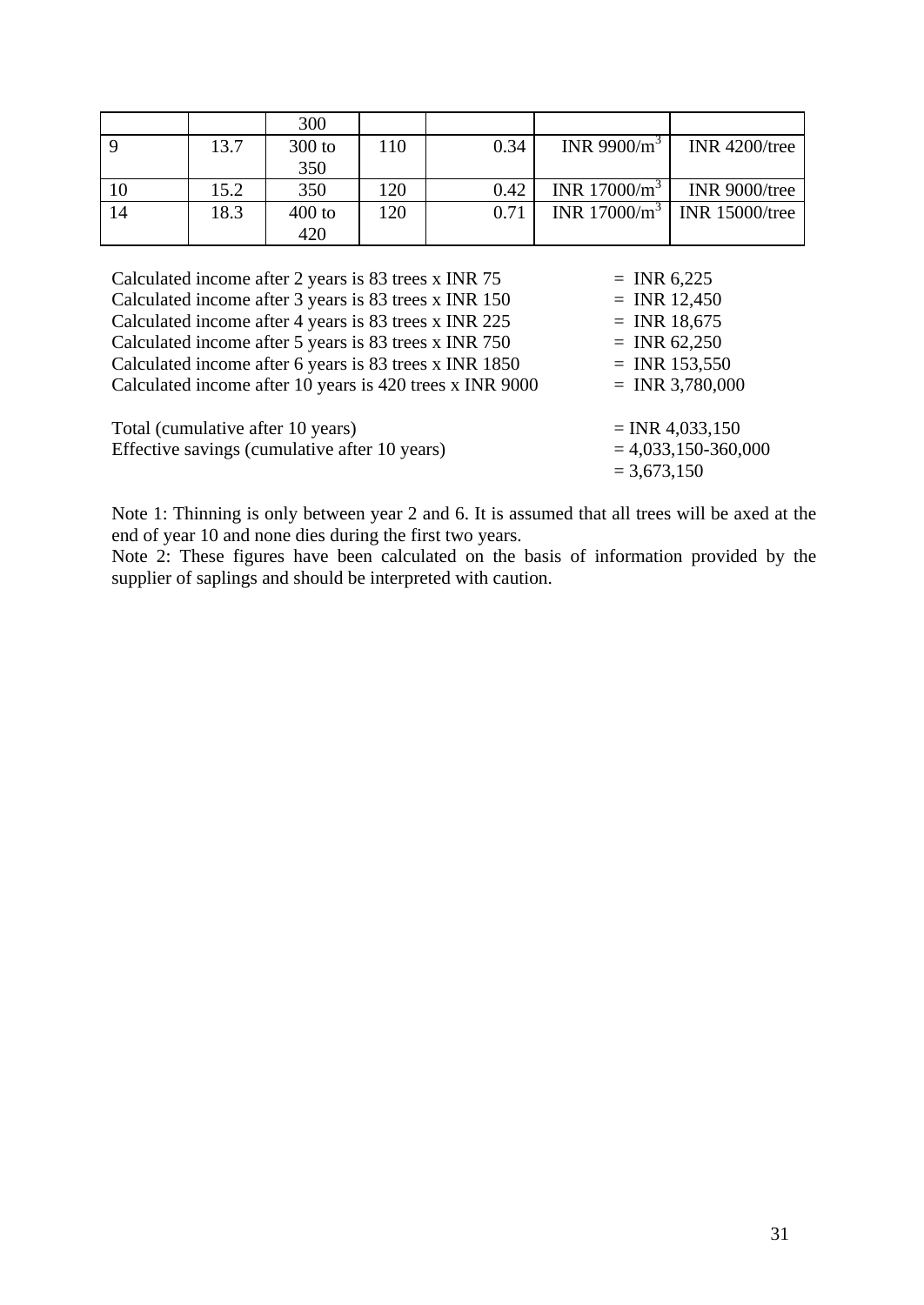#### **Annex: 4**

#### **Mass balance in the mini forest of CETP-SIDCO (Prepared by Mr. Michel Aloy, CTC, France)**

#### **1. General**

Comparison of the results of ground water samples available for 1999 and 2000, (figures are annexed in Excel format) indicates that there is a slight decrease of 4.4 % in the first level of the ground water at 6 feet, but also an increase of 7.6 % of the parameters in the deep level of the ground water at 40 feet. These points can be seen on the mean values for each month at eight different piezometer points, four at 6 feet depth and four at 40 feet depth.

| <b>Parameter</b> |            |         | <b>Chloride</b> |         | <b>Sulphate</b> |         | <b>Total hardness</b>   |          | EC       |         |
|------------------|------------|---------|-----------------|---------|-----------------|---------|-------------------------|----------|----------|---------|
|                  | <b>TDS</b> | mg/l    |                 | mg/l    | mg/l            |         |                         | mg/l     | mmhos/cm |         |
| Depth            | 6 ft       | $40$ ft | 6 ft            | $40$ ft | 6 ft            | $40$ ft | 6 ft                    | $40$ ft  | 6 ft     | $40$ ft |
| Mean value       | 6401       | 3065    | 1389            | 658     | 1420            | 923     | 2372                    | 1640     | 9.8      | 4.7     |
| Variation        |            |         |                 |         |                 |         |                         |          |          |         |
| 2000/1999        | $-1.5\%$   | 3.8%    | 2.0%            | 6.8%    | $-1.9\%$        |         | $ 20.5\% $ + 19.3% 3.0% |          | $-1.5%$  | 3.8%    |
| Mean variation   | 1.2%       |         |                 | 4.4%    | 9.3%            |         |                         | $-8.1\%$ | 1.2%     |         |

Average effluent coming from SIDCO CETP and sent to the site:

| #Sl. No. | <b>Parameter</b> | <b>Concentration</b> | <b>Pollution load</b> |                |  |
|----------|------------------|----------------------|-----------------------|----------------|--|
|          |                  |                      | In kilograms/day      | In tonnes/year |  |
|          | <b>TSS</b>       | $118 \text{ mg}/1$   | 81                    | 30             |  |
|          | <b>TDS</b>       | $4225 \text{ mg}/1$  | 2916                  | 1064           |  |
| 2        | BOD <sub>5</sub> | $22 \text{ mg}/l$    | 15                    |                |  |
|          | <b>COD</b>       | $281 \text{ mg}/1$   | 194                   |                |  |
|          | Chloride         | $568 \text{ mg}/l$   | 392                   | 143            |  |
| 6        | Sulphate         | $1745 \text{ mg}/1$  | 1204                  | 440            |  |

This represents 236 tonnes of sodium chloride and 650 tonnes of sodium sulphate every year.

- Effluent received: 690 m<sup>3</sup> per day or 252,000 m<sup>3</sup>/year with 143,136 kg of chloride (568)  $mg/l)$
- Rain received on the site: 850 mm/year on 37,000 m<sup>2</sup> = 31,450 m<sup>3</sup>/year
- Total effluent + rain:  $283,450 \text{ m}^3/\text{year}$  with 143 tonnes of chloride (505 mg/l)

Absorption and evaporation rate of 20 % is assumed, taking into account the observation made on reed beds in Melvisharam.

The effluent and rain evaporated will be:  $56,690$  m<sup>3</sup>/year.

Effluent and rain sent to the ground water will amount:  $226,760$  m<sup>3</sup>/year with 143 tonnes of chlorides (644 mg/l) (assuming no absorption of chlorides by the plants/soil).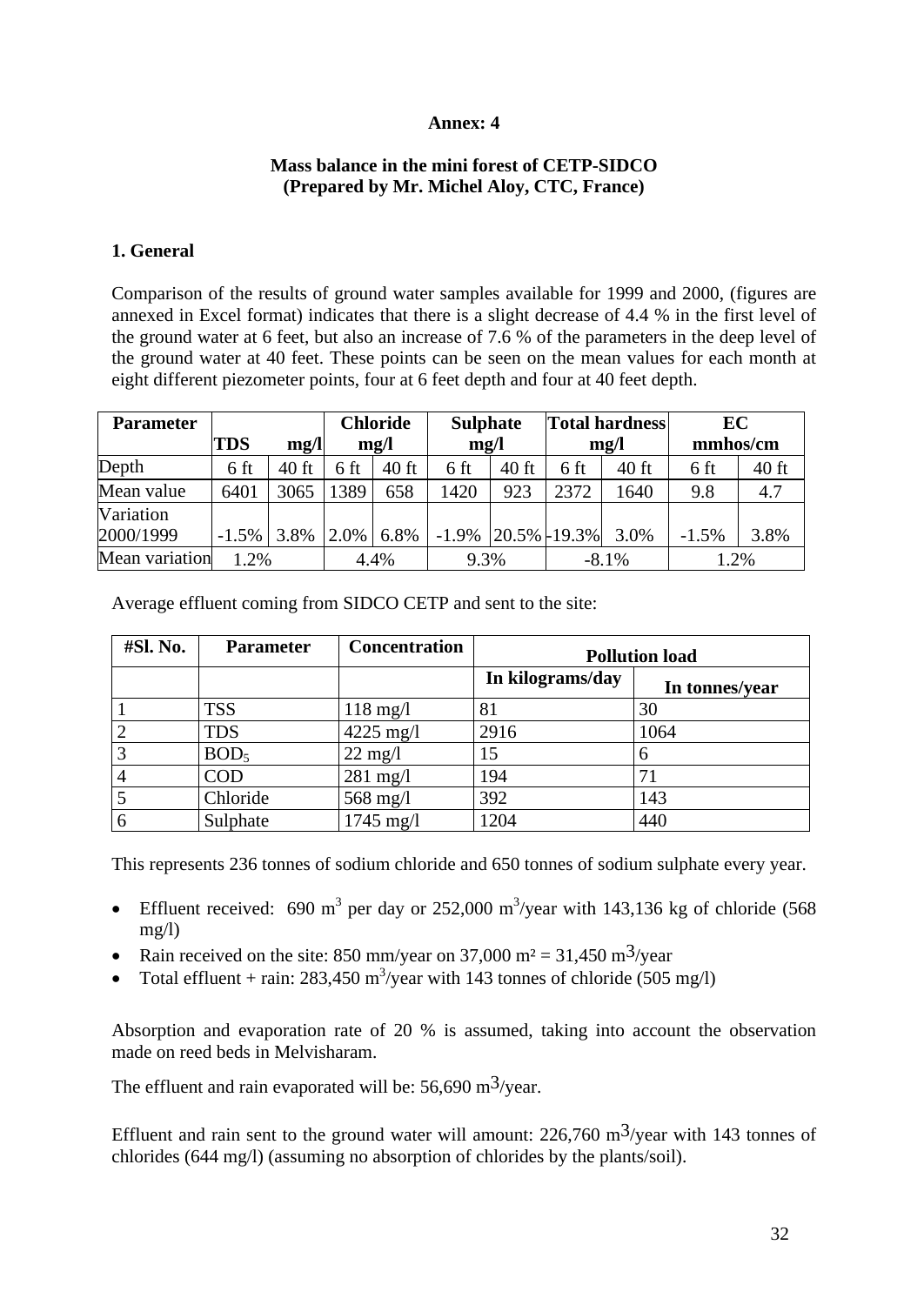#### **2. Mitigation of effects of salt load**

It has been noted that there is some slight increase in salt concentration, particularly in the samples collected at 40 feet. In order to maintain the concentration of salts in groundwater at the same level, some mitigation measures need to be adopted. This can be done by either by increasing the area being irrigated without increasing the volume of effluent or by decreasing the volume of effluent admitted to the field. Two assessments, one theoretical and the other, based on the analytical values, have been made to assess these requirements.

#### **2.1 Theoretical assessment**

This theoretical assessment has been made on the assumption that no quantity of salt is absorbed by the plants/soil.

#### *Additional surface needed for irrigation*

To maintain the same level of chloride in the ground water, the volume of extra water required shall be:

252,000 m<sup>3</sup>/year (total volume of effluent) – 226,760 m<sup>3</sup>/year (total volume of effluent after evaporation + rain sent to ground water) =  $25,240$  m<sup>3</sup>/year.

At the average rainfall reported, this extra rainwater will be collected on an increased surface of:

25,240 m<sup>3</sup>/year: 0.85 m (850 mm/year) = 29,700 m<sup>2</sup> or 7.4 acres

Hence the theoretical additional area requirement will be about 30,000  $m<sup>2</sup>$ 

By increasing the area, the total surface will be  $37,000 + 30,000 = 67,000$  m<sup>2</sup>

*Reduction of effluent to be sent for irrigation:*

To maintain the same level of concentration, rainwater must compensate the evaporation.

- Rain water:  $31,450 \text{ m}^3/\text{year}$
- At this rate of rainwater, total water (effluent and rain water) that can be sent:  $31,450/0.20 = 157,250 \text{ m}^3/\text{year}$

This quantity represents an average volume of:

• 157,250 / 365 = 430 m<sup>3</sup>/day out of the daily effluent 690 m<sup>3</sup>, that is to say, only  $430/690 = 62$  % of the present loading rate.

#### **2.2 Practical assessment**

Taking into account the real values observed on site, it is possible to see that the highest impact is for sulphate at the depth of 40 ft with an increase of 20.5 % of this parameter.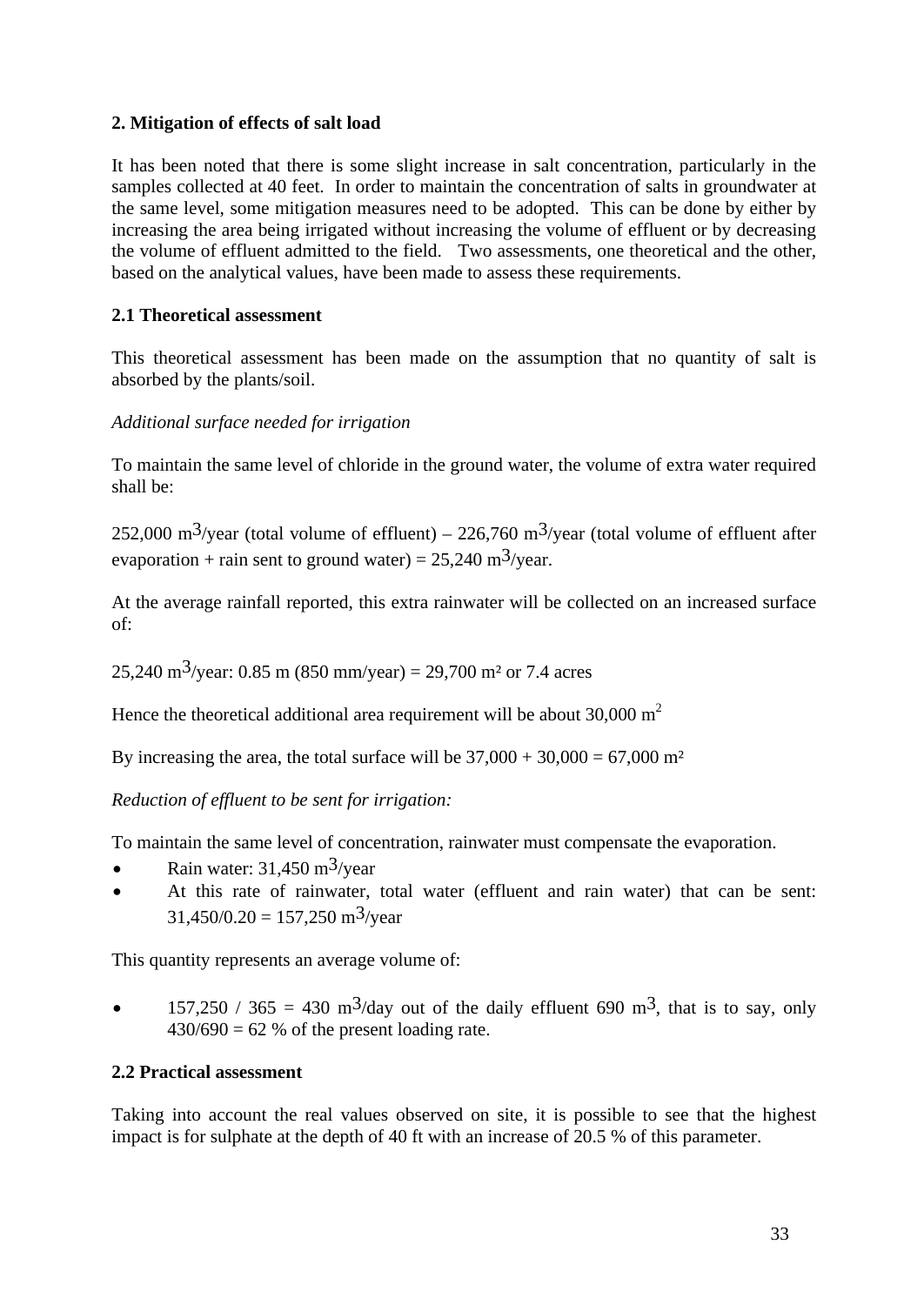The required reduction of volume of effluent and/or the additional area required is calculated as follows:

#### *Decrease of effluent volume Increase of area*

| (a) Based on TDS values |  |  |  |
|-------------------------|--|--|--|
|-------------------------|--|--|--|

|                   | Based on the ground<br>water sample at |                          |  |                                | Based on the ground   | water sample at |
|-------------------|----------------------------------------|--------------------------|--|--------------------------------|-----------------------|-----------------|
|                   |                                        | both levels at low level |  |                                | both levels low level |                 |
| Average effluent  | 690.16                                 | 690.16                   |  | Average effluent               | 690.16                | 690.16          |
| $TDS$ mg/l        | 4225                                   | 4225                     |  | $TDS$ mg/l                     | 4225                  | 4225            |
| $TDS$ kg/d        | 2916                                   | 2916                     |  | Area m <sup>2</sup>            | 37000                 | 37000           |
| <b>Excess TDS</b> | 1.20%                                  | 3.80%                    |  | TDS $g/m^2$                    | 78.8                  | 78.8            |
| Excess TDS kg/d   | 35                                     | 111                      |  | Excess TDS kg/d                | 35                    | 111             |
| Required effluent |                                        |                          |  | Required                       |                       |                 |
| decrease          | 8                                      | 26                       |  | additional area m <sup>2</sup> | 444                   | 1406            |
| Final volume      | 682                                    | 664                      |  |                                |                       |                 |

| Based on the ground<br>water sample at |                          |                                | Based on the ground<br>water sample at |           |
|----------------------------------------|--------------------------|--------------------------------|----------------------------------------|-----------|
|                                        | both levels at low level |                                | both levels                            | low level |
| 690.16                                 | 690.16                   | Average effluent               | 690.16                                 | 690.16    |
| 4225                                   | 4225                     | $TDS$ mg/l                     | 4225                                   | 4225      |
| 2916                                   | 2916                     | Area m <sup>2</sup>            | 37000                                  | 37000     |
| 1.20%                                  | 3.80%                    | TDS $g/m^2$                    | 78.8                                   | 78.8      |
| 35                                     | 111                      | Excess TDS kg/d                | 35                                     |           |
|                                        |                          | Required                       |                                        |           |
| 8                                      | 26                       | additional area m <sup>2</sup> | 444                                    | 1406      |
| 682                                    | 664                      |                                |                                        |           |

(b) Based on value of chlorides

| Average effluent  | 690.16 | 690.16 | Average effluent               | 690.16 | 690.16 |
|-------------------|--------|--------|--------------------------------|--------|--------|
| $Cl$ mg/l         | 568    | 568    | $Cl$ mg/l                      | 568    | 568    |
| $Cl$ kg/d         | 392    | 392    | Area m <sup>2</sup>            | 37000  | 37000  |
| Excess Cl         | 4.40%  | 6.80%  | Cl g/m <sup>2</sup>            | 10.6   | 10.6   |
| Excess Cl kg/d    | 17     | 27     | Excess Cl kg/d                 | 17     | 27     |
| Required effluent |        |        | Required                       |        |        |
| decrease          | 30     | 47     | additional area m <sup>2</sup> | 1628   | 2516   |
| Final volume      | 660    | 643    |                                |        |        |

| Average effluent               | 690.16 | 690.16 |
|--------------------------------|--------|--------|
| $Cl$ mg/l                      | 568    | 568    |
| Area m <sup>2</sup>            | 37000  | 37000  |
| Cl g/m <sup>2</sup>            | 10.6   | 10.6   |
| Excess Cl kg/d                 | 17     |        |
| Required                       |        |        |
| additional area m <sup>2</sup> | 1628   | 2516   |
|                                |        |        |

(c) Based on values of sulphates

| Average effluent  | 690.16 | 690.16 | Average effluent               | 690.16 | 690.16 |
|-------------------|--------|--------|--------------------------------|--------|--------|
| $SO4$ mg/l        | 1745   | 1745   | $SO4$ mg/l                     | 1745   | 1745   |
| $SO4$ kg/d        | 1204   | 1204   | Area m <sup>2</sup>            | 37000  | 37000  |
| Excess SO4        | 9.30%  | 20.50% | $SO4$ g/m <sup>2</sup>         | 32.5   | 32.5   |
| Excess SO4 kg/d   | 112    | 247    | Excess SO4 kg/d                | 112    | 247    |
| Required effluent |        |        | Required                       |        |        |
| decrease          | 64     | 141    | additional area m <sup>2</sup> | 3441   | 7585   |
| Final volume      | 626    | 549    |                                |        |        |

| Average effluent               | 690.16 | 690.16 |
|--------------------------------|--------|--------|
| $SO4$ mg/l                     | 1745   | 1745   |
| Area m <sup>2</sup>            | 37000  | 37000  |
| $SO4$ g/m <sup>2</sup>         | 32.5   | 32.5   |
| Excess SO4 kg/d                | 112    | 247    |
| Required                       |        |        |
| additional area m <sup>2</sup> | 3441   | 7585   |
|                                |        |        |

Considering the worst scenario from above, i.e., increase of sulphate at low level, it is suggested to reduce the volume admitted to the irrigation area by 20.5% i.e., to reduce the average volume to 549 m<sup>3</sup>/d. Alternatively, an additional area of 7585 m<sup>2</sup> may be provided with irrigation, without increasing the volume of effluent fed into the field.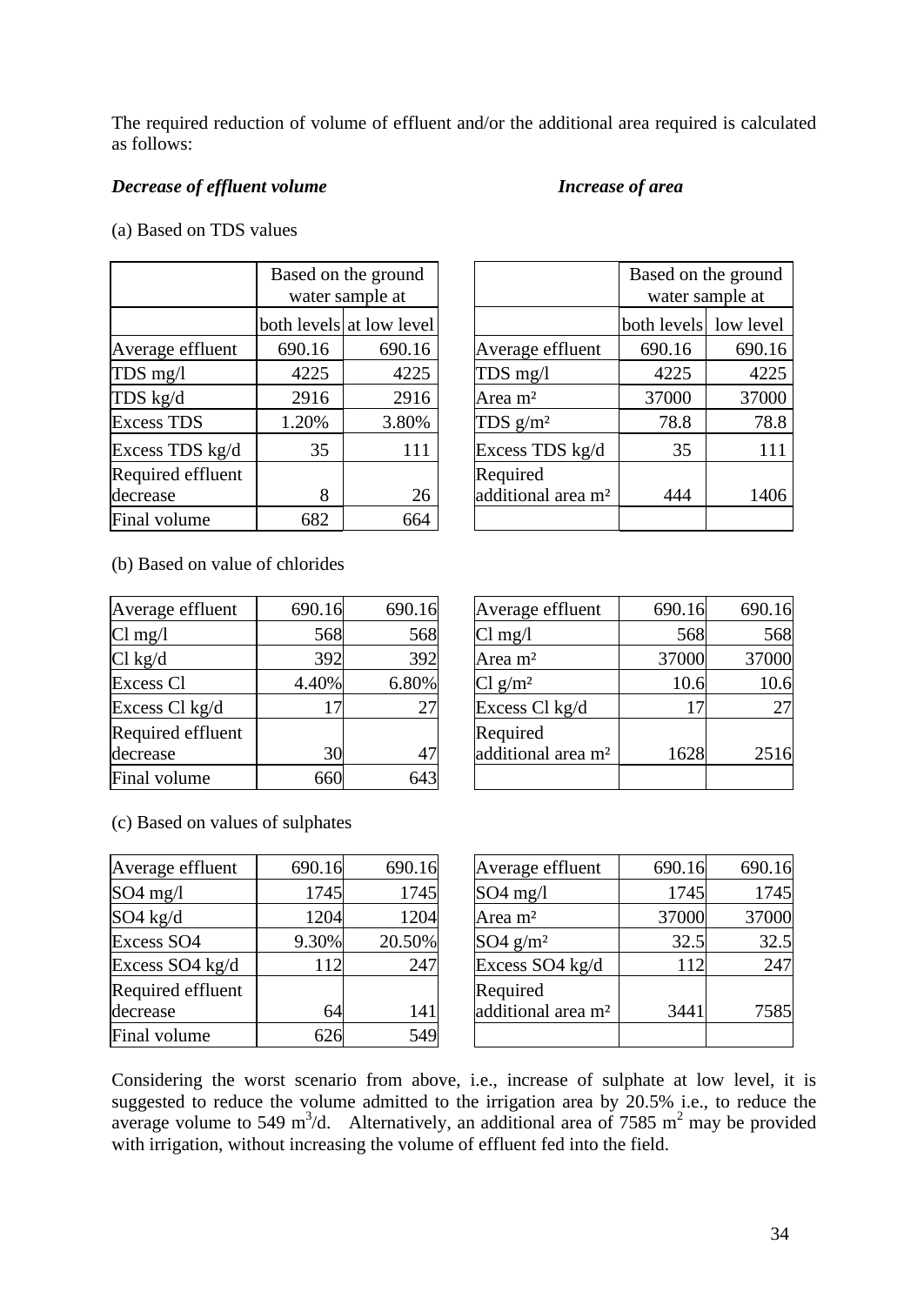|            |              |                |       | TDS mg/l |                     |       |                |       |          |           |           |          |            |
|------------|--------------|----------------|-------|----------|---------------------|-------|----------------|-------|----------|-----------|-----------|----------|------------|
|            |              |                |       |          |                     |       |                |       | Mean     |           | Variation |          |            |
|            |              |                |       |          | Piezometer location |       |                |       | values   |           | m/m       |          | Proportion |
|            | $\mathbf{1}$ | $\overline{2}$ | 3     | 4        | 5                   | $6\,$ | $\overline{7}$ | 8     | Val 6 ft | Val 40 ft | 6 ft      | 40 ft    | 40ft/6ft   |
| Jan-99     | 6,960        | 3440           | 4900  | 4080     | 9560                | 1180  | 6500           | 2700  | 6,980    | 2,850     |           |          | 40.8%      |
| Feb        |              |                |       |          |                     |       |                |       |          |           |           |          |            |
| Mar        | 7060         | 3100           | 4900  | 3780     | 8840                | 1300  | 6240           | 2460  | 6,760    | 2,660     |           |          | 39.3%      |
| April      | 6593         | 3246           | 3820  | 4026     | 8906                | 1213  | 6086           | 2693  | 6,351    | 2,795     |           |          | 44.0%      |
| May        | 6565         | 3975           | 4030  | 5380     | 9090                | 1720  | 6522           | 2725  | 6,552    | 3,450     |           |          | 52.7%      |
| June       | 7240         | 3630           | 4375  | 5570     | 8490                | 1522  | 6850           | 2560  | 6,739    | 3,321     |           |          | 49.3%      |
| July       | 7645         | 3315           | 3730  | 5605     | 8025                | 2045  | 6705           | 2105  | 6,526    | 3,268     |           |          | 50.1%      |
| Aug        | 8245         | 3128           | 3973  | 4408     | 7187                | 1224  | 5620           | 2655  | 6,256    | 2,854     |           |          | 45.6%      |
| Sept       | 8207         | 2873           | 3455  | 4253     | 7428                | 1112  | 4454           | 1772  | 5,886    | 2,503     |           |          | 42.5%      |
| Oct        | 7568         | 2920           | 3685  | 5400     | 7005                | 1133  | 5810           | 2047  | 6,017    | 2,875     |           |          | 47.8%      |
| <b>Nov</b> | 7568         | 3184           | 3819  | 5343     | 7673                | 1761  | 6126           | 1817  | 6,297    | 3,026     |           |          | 48.1%      |
| Dec        | 7546         | 3812           | 4020  | 6308     | 8315                | 1714  | 6498           | 1951  | 6,595    | 3,446     |           |          | 52.3%      |
| Jan-00     | 6781         | 3583           | 4096  | 4324     | 8744                | 1152  | 6120           | 1731  | 6,435    | 2,698     | $-8.5%$   | $-5.7%$  | 41.9%      |
| Feb        | 6047         | 3769           | 4093  | 4416     | 9060                | 1663  | 5917           | 2021  | 6,279    | 2,967     |           |          | 47.3%      |
| Mar        | 5710         | 3768           | 4028  | 4298     | 9033                | 1594  | 5803           | 2237  | 6,144    | 2,974     | $-10.0\%$ | 10.6%    | 48.4%      |
| Apr        | 5778         | 3937           | 3918  | 4208     | 9017                | 1475  | 5798           | 2409  | 6,128    | 3,007     | $-3.6%$   | 7.1%     | 49.1%      |
| May        | 5986         | 4353           | 4240  | 4280     | 9253                | 1373  | 5873           | 2466  | 6,338    | 3,118     | $-3.4%$   | $-10.6%$ | 49.2%      |
| June       | 5979         | 4351           | 3478  | 4995     | 9327                | 1697  | 5143           | 2643  | 5,982    | 3,422     | $-12.7%$  | 3.0%     | 57.2%      |
| July       | 6641         | 5009           | 4200  | 5914     | 7985                | 1722  | 6460           | 2515  | 6,322    | 3,790     | $-3.2%$   | 13.8%    | 60.0%      |
| Aug        | 6683         | 5182           | 4448  | 5188     | 8245                | 1779  | 6502           | 2287  | 6,470    | 3,609     | 3.3%      | 20.9%    | 55.8%      |
| Sept       | 6433         | 5056           | 4476  | 4566     | 9113                | 1845  | 6397           | 1697  | 6,605    | 3,291     | 10.9%     | 24.0%    | 49.8%      |
| Oct        | 6142         | 5078           | 4406  | 3784     | 9109                | 1175  | 6374           | 1368  | 6,508    | 2,851     | 7.5%      | $-0.8%$  | 43.8%      |
| <b>Nov</b> | 5957         | 4844           | 4345  | 4125     | 9562                | 1148  | 6379           | 1485  | 6,561    | 2,901     | 4.0%      | $-4.3%$  | 44.2%      |
| Dec        | 5651         | 4747           | 4236  | 3814     | 9687                | 1173  | 6413           | 1569  | 6,497    | 2,826     | $-1.5%$   | $-22.0%$ | 43.5%      |
| Mean value | 6,738        | 3,926          | 4,116 | 4,698    | 8,637               | 1,466 | 6,113          | 2,170 | 6,401    | 3,065     | $-1.5%$   | 3.7%     | 00/99      |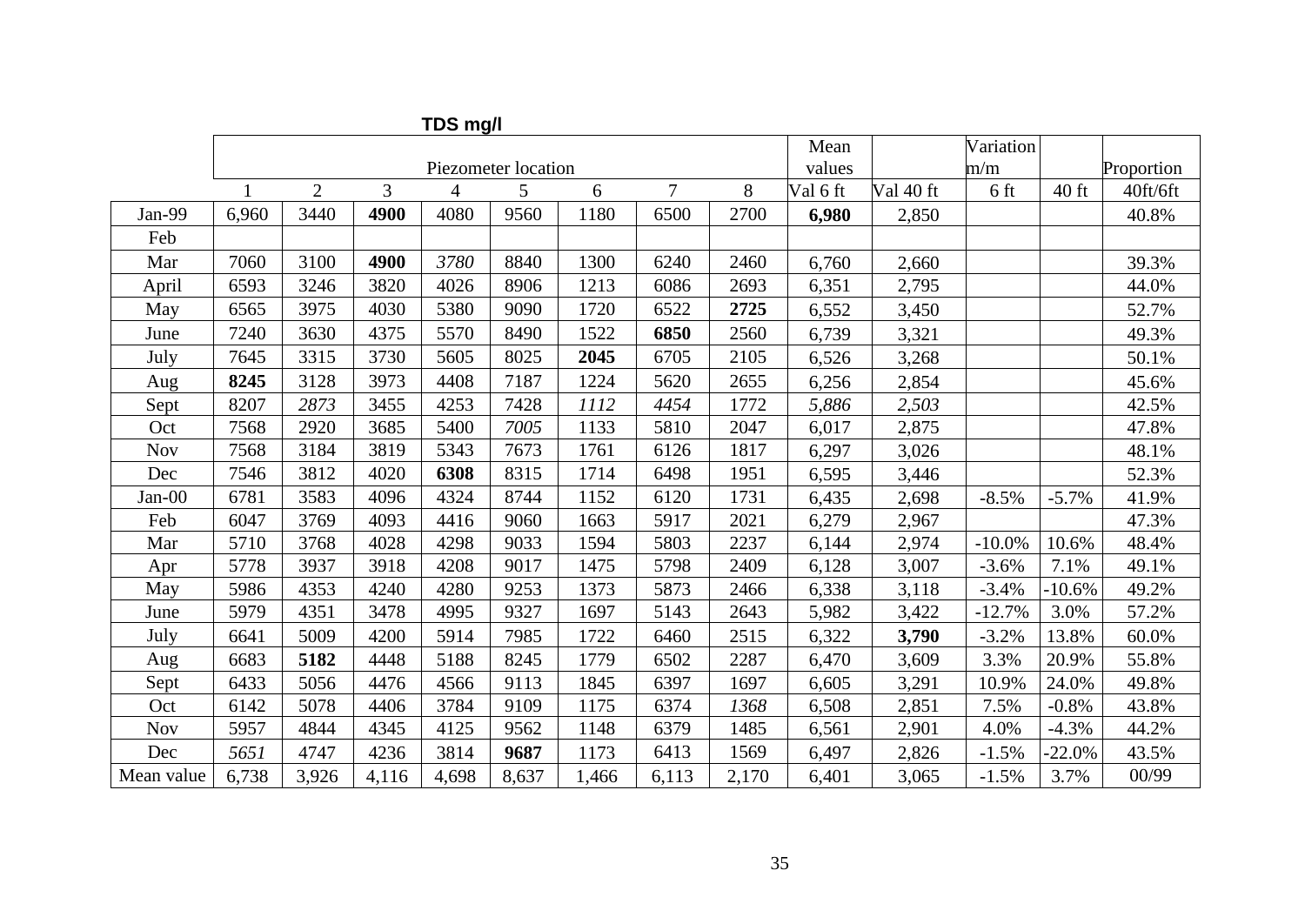| Maximum     | 8,245 | 5,182 | 4,900 | 6,308 | 9,687 | 2,045 | 6,850 | 2,725 | 6,980 | 3,790 |
|-------------|-------|-------|-------|-------|-------|-------|-------|-------|-------|-------|
| Minimum     | 5,651 | 2,873 | 3,455 | 3,780 | 7,005 |       | 4,454 | ,368  | 5,886 | 2,503 |
| max variat. | 2,594 | 2,309 | .445  | 2,528 | 2,682 | 933   | 2,396 | 1,357 | .094  | 1,288 |
| in %        | 38%   | 59%   | 35%   | 54%   | 31%   | 64%   | 39%   | 63%   | 7%    | 42%   |

Sample collection point:

| 1. Near Trench                      | $\therefore$ 6 Feet | 2. Near Trench                                                | $: 40$ Feet |
|-------------------------------------|---------------------|---------------------------------------------------------------|-------------|
| $\beta$ . Ridges & Furrows : 6 Feet |                     | $\vert 4. \text{ Ridges} \& \text{Furrows} : 40 \text{ feet}$ |             |
| 5. Park Area                        | $\therefore$ 6 Feet | 6. Park Area                                                  | $: 40$ Feet |
| 7. Pond Area                        | $\div$ 6 Feet       | 8. Pond Area                                                  | $: 40$ Feet |

|            |      |                |      | Chlorides mg/l             |      |     |      |     |             |           |                  |         |                   |
|------------|------|----------------|------|----------------------------|------|-----|------|-----|-------------|-----------|------------------|---------|-------------------|
|            |      |                |      |                            |      |     |      |     | <b>Mean</b> |           | <b>Variation</b> |         |                   |
|            |      |                |      | <b>Piezometer location</b> |      |     |      |     | values      |           | m/m              |         | <b>Proportion</b> |
|            |      | $\overline{2}$ | 3    | 4                          | 5    | 6   | 7    | 8   | Val 6 ft    | Val 40 ft | 6 ft             | $40$ ft | 40ft/6ft          |
| $Jan-99$   | 1340 | 780            | 549  | 549                        | 1906 | 223 | 946  | 307 | 1,185       | 465       |                  |         | 39.2%             |
| Feb        |      |                |      |                            |      |     |      |     |             |           |                  |         |                   |
| Mar        | 1275 | 680            | 519  | 662                        | 1721 | 206 | 936  | 323 | 1, 113      | 468       |                  |         | 42.0%             |
| April      | 1491 | 703            | 518  | 560                        | 1778 | 212 | 939  | 370 | 1,182       | 461       |                  |         | 39.0%             |
| May        | 1949 | 784            | 583  | 1271                       | 2369 | 332 | 992  | 324 | 1,473       | 678       |                  |         | 46.0%             |
| June       | 1364 | 786            | 653  | 931                        | 1857 | 263 | 1051 | 433 | 1,231       | 603       |                  |         | 49.0%             |
| July       | 1826 | 770            | 768  | 1617                       | 2013 | 252 | 927  | 435 | 1,384       | 769       |                  |         | 55.5%             |
| Aug        | 2272 | 814            | 770  | 1255                       | 2404 | 253 | 966  | 689 | 1,603       | 753       |                  |         | 47.0%             |
| Sept       | 1846 | 779            | 770  | 846                        | 1818 | 249 | 1036 | 526 | 1,368       | 600       |                  |         | 43.9%             |
| Oct        | 1702 | 717            | 760  | 1114                       | 1886 | 285 | 1276 | 541 | 1,406       | 664       |                  |         | 47.2%             |
| <b>Nov</b> | 1633 | 1030           | 846  | 1201                       | 2262 | 263 | 1339 | 537 | 1,520       | 758       |                  |         | 49.9%             |
| Dec        | 1595 | 1034           | 963  | 1119                       | 2692 | 371 | 1371 | 509 | 1,655       | 758       |                  |         | 45.8%             |
| $Jan-00$   | 1415 | 1028           | 1056 | 945                        | 2915 | 310 | 1302 | 501 | 1,672       | 696       | 29.1%            | 33.2%   | 41.6%             |
| Feb        | 1215 | 986            | 1001 | 920                        | 2924 | 395 | 1226 | 534 | 1,592       | 709       |                  |         | 44.5%             |
| Mar        | 1070 | 888            | 862  | 832                        | 2536 | 304 | 1103 | 526 | 1,393       | 638       | 20.1%            | 26.6%   | 45.8%             |
| April      | 1100 | 959            | 840  | 803                        | 2436 | 335 | 1120 | 603 | 1,374       | 675       | 14.0%            | 31.7%   | 49.1%             |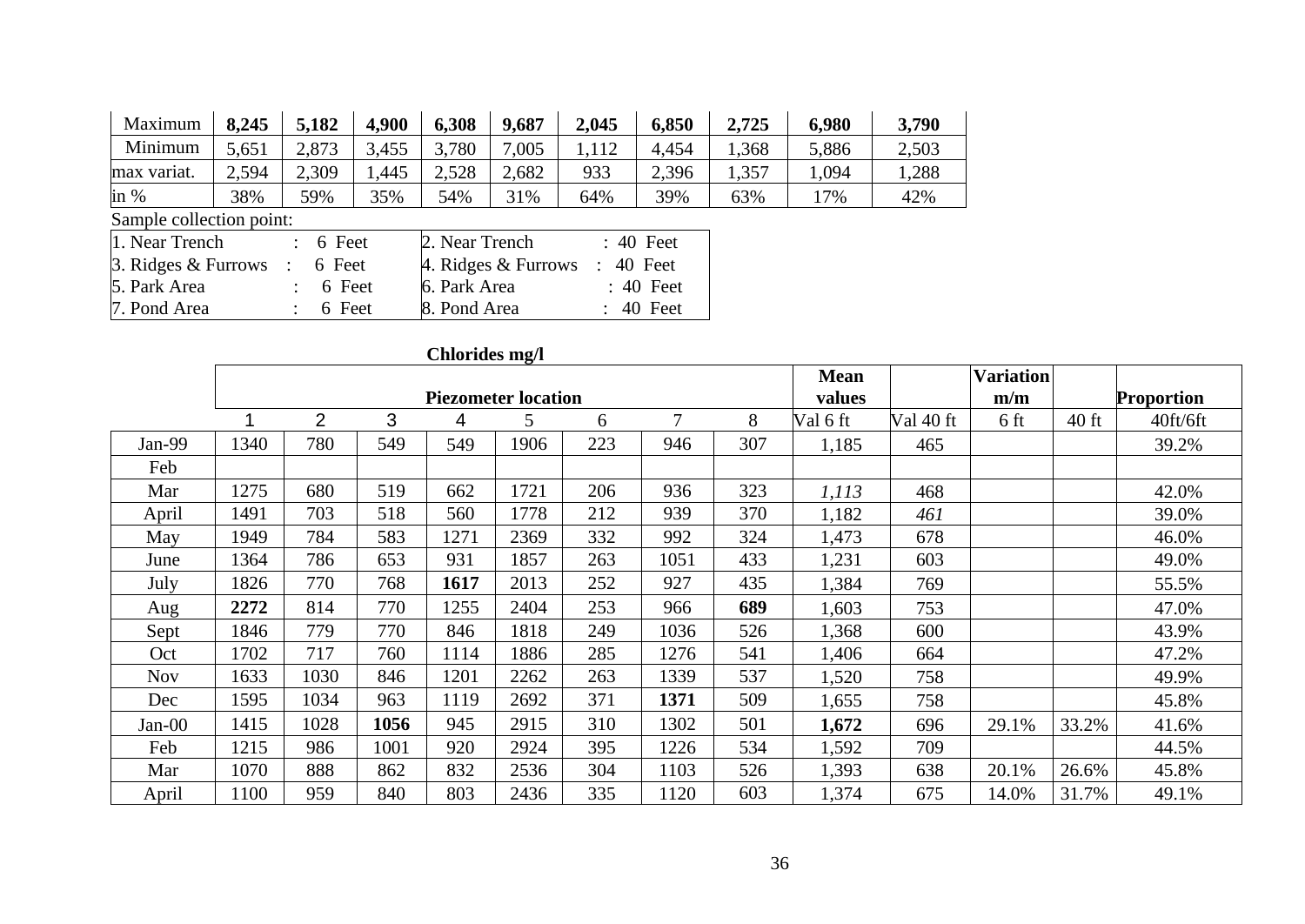| May                            | 1167  | 1093                           | 887   | 881            | 2359  | 373                                    | 1145        | 613 | 1,390 | 740 | $-6.0\%$ | 8.4%      | 53.3% |
|--------------------------------|-------|--------------------------------|-------|----------------|-------|----------------------------------------|-------------|-----|-------|-----|----------|-----------|-------|
| June                           | 1096  | 1056                           | 830   | 996            | 2170  | 353                                    | 1219        | 542 | 1,329 | 737 | 7.3%     | 18.1%     | 55.4% |
| July                           | 1247  | 1075                           | 845   | 1101           | 1939  | 355                                    | 1050        | 606 | 1,270 | 784 | $-8.9\%$ | 2.0%      | 61.7% |
| Aug                            | 1276  | 1097                           | 873   | 920            | 2015  | 466                                    | 1171        | 530 | 1,334 | 753 | $-20.2%$ | 0.1%      | 56.5% |
| Sept                           | 1166  | 1046                           | 865   | 839            | 2367  | 412                                    | 1139        | 499 | 1,384 | 699 | 1.2%     | 14.2%     | 50.5% |
| Oct                            | 1058  | 1089                           | 821   | 671            | 2937  | 250                                    | 888         | 282 | 1,426 | 573 | 1.4%     | $-15.9\%$ | 40.2% |
| <b>Nov</b>                     | 1030  | 998                            | 821   | 713            | 2512  | 329                                    | 1001        | 356 | 1,341 | 599 | $-13.3%$ | -26.5%    | 44.7% |
| Dec                            | 982   | 961                            | 797   | 680            | 2412  | 222                                    | 1099        | 318 | 1,323 | 545 | $-25.2%$ | $-39.1%$  | 41.2% |
| Mean value                     | 1,396 | 920                            | 791   | 932            | 2,271 | 305                                    | 1,097       | 474 | 1,389 | 658 | 2.0%     | 6.6%      | 00/99 |
| Maximum                        | 2,272 | 1,097                          | 1,056 | 1,617          | 2,937 | 466                                    | 1,371       | 689 | 1,672 | 784 |          |           |       |
| Minimum                        | 982   | 680                            | 518   | 549            | 1,721 | 206                                    | 888         | 282 | 1,113 | 461 |          |           |       |
| max variat.                    | 1,290 | 417                            | 538   | 1,068          | 1,216 | 260                                    | 483         | 407 | 559   | 323 |          |           |       |
| in %                           | 92%   | 45%                            | 68%   | 115%           | 54%   | 85%                                    | 44%         | 86% | 40%   | 49% |          |           |       |
| Sample collection point :      |       |                                |       |                |       |                                        |             |     |       |     |          |           |       |
|                                |       |                                |       |                |       |                                        |             |     |       |     |          |           |       |
| 1. Near Trench                 |       | $: 6$ Feet                     |       | 2. Near Trench |       |                                        | $: 40$ Feet |     |       |     |          |           |       |
| $\beta$ . Ridges & Furrows : 6 |       |                                |       |                |       |                                        |             |     |       |     |          |           |       |
| Feet                           |       |                                |       |                |       | 4. Ridges $& \text{Furrows}$ : 40 Feet |             |     |       |     |          |           |       |
| 5. Park Area                   |       | 6 Feet<br>$\ddot{\phantom{a}}$ |       | 6. Park Area   |       |                                        | $: 40$ Feet |     |       |     |          |           |       |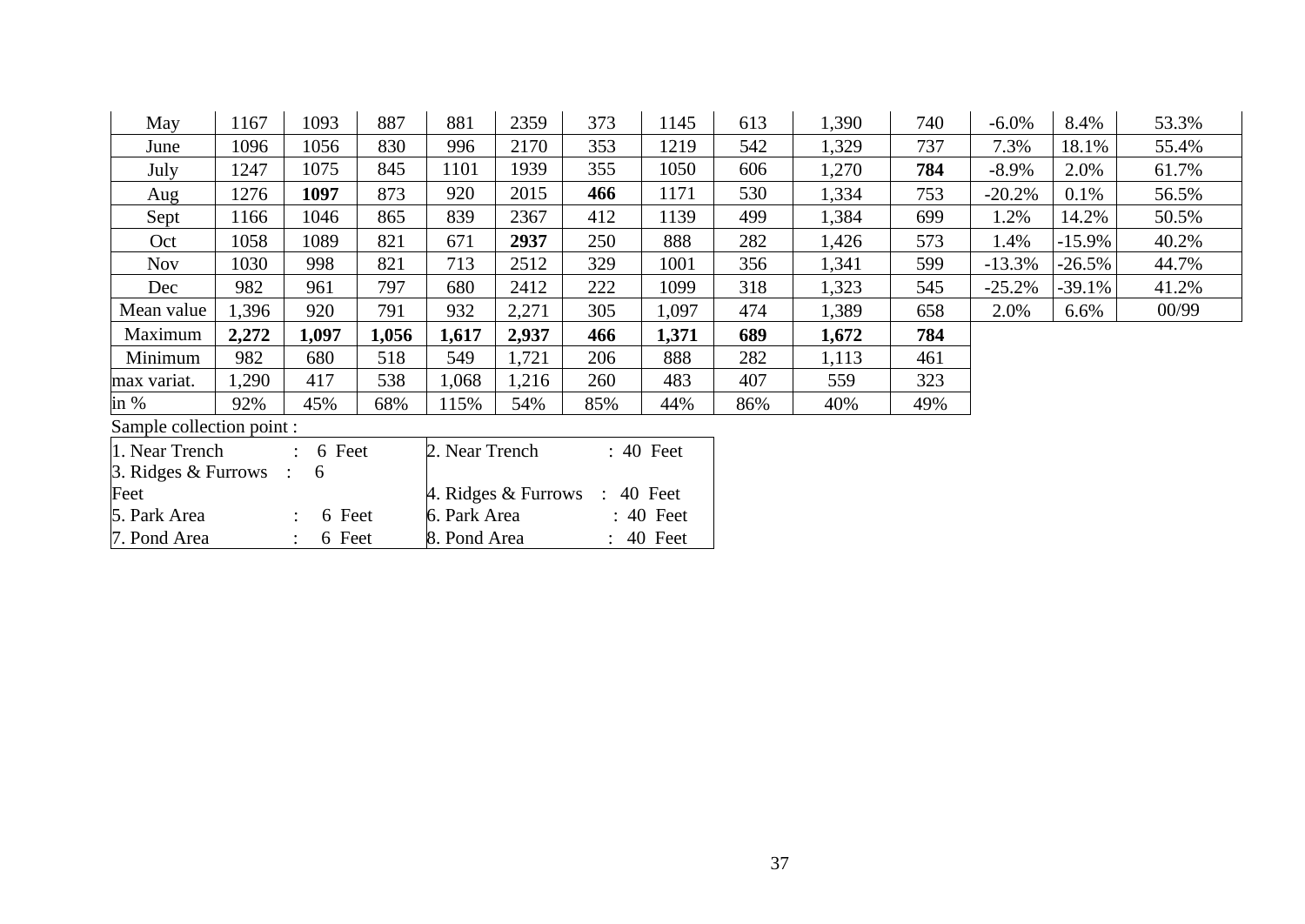|            |                          |                          |                          | Sulphates mg/l           |                          |                          |                |                          |                          |                          |                          |                          |                          |
|------------|--------------------------|--------------------------|--------------------------|--------------------------|--------------------------|--------------------------|----------------|--------------------------|--------------------------|--------------------------|--------------------------|--------------------------|--------------------------|
|            |                          |                          |                          |                          |                          |                          |                |                          |                          |                          | Variation                |                          |                          |
|            |                          |                          |                          |                          | Piezometer location      |                          |                |                          | Mean values              |                          | m/m                      |                          | Proportion               |
|            |                          | $\overline{2}$           | 3                        | $\overline{4}$           | 5                        | 6                        | $\overline{7}$ | 8                        | Val 6 ft                 | Val 40 ft                | 6 ft                     | 40 ft                    | 40ft/6ft                 |
| Jan-99     | 1028                     | 633                      | 1740                     | 1050                     | 1922                     | 230                      | 1806           | 831                      | 1,624                    | 686                      | $\overline{\phantom{a}}$ | $\overline{\phantom{a}}$ | 42.2%                    |
| Feb        |                          |                          |                          |                          |                          |                          |                |                          |                          |                          | $\overline{\phantom{0}}$ |                          |                          |
| Mar        | 1004                     | 912                      | 1724                     | 981                      | 1641                     | 234                      | 1816           | 889                      | 1,546                    | 754                      | $\blacksquare$           | $\blacksquare$           | 48.8%                    |
| April      | 1042                     | 733                      | 1653                     | 1047                     | 1462                     | 586                      | 1831           | 828                      | 1,497                    | 799                      | $\overline{\phantom{a}}$ | $\overline{\phantom{a}}$ | 53.3%                    |
| May        | 1168                     | 916                      | 1728                     | 1071                     | 1043                     | 425                      | 1837           | 805                      | 1,444                    | 804                      | $\overline{\phantom{a}}$ |                          | 55.7%                    |
| June       | 1068                     | 989                      | 1881                     | 1064                     | 1175                     | 477                      | 1858           | 724                      | 1,496                    | 814                      | $\overline{\phantom{0}}$ | $\overline{\phantom{a}}$ | 54.4%                    |
| July       | 1025                     | 1098                     | 903                      | 1014                     | 1009                     | 407                      | 1733           | 671                      | 1,168                    | 798                      | $\overline{\phantom{a}}$ | $\overline{\phantom{a}}$ | 68.3%                    |
| Aug        | 1120                     | 1148                     | 1025                     | 1075                     | 1157                     | 416                      | 1056           | 759                      | 1,090                    | 850                      | $\overline{\phantom{a}}$ |                          | 78.0%                    |
| Sept       | 1825                     | 1202                     | 1491                     | 1845                     | 1501                     | 309                      | 1651           | 806                      | 1,617                    | 1,041                    | $\overline{\phantom{0}}$ | $\overline{\phantom{a}}$ | 64.3%                    |
| Oct        | $\overline{\phantom{a}}$ | $\overline{\phantom{a}}$ | $\overline{\phantom{a}}$ | $\overline{a}$           | $\overline{\phantom{a}}$ | $\overline{\phantom{a}}$ | $\overline{a}$ |                          | $\overline{\phantom{a}}$ | $\overline{\phantom{a}}$ | $\overline{\phantom{a}}$ | $\overline{\phantom{a}}$ | $\overline{\phantom{a}}$ |
| <b>Nov</b> | $\overline{\phantom{a}}$ | $\overline{\phantom{a}}$ | $\overline{\phantom{a}}$ | $\overline{\phantom{a}}$ | $\overline{\phantom{0}}$ | $\overline{\phantom{a}}$ | ÷,             | $\overline{\phantom{a}}$ | $\overline{\phantom{a}}$ | $\overline{\phantom{a}}$ | $\overline{\phantom{a}}$ | $\overline{\phantom{a}}$ | $\overline{\phantom{a}}$ |
| Dec        | $\overline{a}$           | $\blacksquare$           | $\blacksquare$           | $\overline{a}$           | $\overline{\phantom{0}}$ | $\overline{\phantom{a}}$ | $\overline{a}$ | $\blacksquare$           | $\blacksquare$           | $\overline{\phantom{a}}$ | $\overline{\phantom{0}}$ |                          | $\overline{a}$           |
| Jan-00     | 995                      | 1164                     | 1111                     | 1024                     | 1189                     | 473                      | 1036           | 1061                     | 1,083                    | 931                      | $-50.0%$                 | 26.3%                    | 85.9%                    |
| Feb        | 1176                     | 1180                     | 1069                     | 1053                     | 1183                     | 520                      | 1040           | 757                      | 1,117                    | 878                      |                          |                          | 78.6%                    |
| Mar        | 1135                     | 1121                     | 1111                     | 1121                     | 1297                     | 601                      | 1138           | 839                      | 1,170                    | 921                      | $-32.1%$                 | 18.1%                    | 78.7%                    |
| April      | 1277                     | 1143                     | 1306                     | 1238                     | 1337                     | 712                      | 1173           | 859                      | 1,273                    | 988                      | $-17.6%$                 | 19.2%                    | 77.6%                    |
| May        | 1438                     | 1282                     | 1339                     | 1230                     | 1327                     | 687                      | 1285           | 925                      | 1,347                    | 1,031                    | $-7.2%$                  | 22.0%                    | 76.5%                    |
| June       | 1456                     | 1205                     | 1454                     | 1380                     | 1493                     | 603                      | 1230           | 913                      | 1,408                    | 1,025                    | $-6.2%$                  | 20.7%                    | 72.8%                    |
| July       | 1423                     | 1242                     | 1946                     | 1545                     | 1552                     | 680                      | 1551           | 1111                     | 1,618                    | 1,145                    | 27.8%                    | 30.3%                    | 70.7%                    |
| Aug        |                          |                          |                          |                          |                          |                          |                |                          |                          |                          |                          |                          |                          |
| Sept       |                          |                          |                          |                          |                          |                          |                |                          |                          |                          |                          |                          |                          |
| Oct        | 1460                     | 1484                     | 1651                     | 1289                     | 1647                     | 598                      | 1812           | 600                      | 1,643                    | 993                      |                          |                          | 60.4%                    |
| <b>Nov</b> | 1517                     | 1388                     | 1721                     | 1587                     | 1607                     | 624                      | 1919           | 780                      | 1,691                    | 1,095                    |                          |                          | 64.7%                    |
| Dec        | 1522                     | 1467                     | 1786                     | 1593                     | 1661                     | 543                      | 1969           | 654                      | 1,735                    | 1,064                    |                          |                          | 61.4%                    |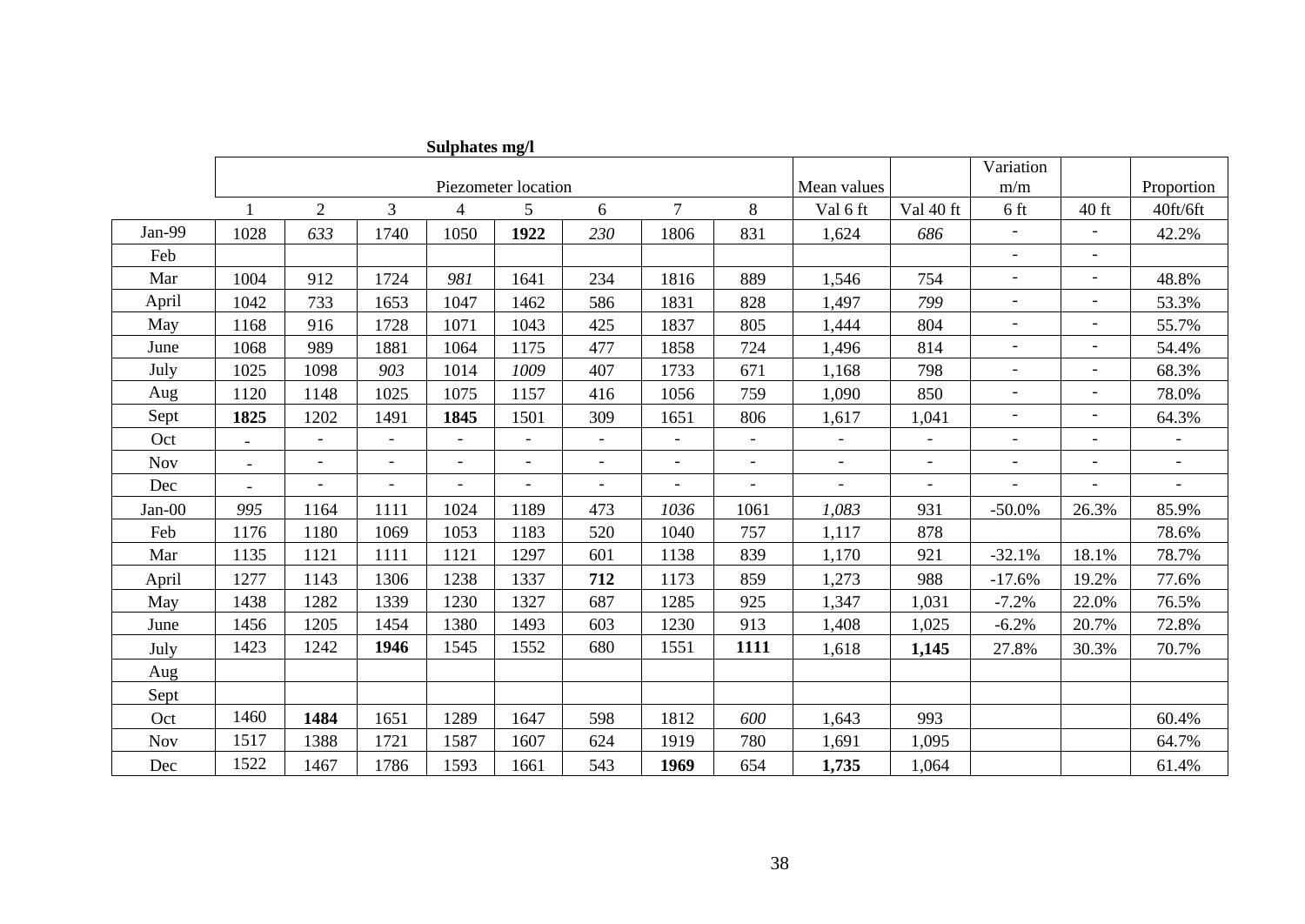| Mean value  | ,260  | ,128 | ,480  | .234  | ,400  | 507 | 1,541 | 823   | 1,420 | 923   | 1.9% | 18.8% | 00/99 |
|-------------|-------|------|-------|-------|-------|-----|-------|-------|-------|-------|------|-------|-------|
| Maximum     | 1,825 | .484 | 1,946 | 1,845 | 1,922 | 712 | 1,969 | 1,111 | 1,735 | 1,145 |      |       |       |
| Minimum     | 995   | 633  | 903   | 981   | ,009  | 230 | ,036  | 600   | 1,083 | 686   |      |       |       |
| max variat. | 830   | 851  | 1,043 | 864   | 913   | 482 | 933   | 511   | 652   | 459   |      |       |       |
| in %        | 66%   | 75%  | 70%   | 70%   | 65%   | 95% | 61%   | 62%   | 46%   | 50%   |      |       |       |
|             |       |      |       |       |       |     |       |       |       |       |      |       |       |

Sample collection point :

| 1. Near Trench                      | $\therefore$ 6 Feet | 2. Near Trench                         | $: 40$ Feet |
|-------------------------------------|---------------------|----------------------------------------|-------------|
| $\beta$ . Ridges & Furrows : 6 Feet |                     | 4. Ridges $& \text{Furrows}$ : 40 Feet |             |
| 5. Park Area                        | $\therefore$ 6 Feet | 6. Park Area                           | $: 40$ Feet |
| 7. Pond Area                        | $\therefore$ 6 Feet | 8. Pond Area                           | $: 40$ Feet |

|            |      |                |      |      | <b>Total nardness mg/l</b> |      |               |      |             |           |                  |         |            |
|------------|------|----------------|------|------|----------------------------|------|---------------|------|-------------|-----------|------------------|---------|------------|
|            |      |                |      |      | Piezometer location        |      |               |      | Mean values |           | Variation<br>m/m |         | Proportion |
|            |      | $\overline{2}$ | 3    | 4    | 5                          | 6    | $\mathcal{I}$ | 8    | Val 6 ft    | Val 40 ft | 6 ft             | 40 ft   | 40ft/6ft   |
| Jan-99     | 700  | 2130           | 2900 | 2940 | 7400                       | 870  | 1960          | 1400 | 3,240       | 1,835     |                  |         | 56.6%      |
|            |      |                |      |      |                            |      |               |      |             |           |                  |         |            |
| Mar        | 590  | 1640           | 2100 | 2800 | 6400                       | 880  | 1812          | 1384 | 2,726       | 1,676     |                  |         | 61.5%      |
| April      | 754  | 1683           | 2136 | 2643 | 7466                       | 883  | 1696          | 1276 | 3,013       | 1,621     |                  |         | 53.8%      |
| May        | 950  | 1605           | 2052 | 2700 | 6800                       | 877  | 1675          | 1012 | 2,869       | 1,549     |                  |         | 54.0%      |
| June       | 1025 | 1702           | 2435 | 2025 | 6925                       | 910  | 1740          | 1187 | 3,031       | 1,456     |                  |         | 48.0%      |
| July       | 1425 | 1715           | 1935 | 1825 | 6650                       | 950  | 1332          | 1267 | 2,836       | 1,439     |                  |         | 50.8%      |
| Aug        | 1930 | 1730           | 2123 | 2360 | 3803                       | 933  | 1200          | 1326 | 2,264       | 1,587     |                  |         | 70.1%      |
| Sept       | 1446 | 1780           | 2070 | 1796 | 2773                       | 983  | 1713          | 1346 | 2,001       | 1,476     |                  |         | 73.8%      |
| Oct        | 1706 | 1773           | 2183 | 2340 | 3290                       | 953  | 2036          | 1206 | 2,304       | 1,568     |                  |         | 68.1%      |
| <b>Nov</b> | 1360 | 2203           | 2323 | 2476 | 3120                       | 803  | 1933          | 1300 | 2,184       | 1,696     |                  |         | 77.6%      |
| Dec        | 1160 | 2822           | 2662 | 2260 | 3362                       | 929  | 1842          | 1395 | 2,257       | 1,852     |                  |         | 82.1%      |
| $Jan-00$   | 1083 | 2900           | 2560 | 1866 | 3303                       | 1036 | 2013          | 1296 | 2,240       | 1,775     | $-44.7%$         | $-3.4%$ | 79.2%      |
| Feb        | 1056 | 2700           | 2520 | 1550 | 3073                       | 856  | 1556          | 1076 | 2,051       | 1,546     |                  |         | 75.3%      |

**Total hardness mg/l**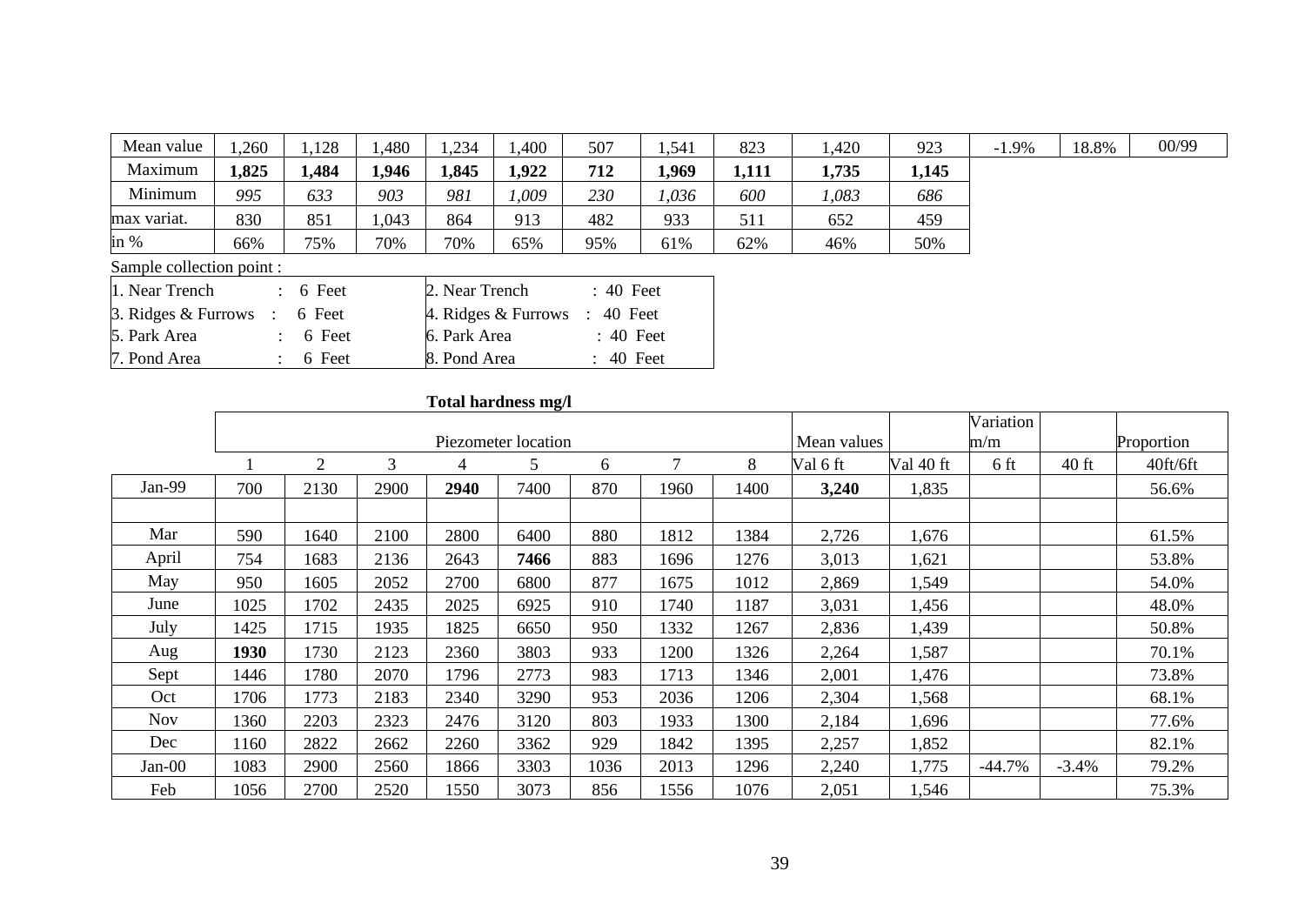| Mar                               | 957   | 2560       | 2270  | 1432                                    | 2715  | 917         | 1585  | 1282  | 1,882 | 1,548 | $-44.8%$ | $-8.3%$   | 82.3% |
|-----------------------------------|-------|------------|-------|-----------------------------------------|-------|-------------|-------|-------|-------|-------|----------|-----------|-------|
| April                             | 1643  | 2870       | 3293  | 2023                                    | 3310  | 1186        | 2293  | 2440  | 2,635 | 2,130 | $-14.4%$ | 23.9%     | 80.8% |
| May                               | 1350  | 2663       | 2220  | 1811                                    | 3343  | 966         | 2260  | 1746  | 2,293 | 1,797 | $-25.1%$ | 13.8%     | 78.3% |
| June                              | 1371  | 2894       | 2080  | 1816                                    | 2904  | 930         | 1990  | 1560  | 2,086 | 1,800 | $-45.3%$ | 19.1%     | 86.3% |
| July                              | 1350  | 2897       | 2220  | 1812                                    | 2905  | 975         | 1900  | 1685  | 2,094 | 1,842 | $-35.4%$ | 21.9%     | 88.0% |
| Aug                               | 1525  | 2967       | 2272  | 1545                                    | 2992  | 1095        | 1872  | 1632  | 2,165 | 1,810 | $-4.6%$  | 12.3%     | 83.6% |
| Sept                              | 1462  | 2675       | 2242  | 1262                                    | 3265  | 1025        | 1777  | 1237  | 2,187 | 1,550 | 8.5%     | 4.7%      | 70.9% |
| Oct                               | 1165  | 2610       | 2015  | 880                                     | 3600  | 765         | 1557  | 885   | 2,084 | 1,285 | $-10.5%$ | $-22.0\%$ | 61.7% |
| <b>Nov</b>                        | 1127  | 2792       | 1960  | 1075                                    | 3655  | 767         | 1657  | 1095  | 2,100 | 1,432 | $-4.0%$  | $-18.4%$  | 68.2% |
| Dec                               | 1164  | 2854       | 1974  | 1012                                    | 3336  | 938         | 1598  | 1002  | 2,018 | 1,452 | $-11.8%$ | $-27.6%$  | 71.9% |
| Mean value                        | 1,230 | 2,355      | 2,285 | 1,924                                   | 4,191 | 932         | 1,782 | 1,349 | 2,372 | 1,640 | $-21.3%$ | 3.0%      | 00/99 |
| Maximum                           | 1,930 | 2,967      | 3,293 | 2,940                                   | 7,466 | 1,186       | 2,293 | 2,440 | 3,240 | 2,130 |          |           |       |
| Minimum                           | 590   | 1,605      | 1,935 | 880                                     | 2,715 | 765         | 1,200 | 885   | 1,882 | 1,285 |          |           |       |
| max variat.                       | 1,340 | 1,362      | 1,358 | 2,060                                   | 4,751 | 421         | 1,093 | 1,555 | 1,358 | 845   |          |           |       |
| in %                              | 109%  | 58%        | 59%   | 107%                                    | 113%  | 45%         | 61%   | 115%  | 57%   | 52%   |          |           |       |
| Sample collection point :         |       |            |       |                                         |       |             |       |       |       |       |          |           |       |
| 1. Near Trench                    |       | $: 6$ Feet |       | 2. Near Trench                          |       | $: 40$ Feet |       |       |       |       |          |           |       |
| 2 Didge $\ell$ Europe $\ell$ Foot |       |            |       | $\mu$ Didge $\ell$ Eurows $\mu$ IQ Eqst |       |             |       |       |       |       |          |           |       |

| $\beta$ . Ridges & Furrows : 6 Feet |                     | 4. Ridges $& \text{Furrows}$ : 40 Feet |             |
|-------------------------------------|---------------------|----------------------------------------|-------------|
| 5. Park Area                        | $\therefore$ 6 Feet | 6. Park Area                           | $: 40$ Feet |
| 7. Pond Area                        | $\therefore$ 6 Feet | 8. Pond Area                           | $: 40$ Feet |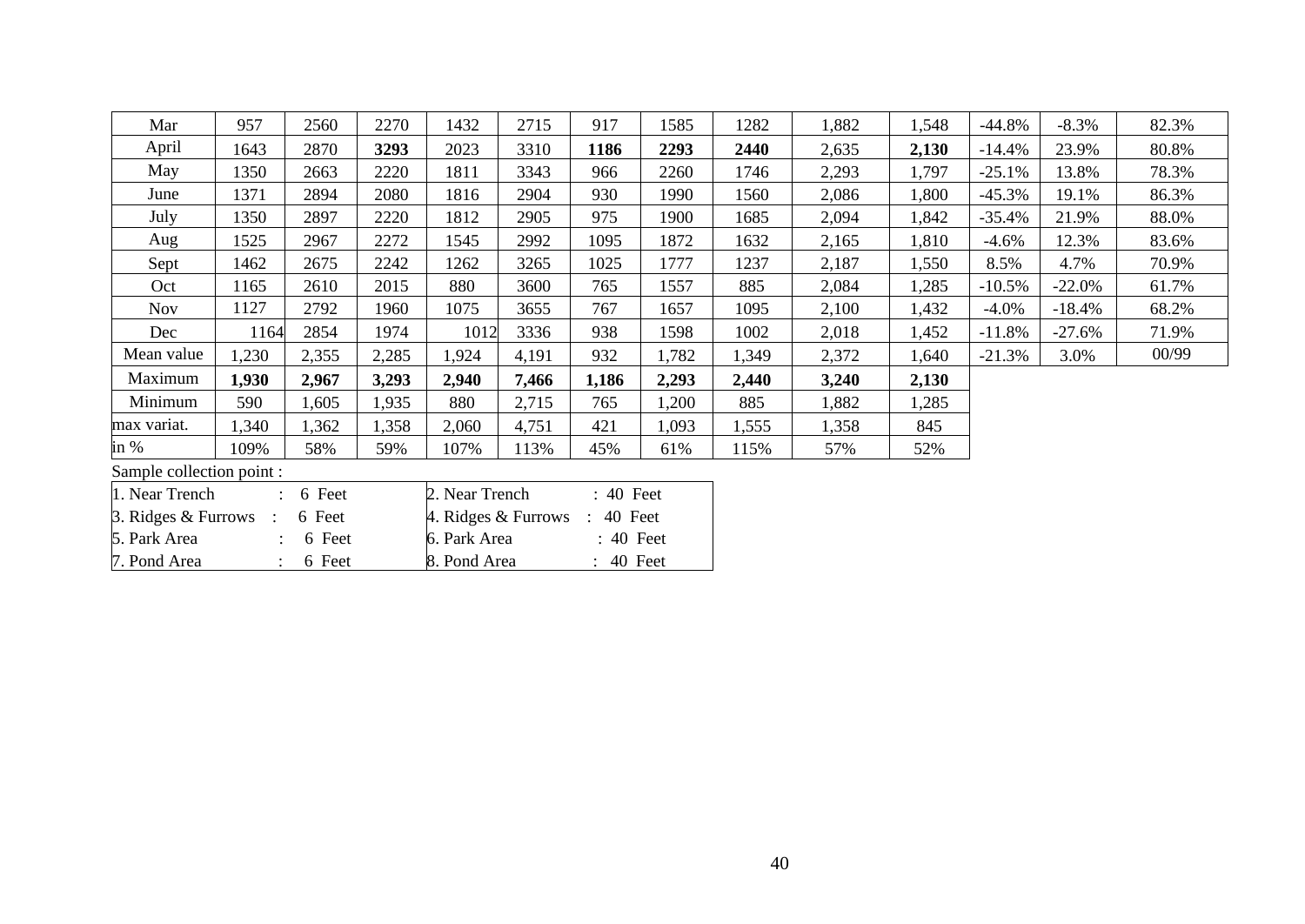|            |                     |                |     | <b>EC</b> mmnos/cm |      |     |                |     |             |           |                  |          |            |
|------------|---------------------|----------------|-----|--------------------|------|-----|----------------|-----|-------------|-----------|------------------|----------|------------|
|            | Piezometer location |                |     |                    |      |     |                |     | Mean values |           | variation<br>m/m |          | Proportion |
|            |                     | $\overline{2}$ | 3   | 4                  | 5    | 6   | $\overline{7}$ | 8   | Val 6 ft    | Val 40 ft | 6 ft             | $40$ ft  | 40ft/6ft   |
| Jan-99     | 10.7                | 5.3            | 7.5 | 6.3                | 14.7 | 1.8 | 10.0           | 4.2 | 10.7        | 4.4       |                  |          | 40.8%      |
|            |                     |                |     |                    |      |     |                |     |             |           |                  |          |            |
| Mar        | 10.9                | 4.8            | 7.5 | 5.8                | 13.6 | 2.0 | 9.6            | 3.8 | 10.4        | 4.1       |                  |          | 39.3%      |
| April      | 10.1                | 5.0            | 5.9 | 6.2                | 13.7 | 1.9 | 9.4            | 4.1 | 9.8         | 4.3       |                  |          | 44.0%      |
| May        | 10.1                | 6.1            | 6.2 | 8.3                | 14.0 | 2.6 | 10.0           | 4.2 | 10.1        | 5.3       |                  |          | 52.7%      |
| June       | 11.1                | 5.6            | 6.7 | 8.6                | 13.1 | 2.3 | 10.5           | 3.9 | 10.4        | 5.1       |                  |          | 49.3%      |
| July       | 11.8                | 5.1            | 5.7 | 8.6                | 12.3 | 3.1 | 10.3           | 3.2 | 10.0        | 5.0       |                  |          | 50.1%      |
| Aug        | 12.7                | 4.8            | 6.1 | 6.8                | 11.1 | 1.9 | 8.6            | 4.1 | 9.6         | 4.4       |                  |          | 45.6%      |
| Sept       | 12.6                | 4.4            | 5.3 | 6.5                | 11.4 | 1.7 | 6.9            | 2.7 | 9.1         | 3.9       |                  |          | 42.5%      |
| Oct        | 11.6                | 4.5            | 5.7 | 8.3                | 10.8 | 1.7 | 8.9            | 3.1 | 9.3         | 4.4       |                  |          | 47.8%      |
| <b>Nov</b> | 11.6                | 4.9            | 5.9 | 8.2                | 11.8 | 2.7 | 9.4            | 2.8 | 9.7         | 4.7       |                  |          | 48.1%      |
| Dec        | 11.6                | 5.9            | 6.2 | 9.7                | 12.8 | 2.6 | 10.0           | 3.0 | 10.1        | 5.3       |                  |          | 52.3%      |
| $Jan-00$   | 10.4                | 5.5            | 6.3 | 6.7                | 13.5 | 1.8 | 9.4            | 2.7 | 9.9         | 4.2       | $-8.5%$          | $-5.7%$  | 41.9%      |
| Feb        | 9.3                 | 5.8            | 6.3 | 6.8                | 13.9 | 2.6 | 9.1            | 3.1 | 9.7         | 4.6       |                  |          | 47.3%      |
| Mar        | 8.8                 | 5.8            | 6.2 | 6.6                | 13.9 | 2.5 | 8.9            | 3.4 | 9.5         | 4.6       | $-10.0\%$        | 10.6%    | 48.4%      |
| Apr        | 8.9                 | 6.1            | 6.0 | 6.5                | 13.9 | 2.3 | 8.9            | 3.7 | 9.4         | 4.6       | $-3.6%$          | 7.1%     | 49.1%      |
| May        | 9.2                 | 6.7            | 6.5 | 6.6                | 14.2 | 2.1 | 9.0            | 3.8 | 9.8         | 4.8       | $-3.4%$          | $-10.6%$ | 49.2%      |
| June       | 9.2                 | 6.7            | 5.4 | 7.7                | 14.3 | 2.6 | 7.9            | 4.1 | 9.2         | 5.3       | $-12.7%$         | 3.0%     | 57.2%      |
| July       | 10.2                | 7.7            | 6.5 | 9.1                | 12.3 | 2.6 | 9.9            | 3.9 | 9.7         | 5.8       | $-3.2%$          | 13.8%    | 60.0%      |
| Aug        | 10.3                | 8.0            | 6.8 | 8.0                | 12.7 | 2.7 | 10.0           | 3.5 | 10.0        | 5.6       | 3.3%             | 20.9%    | 55.8%      |
| Sept       | 9.9                 | 7.8            | 6.9 | 7.0                | 14.0 | 2.8 | 9.8            | 2.6 | 10.2        | 5.1       | 10.9%            | 24.0%    | 49.8%      |
| Oct        | 9.4                 | 7.8            | 6.8 | 5.8                | 14.0 | 1.8 | 9.8            | 2.1 | 10.0        | 4.4       | 7.5%             | $-0.8%$  | 43.8%      |
| <b>Nov</b> | 9.2                 | 7.5            | 6.7 | 6.3                | 14.7 | 1.8 | 9.8            | 2.3 | 10.1        | 4.5       | 4.0%             | $-4.3%$  | 44.2%      |
| Dec        | 8.7                 | 7.3            | 6.5 | 5.9                | 14.9 | 1.8 | 9.9            | 2.4 | 10.0        | 4.3       | $-1.5%$          | $-22.0%$ | 43.5%      |
| Mean value | 10.4                | 6.0            | 6.3 | 7.2                | 13.3 | 2.3 | 9.4            | 3.3 | 9.8         | 4.7       | $-1.5%$          | 3.7%     | 00/99      |

 $E$ C mmhos/cm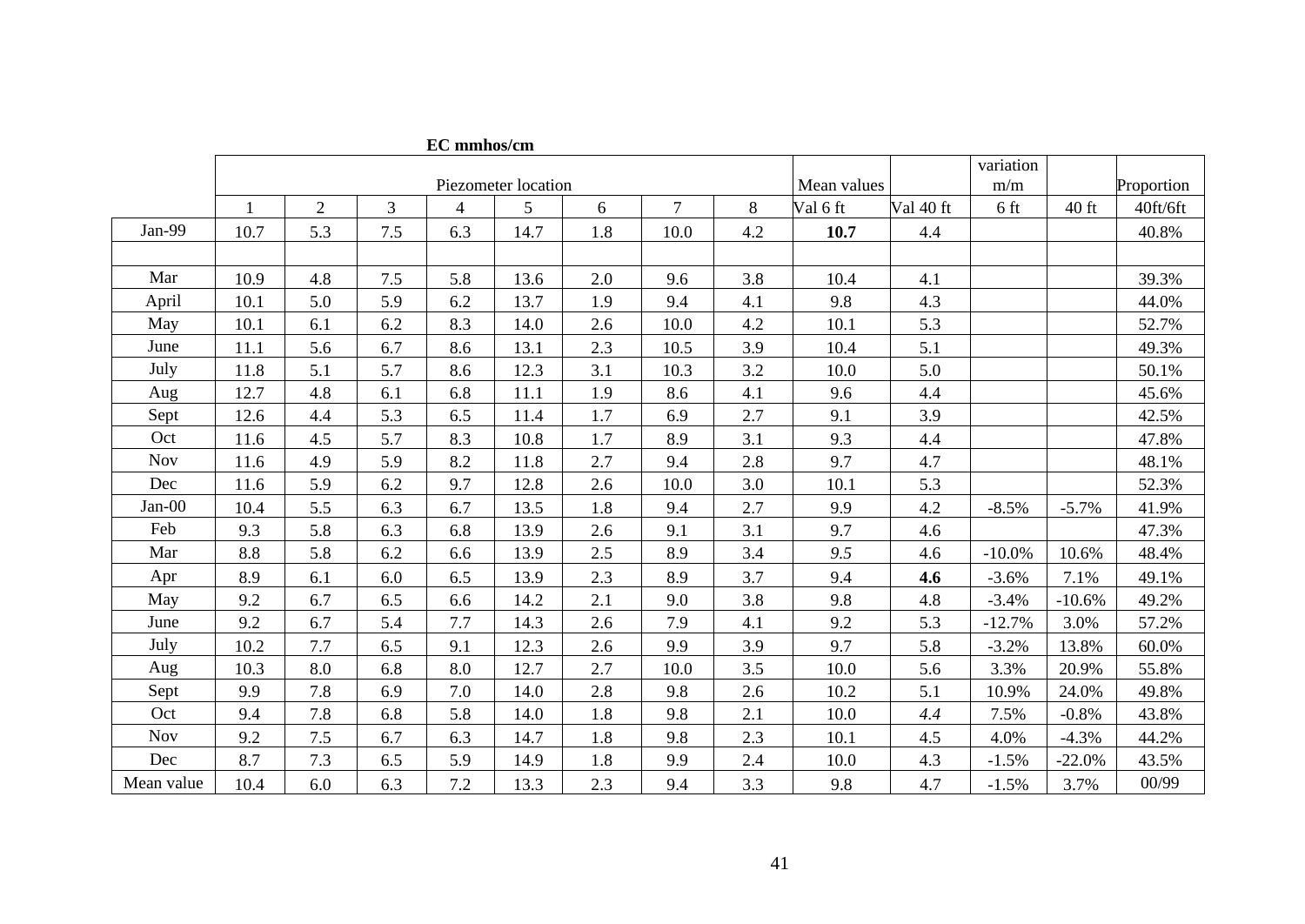| Maximum                         | 12.7 | 8.0 | 7.5 | 9.7 | 14.9 | 3 <sub>1</sub><br>J.L | 10.5 | 4.2                           | 10.7           | 5.8 |
|---------------------------------|------|-----|-----|-----|------|-----------------------|------|-------------------------------|----------------|-----|
| Minimum                         | 8.7  | 4.4 | 5.3 | 5.8 | 10.8 | $\overline{ }$<br>.   | 6.9  | $\gamma$<br>$\mathcal{L}$ . 1 | 9.1            | 3.9 |
| max variat.                     | 4.0  | 3.6 | 2.2 | 3.9 | 4.1  | 1.4                   | 3.7  | $\bigcap$ 1<br>$\sim$ . 1     | $\overline{ }$ | 2.0 |
| In $%$                          | 38%  | 59% | 35% | 54% | 31%  | 64%                   | 39%  | 63%                           | 17%            | 42% |
| Sample collection point $\cdot$ |      |     |     |     |      |                       |      |                               |                |     |

Sample collection point :

| 1. Near Trench                      | $\therefore$ 6 Feet | 2. Near Trench                         | $: 40$ Feet |
|-------------------------------------|---------------------|----------------------------------------|-------------|
| $\beta$ . Ridges & Furrows : 6 Feet |                     | 4. Ridges $& \text{Furrows}$ : 40 Feet |             |
| 5. Park Area                        | $\therefore$ 6 Feet | 6. Park Area                           | $: 40$ Feet |
| 7. Pond Area                        | $\therefore$ 6 Feet | 8. Pond Area                           | $: 40$ Feet |

#### **Mean values of analytical parameters**

|                  | <b>TDS</b> |         | <b>Chloride</b> |         | <b>Sulphate</b> |         | <b>Total hardness</b> |         | EC mmhos/cm |         |
|------------------|------------|---------|-----------------|---------|-----------------|---------|-----------------------|---------|-------------|---------|
|                  | 6 ft       | $40$ ft | 6 ft            | $40$ ft | 6 ft            | $40$ ft | 6 ft                  | $40$ ft | 6 ft        | $40$ ft |
| Jan-99           | 6,980      | 2,850   | 1,185           | 465     | 1,624           | 686     | 3,240                 | 1,835   | 10.7        | 4.4     |
| Fev              |            |         |                 |         |                 |         |                       |         |             |         |
| Mar              | 6,760      | 2,660   | 1,113           | 468     | 1,546           | 754     | 2,726                 | 1,676   | 10.4        | 4.1     |
| April            | 6,351      | 2,795   | 1,182           | 461     | 1,497           | 799     | 3,013                 | 1,621   | 9.8         | 4.3     |
| May              | 6,552      | 3,450   | 1,473           | 678     | 1,444           | 804     | 2,869                 | 1,549   | 10.1        | 5.3     |
| June             | 6,739      | 3,321   | 1,231           | 603     | 1,496           | 814     | 3,031                 | 1,456   | 10.4        | 5.1     |
| July             | 6,526      | 3,268   | 1,384           | 769     | 1,168           | 798     | 2,836                 | 1,439   | 10.0        | 5.0     |
| Aug              | 6,256      | 2,854   | 1,603           | 753     | 1,090           | 850     | 2,264                 | 1,587   | 9.6         | 4.4     |
| Sept             | 5,886      | 2,503   | 1,368           | 600     | 1,617           | 1,041   | 2,001                 | 1,476   | 9.1         | 3.9     |
| Oct              | 6,017      | 2,875   | 1,406           | 664     |                 |         | 2,304                 | 1,568   | 9.3         | 4.4     |
| <b>Nov</b>       | 6,297      | 3,026   | 1,520           | 758     |                 |         | 2,184                 | 1,696   | 9.7         | 4.7     |
| Dec              | 6,595      | 3,446   | 1,655           | 758     |                 |         | 2,257                 | 1,852   | 10.1        | 5.3     |
| <b>Mean 1999</b> | 6,451      | 3,004   | 1,374           | 634     | 1,435           | 818     | 2,611                 | 1,614   | 9.9         | 4.6     |
| Maximum 99       | 6,980      | 3,450   | 1,655           | 769     | 1,624           | 1,041   | 3,240                 | 1,852   | 10.7        | 5.3     |
| Minimum 99       | 5,886      | 2,503   | 1,113           | 461     | 1,090           | 686     | 2,001                 | 1,439   | 9.1         | 3.9     |